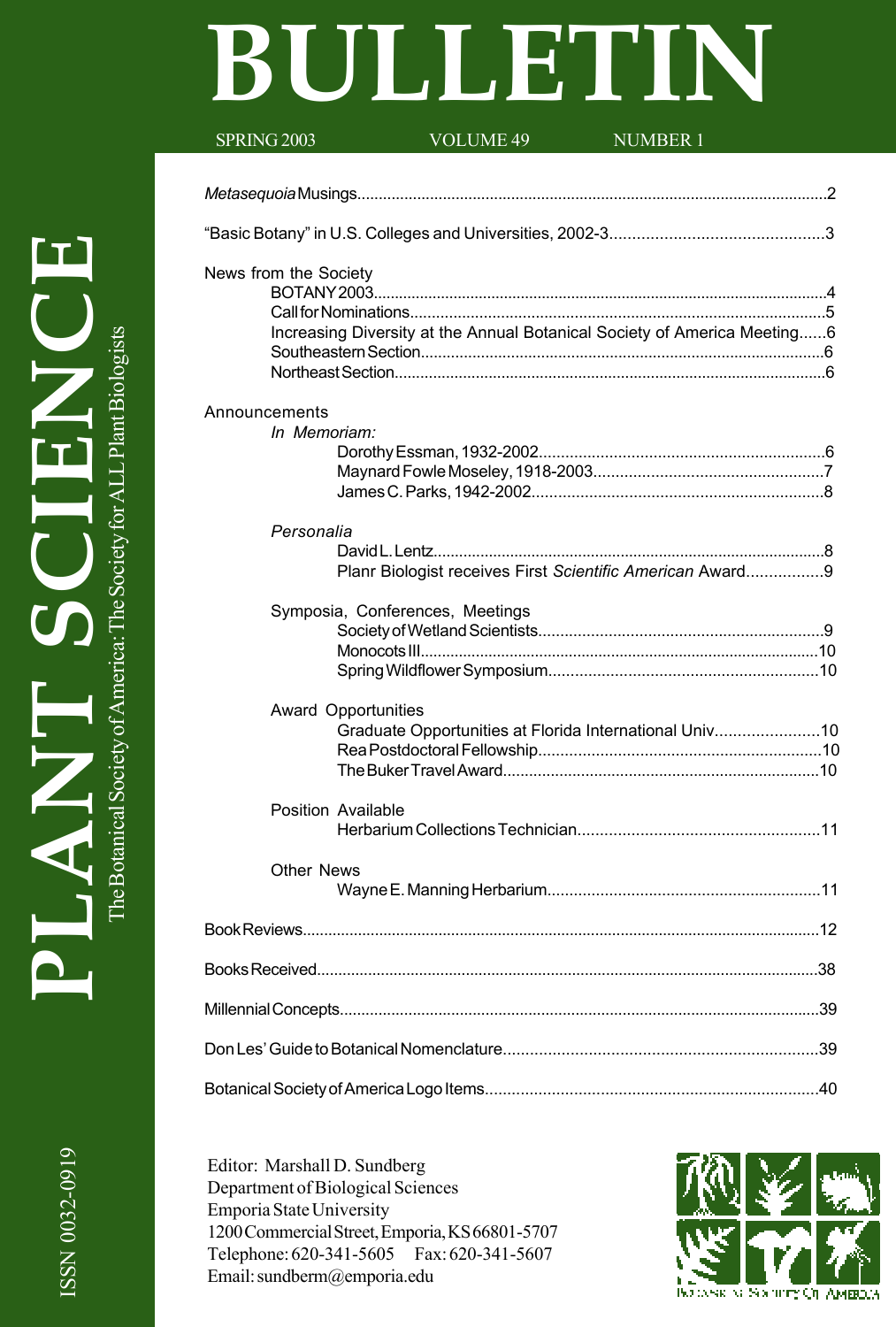Some responses to queries in the last issue - we'll continue accepting contributions! - editor

#### **Metasequoia Musings**

We received two responses to our request for additional information concerning the original plantings of *Metasequoia* in this country (in addition to the specimens at Duke University and the College of William and Mary mentioned in the last issue of PSB.)

 " Another one of the original Metasequoia plantings can be found on the campus of Columbia University. It is on a lawn to the west of Low Library. There used to be two, but now only one remains. It is sad to say that this specimen has far outlived the Botany department there. Having attended both Columbia and Duke, I am familiar with both."

Cheers,

Owen M. Schwartz Head, Biological Imaging Facility NIAID, NIH Bldg 4, Room 424 MSC 0485 Bethesda, MD 20892

 "I noted you interest in the dawn redwood in the recent issue of PSB. I don't have a current list of "Whereabouts of other 'original'trees" but have a nice reference on the biggest trees after 20 years of cultivation:

Hebb, R. 1968. Metasequoia after Twenty Years in Cultivation. *Arnoldia* 28(10&11): 113-122.

 I had a nice exchange with Bob Hebb afteroffering viable seeds from the tree on the University of Oregon campus, one of the first to produce viable seeds outside of China. It's possible that the Arnold Arboretum has kept up with the trees around the world.

came from the archives at the University of Oregon, on whose campus are trees obtained from Chaney as well as from Merrill, indirectly through a friend of his who lived in Eugene. The gree from which I got the viable seeds grew outside the herbarium on the

UO campus. The herbarium is no longer there - it was closed and the speciments moved to Oregon State University Herbarium in 1993 - - but the tree is still there, producing seeds. Every fall. All seeds gone by spring."

David H. Wagner Univ of Oregon Herbarium Director, 1976-1993 Northwest Botanical Institute P.O. Box 30064 Eugene, OR 97403-1064

The really interesting story, to me, is the one of



the celebrated paleobotanist at UC Berkeley. Although the trees were, indeed, discovered in 1941 as mentioned in our note, the first seeds were not sent to this country until 1947. These were gathered on an autumn expedition funded by Merrill of the Arnold Arboretum. They are the source of all the "original" trees outside of China. Merrill sent a big batch of seeds to Chaney in the winter of 1947. Chaney, however, sat on these seeds until after he himself went to China in the spring of 1948. Chaney then distributed seeds and, a year or two later, seedlings to institutions all over the country. Chaney did not ever mention the source of seeds and quite deviously (deliberately) allowed people to think he had gathered them during the course of his 1948 spring trip. Merrill was disgusted but, like a gentleman, never said anything publicly before he died. Chaney finally mentioned the source in a technical publication but the public has mostly never heard of it and consider Chaney and Berkeley as the cource of the "original" seeds and seedlings.

academic chacanery perpetrated by Ralph Chaney,

The whole story is wonderfully documented in: Fulling, Edmund H. 1976. Metasequoia - - Fossil and Living - - *The Botanical Review* 42(3): 215-315.

I got interested because some of Fulling's story

*PLANT SCIENCE BULLETIN*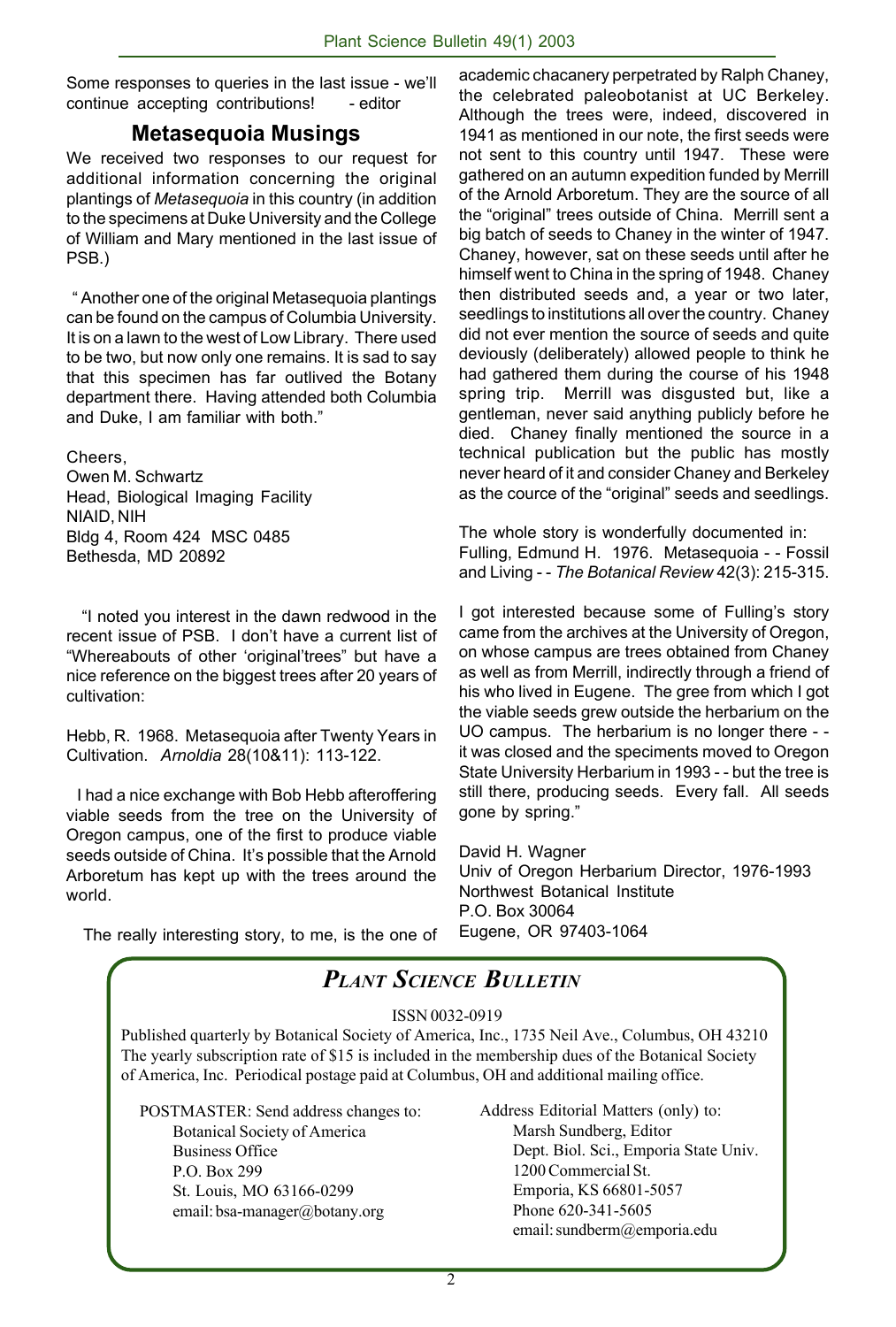# **"Basic Botany" in U.S. Colleges and Universities,**

**2002-3**

Annual student enrollment in botany courses, as reported by faculty responding to the request for information in the last issue. If you would like to include data from your institution in a more complete compilation, please send it to the editor at your earliest convenience.

|                                    |     |                   |           |     |                     | Bot Ana Morph Tax Flora Tree/Shru Aquat Syst Econ Phys Paleo Ecol Phy Myc |    |               |               |        |                |           |                      |        |
|------------------------------------|-----|-------------------|-----------|-----|---------------------|---------------------------------------------------------------------------|----|---------------|---------------|--------|----------------|-----------|----------------------|--------|
| <b>Research</b>                    |     |                   |           |     |                     |                                                                           |    |               |               |        |                |           |                      |        |
| Miami Univ (OH) 420                |     | 5                 | 51        | 28  | 120                 | 10                                                                        |    |               | 450           | 21     |                | $120 + *$ |                      |        |
| Mich St Univ                       | 293 | 5                 |           |     | 28                  |                                                                           | 14 | 40            | 8             |        | 14             | 32        |                      |        |
| Ohio Univ                          |     | 45 4(alt)         | 6         |     | 15                  | 18                                                                        |    | 22            |               | 10     | $\overline{2}$ |           | $100+*13(alt)$       | 11     |
| U. Rhode Isl.                      | 220 | 45                | 35        | 23  |                     |                                                                           | 21 |               |               | 31     |                |           | 14                   | 36     |
| U. Vermont                         |     | X                 | X         | X   |                     |                                                                           |    | X             |               |        |                | X         |                      |        |
| Comprehensive                      |     |                   |           |     |                     |                                                                           |    |               |               |        |                |           |                      |        |
| Adams St (CO)                      |     |                   | X(alt)    |     |                     |                                                                           |    | X(alt)        |               | X(alt) |                | X(alt)    |                      |        |
| Cal St-San Bern 24                 |     |                   |           |     | 24                  |                                                                           |    |               | 24            |        |                |           |                      |        |
| E. Kentucky                        | 200 |                   |           |     |                     | 15                                                                        | 15 | 15            |               |        |                |           |                      |        |
| E. Michigan                        |     | $16 \quad 5(alt)$ |           |     |                     | 16                                                                        |    | 10(alt)5(alt) |               |        |                |           | 3(alt) 5(alt) 5(alt) |        |
| Emporia St (KS) 70                 |     |                   | $4$ (alt) | 10  | $10$ (su)           | 10                                                                        |    |               | 12(alt)3(alt) |        |                |           |                      | 3(alt) |
| Humboldt St <sup>**</sup> (CA)     |     | 12                | 12        | 100 |                     |                                                                           |    |               | 24            | 24     |                | 24        | 24                   | 48*    |
| Millersville (PA) 160 22           |     |                   |           |     |                     |                                                                           |    | 24            |               | 18     |                |           |                      |        |
| N. Colo.                           |     | 18(alt)           |           | 20  |                     |                                                                           |    |               | 24            | 27     |                |           | 20(alt)              |        |
| N. Iowa                            |     | 33                | 15        |     |                     |                                                                           |    | 23            | 25            | 33     |                |           |                      |        |
| U.W.LaCrosse                       | 130 | 5                 |           | 15  |                     | 12                                                                        | 18 |               | 24            | 27     |                |           |                      |        |
| <b>Liberal Arts</b>                |     |                   |           |     |                     |                                                                           |    |               |               |        |                |           |                      |        |
| Cedarville (OH) 35<br>Pacific (CA) |     |                   |           |     | 3(alt) 7(alt)<br>10 |                                                                           |    |               |               | 3(alt) |                |           |                      |        |
| Warren Wilson C.(NC)               |     |                   | 17        | 17  |                     |                                                                           |    |               |               | 17     |                |           |                      |        |
| Washington C.(MD)                  |     |                   |           |     | 11                  |                                                                           |    |               |               | 3      |                |           |                      |        |

\* sum of multiple courses

\*\*based on # labs, estimated enrollment 12/lab

 $X = \text{course}$  offered but no enrollments available

(alt) = alternate year course

Bot, Intro level Botany; Anat, Plant Anatomy; Morph, Plant Morphology (incl. "Survey"); Tax, Taxonomy; Tree/Shru, Trees and Shrubs; Aquat, Aquatic Botany (incl. Marine Botany); Syst, Systematic Botany; Econ, Economic Botany; Phys, Plant Physiology; Paleo, Paleobotany; Ecol, Plant Ecology; Phy, Phycology; Myc, Mycology (incl. Plant Pathology)

| <b>PLANT SCIENCE BULLETIN</b> |  |
|-------------------------------|--|
|-------------------------------|--|

Editorial Committee for Volume 49

Norman C. Ellstrand (2003) Department of Botany and Plant Science University of California Riverside CA 92521-0124 ellstrand@ucracl.ucr.edu

James E. Mickle (2004) Department of Botany North Carolina State University Raleigh, NC 27695-7612 james mickle@ncsu.edu

 Douglas W. Darnowski (2006) Department of Biology Washington College Chestertown, MD 21620 ddarnowski2@washcoll.edu

Andrew W. Douglas (2005) Department of Biology University of Mississippi University, MS 38677 adouglas@olemiss.edu

Andrea D. Wolfe (2007) Department of EEOB 1735 Neil Ave., OSU Columbus, OH 43210-1293 wolfe.205@osu.edu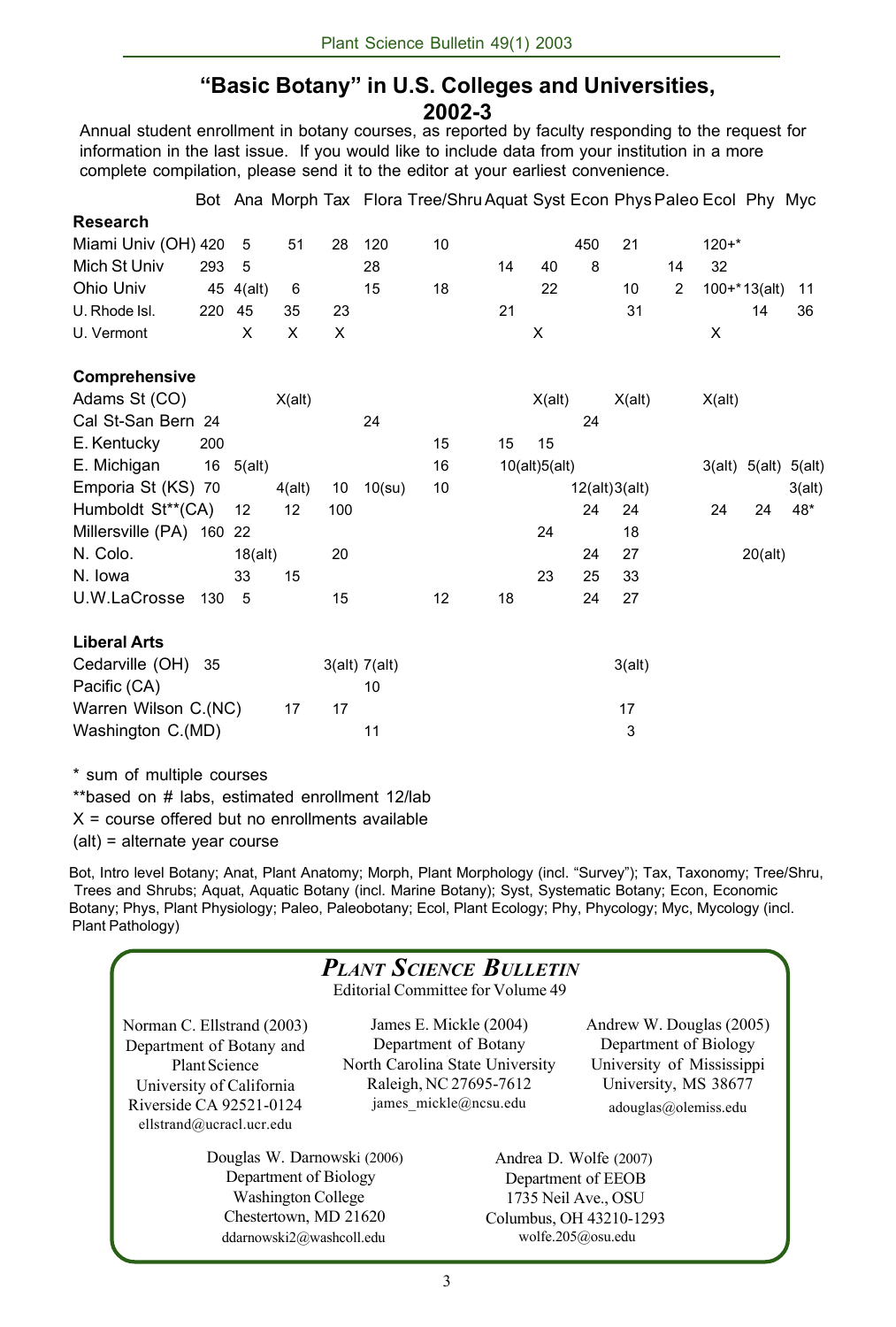#### **News from the Society**



#### **Conference Overview**

 BOTANY 2003 represents the annual meeting of four professional societies, including the American Bryological and Lichenological Society (ABLS), the American Fern Society (AFS), the American Society of Plant Taxonomists (ASPT), and the Botanical Society of America (BSA). The conference will be held in Mobile, Alabama from July 26-31, 2003, and the theme for BOTANY 2003 will be "Aquatic and Wetland Plants: Wet & Wild."

In addition to the regular program, which will run from Sunday through Wednesday (July 27- 30), BOTANY 2003 will include an expanded format. The second FORUM focusing on botanical education and outreach will be held on Saturday, July 26, and it will be linked to the annual scientific meeting on Sunday, July 27, via workshops and field trips.

This *Call* is for the topical sessions to be presented at the FORUM on Saturday. There are separate *Calls* for Workshops, as well as for Abstracts and for Discussion Sessions at the annual scientific meeting.

#### **Forum Overview**

 *"...Teaching students about plant biology is as critical to the future of the field as is research and must take its proper place as an equally laudatory endeavor for botanists. Equally vital are activities that communicate the excitement of plant biology to students and teachers involved in K-12 education and to the general public..."*

 This passage from the *Botany for the Next Millennium* Report (BSA, 1995) emphasizes the important role of education and outreach, at all levels. However, there continues to be a reduction in the number of Botany courses taught at the undergraduate level, many Botany Departments and programs have been eliminated nationwide, and the National Research Council no longer recognizes Botany as a valid graduate education program. Despite this, the global significance of plants continues to grow. It is therefore vital that botanists and their professional societies work to ensure that plants are represented in the undergraduate and graduate curriculum, as well

as in science outreach initiatives.

The FORUM will begin on Friday evening with early registration and an informal reception. The main sessions will occur on Saturday. Although some informational sessions will be included, the program will primarily include interactive panel and roundtable discussions as well as breakout groups focusing on a range of topics. Sunday's offerings will include a hands-on workshops. Two-hour, halfday, and full-day workshops will be organized so that attendees can participate in more than one workshop, and/or participate in field trips, also being planned for Sunday. The *Call for Workshops* has already been posted on the conference web site (see below).

The principal focus of the FORUM will be undergraduate education and related outreach; however, K-12 teachers are also encouraged to participate. In addition to hands-on workshops focusing on undergraduate topics, several workshops, and perhaps field trips, will be specifically targeted for K-12 teachers.

All members are invited and encouraged to attend and present at the FORUM.

#### **Saturday Sessions**

TOPICAL 'THREADS' *–* Individual sessions will be grouped within topical themes, or 'threads'. The six general threads being considered are listed below, and each is followed by several example session titles. Organizers will be able to submit their own session titles as well as select the most appropriate thread for their session.

1) *Emphasizing Botany across the Curriculum* – Sessions on what is the vital content to cover, and what's at the cutting edge within disciplinary areas (e.g., systematics, development, etc.), "How to promote plants if you are the only botany faculty member in a department," "Developing interdisciplinary courses/curricula," "Educating preservice teachers about plants"

2) *Designing Investigative Laboratories* – Sessions on 'model,' or bestpractice, labs (e.g., "Using Wisconsin Fast Plants to study plant development," "Using instructional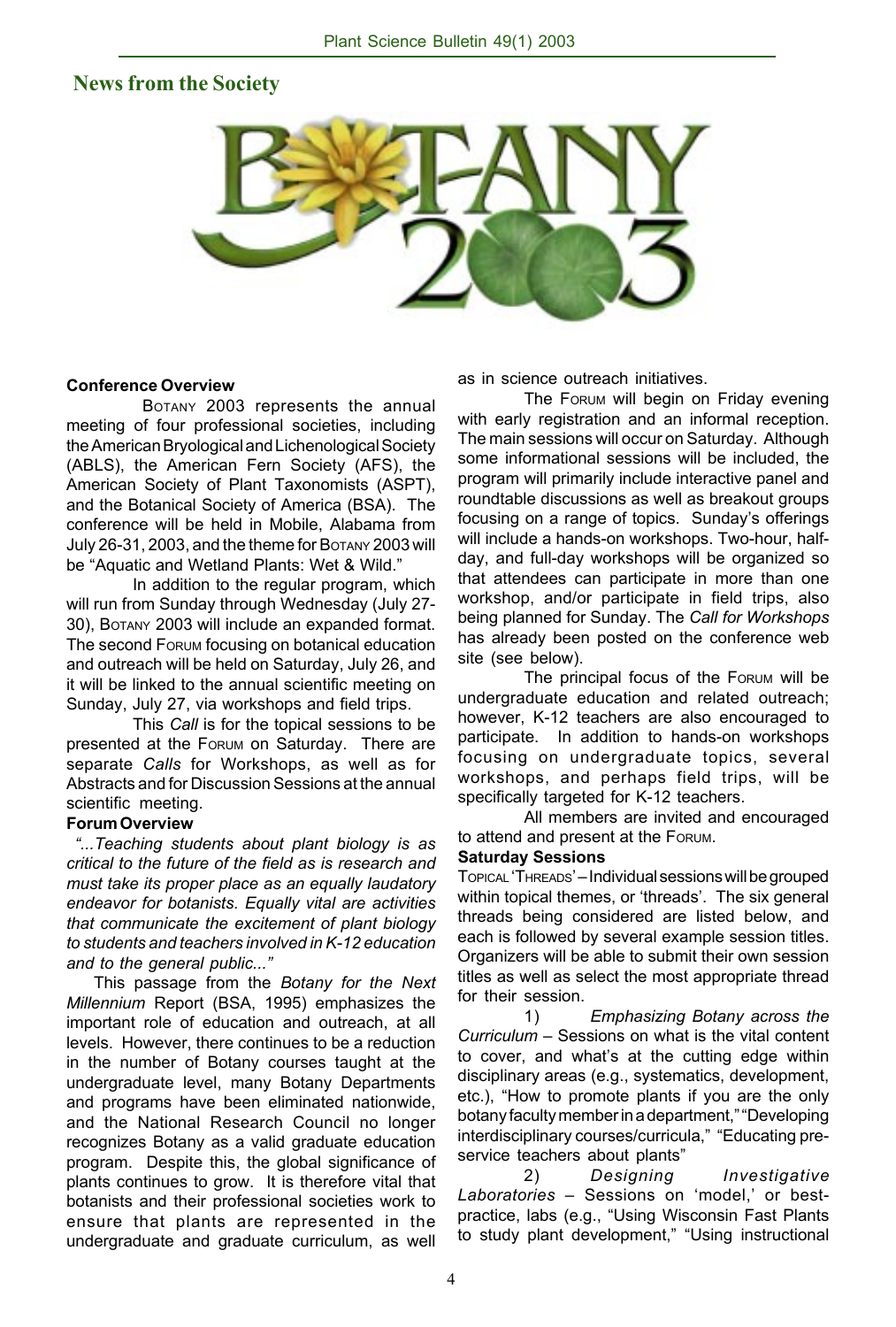technology to examine photosynthesis")

3) *Engaging Undergraduates in Research* – "What are the challenges of mentoring undergraduate research students," "Publishing with undergraduates in peer-reviewed journals, "Using your courses to feed your research program"

4) *Developing Effective Teaching and Mentoring Skills* – "How to become a teacherscholar," "How to review manuscripts and grant proposals," "Tips on balancing your academic time," "Graduate student training programs: The do's and don'ts"

5) *Supporting Effective Teaching and Learning* – Sessions on funding (e.g., information about grant sources, tips on writing proposals and grant management); "Managing a university greenhouse or herbarium," "Tips for Chairs and Deans," "How to best prep an Introductory Lab," "How to assess the effectiveness of an advanced course"

6) *Reaching Out beyond the Ivory Towers* – "Linking up with botanical gardens and arboreta," "Linking up with teachers," "Linking up with the media," "Designing and implementing workshops for teachers," Sessions on best-practice initiatives.

SESSION TYPES*–* Four types of sessions will be included in the FORUM program, and these are listed below. Organizers will be able to select the most appropriate type of session for their topic.

1) *Informational Session* – A presentation by one to three speakers in which specific information is conveyed. Informational sessions should leave a minimum of 20 minutes for questions and answers.

2) *Breakout Session* – An introduction by one to three facilitators followed by time for in-depth discussion or an organized activity that engages the audience. Two thirds of the time period should be devoted to discussion and interaction. A breakout session often culminates in a commitment: group recommendations or personal agendas for future implementation.

3) *Panel Session* – Two to four panel members including a moderator, each of which may give a brief introduction, followed by discussion among them and with the audience. Half of the time period should involve audience participation.

4) *Roundtable Session* – A roundtable is a freewheeling discussion, usually with multiple viewpoints. The discussion is facilitated by a moderator, but there are no formal speakers. The moderator sets the stage for the discussion by providing one or two provocative questions. Virtually the entire session is interactive.

#### **Submission of Session Topics (Deadline: April 1, 2003)**

Session proposals should include the following: 1) a title, 2) name(s) and contact information for all organizers and presenters, 3) a brief summary of the Session that includes relevant background and significance of the topic, and 4) selection of the most appropriate thread and session type.

Submission of session proposals should be conducted online at the BOTANY 2003 web site: www.botany2003.org. (This site is now open) Copies of the proposals will be sent electronically to the sender and the FORUM Planning Committee. The deadline for receiving session proposals is **April 1, 2003**. The number of 45 minute sessions that will be able to be accepted will be contingent upon the size and scope of the overall program. Because session submissions may overlap and space will be limited, proposals for Sessions will be evaluated by the FORUM Planning Committee, which includes representatives from all societies participating in BOTANY 2003. Session organizers will then be notified in May 2003 about their sessions.

**Questions** Questions about the FORUM should be directed to members of the Planning Committee (see web site) and/or to the BSA Program Director: Jeffrey M. Osborn, Division of Science, Truman State University, 100 E. Normal Street, Kirksville, MO 63501-4221. Tele: (660) 785-4017, Fax: (660) 785-4045, E-mail: josborn@truman.edu.

# **Call for Nominations**

In keeping with the by-laws (VI-1) of the society that specify a five-year term for the Editor-in-Chief of the American Journal of Botany, the Botanical Society of America is soliciting nominations for the position of Editor-in-Chief for the term beginning January 2005. Please consider nominating yourself or another colleague for this extremely important position. Qualities of candidates should include a research career in the plant sciences, a commitment to improve the journal, a willingness to pursue innovations, a breadth of knowledge and experience, and good communication skills. The Editor-in-Chief will be assisted by an office manager and one or more copy editors. The editor will receive an annual budget and honorarium. Specifics of the position will be negotiated with the Executive Committee of the Society. Please send nominations to Prof. Nancy G. Dengler, Department of Botany, The University of Toronto, 25 Willcocks St., Toronto, Ontario M5S 3B2, Canada. Nominations should be received by 1 June, 2003 to receive timely consideration.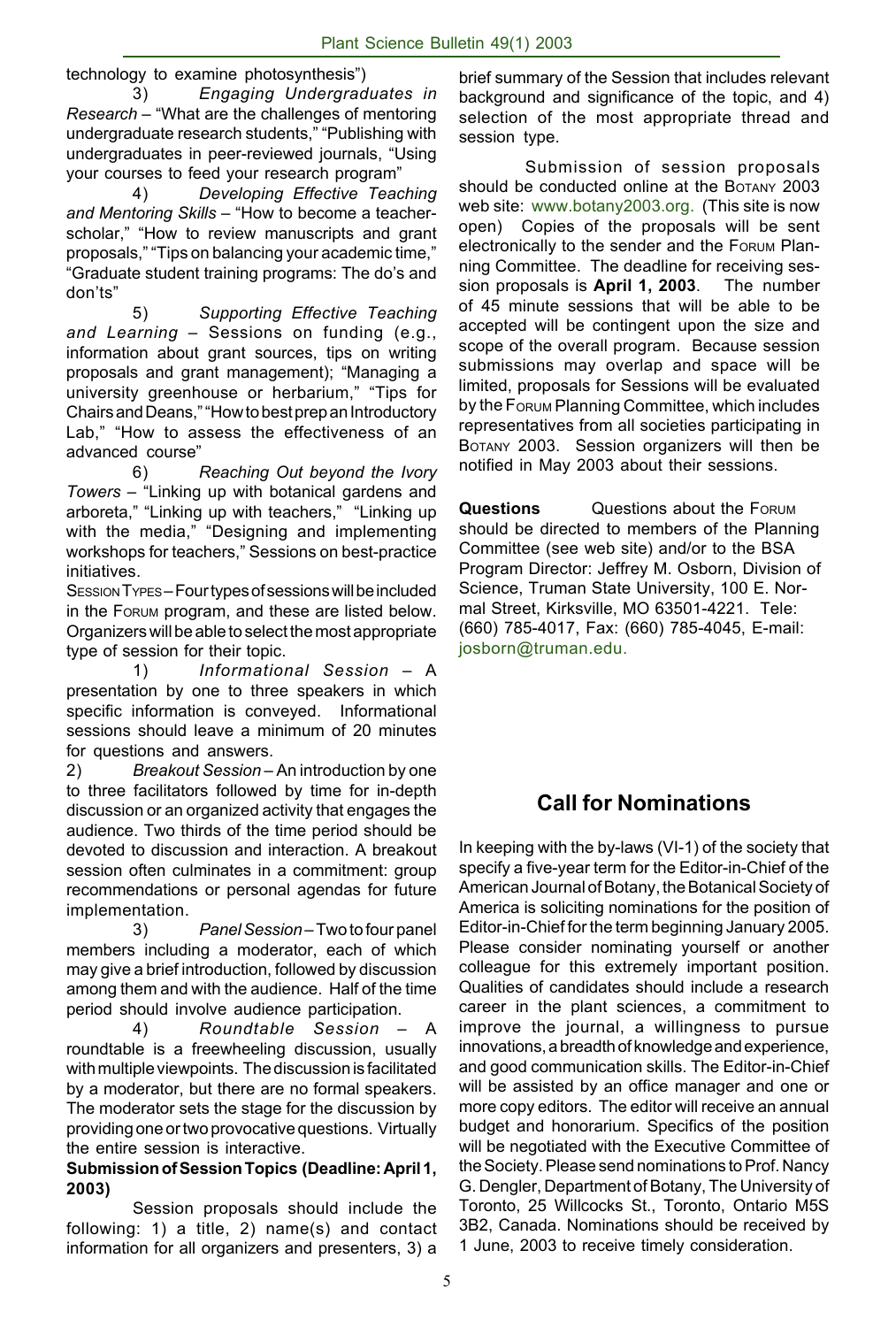# **Increasing Diversity at the Annual Botanical Society of America Meeting**

The Botanical Society of America (BSA) is pleased to announce a new program entitled "Increasing diversity at the annual Botanical Society of America meeting," This program is supported by the National Science Foundation (Undergraduate Mentoring in Environmental Biology (UMEB) Program) and will provide financial and professional assistance for 10 minority (African-Americans, Hispanic-Americans, Native Americans/Alaskan Natives and persons with disabilities) undergraduate research students to attend the annual BSA meeting each year from 2003 - 2006. The goal is to integrate the students into the professional and social activities of the conference by providing a supportive mentoring network and sufficient orientation activities. If you know of an eligible and deserving undergraduate who would benefit from this experience or if you would like to serve as a mentor, please contact Karen Renzaglia (mailto:renzaglia@plant.siu.edu) or Jeff Osborn (mailto:josborn@truman.edu) by March 1, 2003. A call for formal applications will be distributed early in 2003 and application guidelines will be made available on-line on the BSA and Botany 2003 Web sites. The deadline for applications will be May 1, 2003. This program is an important step towards strengthening the science workforce and utilizing the full range of intellectual talent from diverse ethnic and minority populations. We encourage and welcome your participation.

# **Southeastern Section**

The Southeastern Section, Botanical Society of America is meeting in conjunction with the Association of Southeastern Biologists for it's 64<sup>th</sup> Annual Meeting, April 9-12 at the Crystal City Hyatt Regency, Arlington, VA. The co-hosts are Howard University and Bowie State University. In addition to papers and poster sessions, field trips and tours, four symposia will be of interest to botanists. These are: "A Crisis in Field Botanical Education," "The Genetics and Practice of Rare Plant Reintroduction," "Forest Fragmentation and Biodiversity in the Southeastern United States," and "Science Education for New Civic Engagement." A web site containing detailed information and registration information is at: www.biology.howard.edu/ASB/ ASBstart\_here.html

#### **Northeast Section**

The annual joint field meeting of the Botanical Society of America's Northeast Section, the Torrey Botanical Society, the Philadelphia Botanical Club, and the Long Island Botanical Society, will be held June 22-26 (Sunday-Thursday) at the New York Institute of Technology Central Islip Campus in Suffolk County, Long Island, NY. There will be 3 1/ 2 days of field trips. Areas to be visited include a 300 year-old maritime holly forest, the globally rare Dwarf Pine Plains, a northeastern mixed hardwood forest on a terminal moraine, and an unusual pitch pine-scrub oak barrens. Plant communities to be seen include salt marsh, fresh water bog, kettle holes, swamp, ponds, and ocean shore as well as forest. Evening programs will cover topics of local botanic interest. Registration fee of approximately \$350.00 includes housing, meals from Sunday dinner through Thursday breakfast, evening programs, and some local transportation. Everybody interested in field botany, or nature in general, is welcome to attend. Pre-registration is required. To request a registration form, or to get additional information, contact Joanne Tow, PO Box 7323, Hicksville NY 11802-7323, (516) 931-2073, or botany2003@hotmail.com.

#### **Announcements**

*In Memoriam:*

#### Dorothy Essman, 1932-2002

The Botanical Society of America lost a long-time friend and loyal former staff member with the death of Dorothy Essman on October 17, 2002, in Newark, Ohio. Mrs. Essman, 69, fought a long and courageous battle with breast cancer, and died peacefully with her family at her side.



Dorothy Essman started working in the BSA Publications Office at Ohio State University in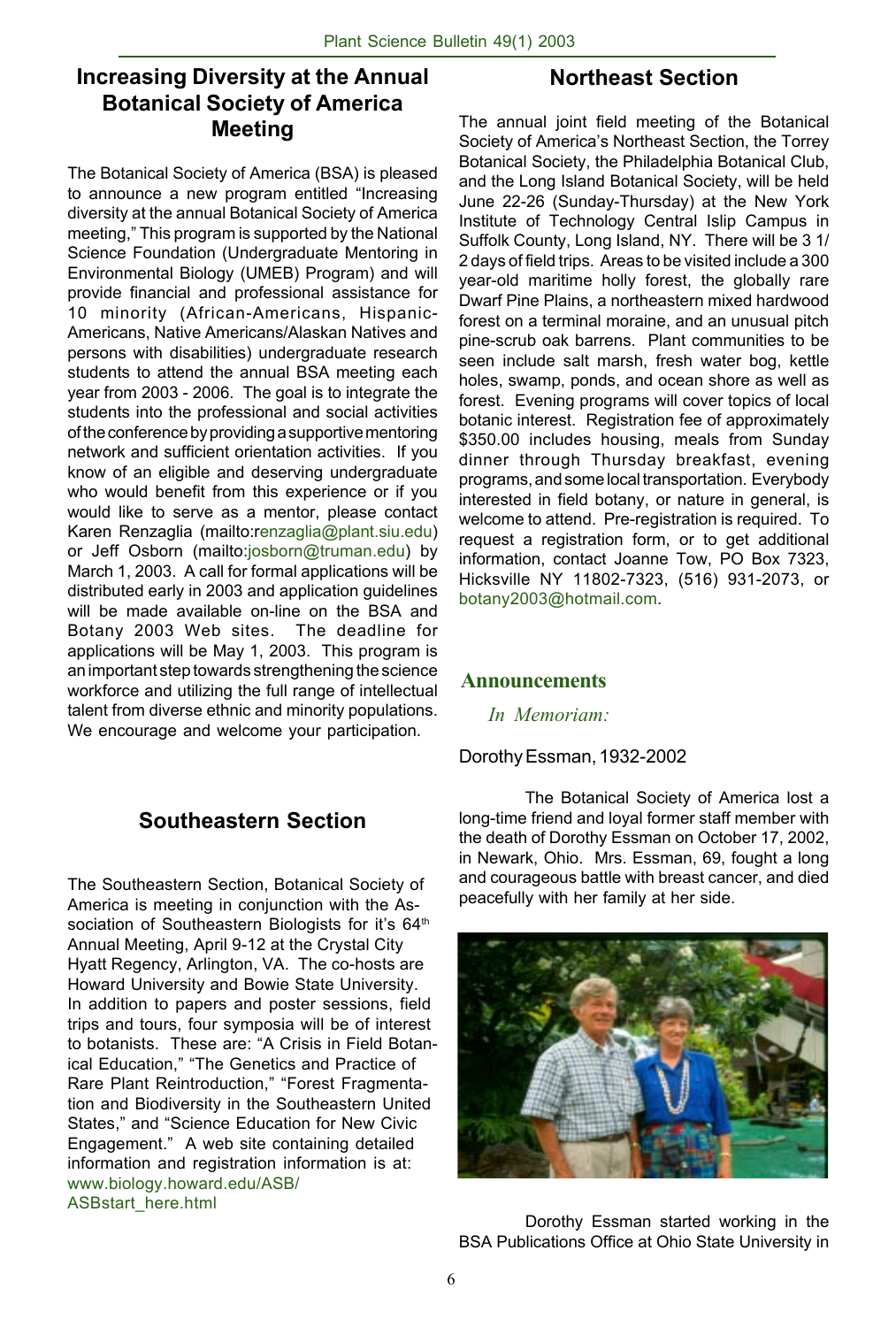1985, shortly after her husband, Bob Essman, succeeded Richard Popham as Manager of Publications for the BSA. Dorothy managed the office, kept the books, paid the bills, mailed out missing issues of AJB, and soothed the occasional irate subscriber or member. She was conscientious and meticulous, and could find just about anything in the files at Ohio State, if given a few minutes to think about it. She and Bob officially retired from their BSA duties in 1992, but Dorothy returned to help over the next several years as the new Business Manager, Kim (Essman) Hiser, took over the restructured Ohio State office. Many BSA members will remember Dorothy, with her smiling face, at the BSA table or booth at the annual meetings, selling t-shirts, new memberships, abstracts, and other BSA publications. She was always friendly and helpful, and she appreciated a good laugh, of which there were many in the Publications cum Business Office. Dorothy will be missed by many BSA officers and other members, who worked with her for some 15 years.

Dorothy was born November 18, 1932 in Pittsburg, Kansas. She was a member of Beta Sigma Phi Professional Sorority and The Dawes Arboretum. She enjoyed the opera, The Columbus Symphony Orchestra and her visits to the Arboretum. She is survived by her husband of 51 years, Robert H. Essman; two daughters and their husbands, Kim and David Hiser, and Karee and Peter Van Runkle; 4 grandchildren, Katie Hiser and Drew, Alan and Brian Van Runkle; two brothers and two sisters and their spouses, and numerous nieces and nephews. A celebration of her life was held November 17, 2002, in Newark, Ohio. Memorial contributions may be made to the Susan G. Komen Breast Cancer Foundation, P. O. Box 650309, Dallas, TX 75265-0309. -Judy Jernstedt

#### MAYNARD FOWLE MOSELEY, 1918 - 2003

Professor Maynard F. Moseley, Ph.D., an internationally noted research botanist and an expert on the evolution of waterlilies, died January 16, 2003 in Santa Barbara, his home for the past fiftyfour years. The botanical community and higher education have lost a distinguished citizen and supporter.

Maynard F.Moseley, Jr. was born in Boston, Massachusetts on July 15, 1918. He received his elementary training in the Boston Public Schools. He graduated from Jamaica Plain High School, Boston in 1935. During the years of 1936-1940 he attended the Massachusetts State College at

Amherst (now the University of Massachusetts) graduating with a B.S. in Botany. During the years 1940-1942 he attended the University of Illinois, Urbana completing his M.S. in Botany. His master's thesis ' Contributions to the Life History, Morphology and Phylogeny of Widdringtonia cupressoides, was completed under the direction of John T. Buchholz (Moseley, 1943. Lloydia 6: 109-132).

He served in the US Army as a Clinical Laboratory Technician, 297th General Hospital from 1942 - March 1947 and was stationed both in the California-Arizona Desert Training Area and in England, European Theater of Operations.

In 1947 he completed his Ph.D. in Botany at the University of Illinois under the direction of Oswald Tippo. His doctoral dissertation was concerned with comparative wood anatomy and phylogeny of the Casuarinaceae (Moseley, 1948. Botanical Gazette 110: 223-280).

In 1947 Maynard joined the faculty at Cornell University as an Instructor of Botany until 1949 at which time he moved to Santa Barbara, California when he began a long academic career at the University of California, Santa Barbara.

His research interests centered on the systematics of higher angiosperm taxa utilizing floral and wood anatomy. His most noted works were those dealing with the floral anatomy and morphology of the Nymphaeaceae or waterlily family, which led to a series of two dozen papers. Except for the past year



during which time he was afflicted with Alzheimer's, he was actively engaged in elucidating the floral vasculature of Euryale ferox.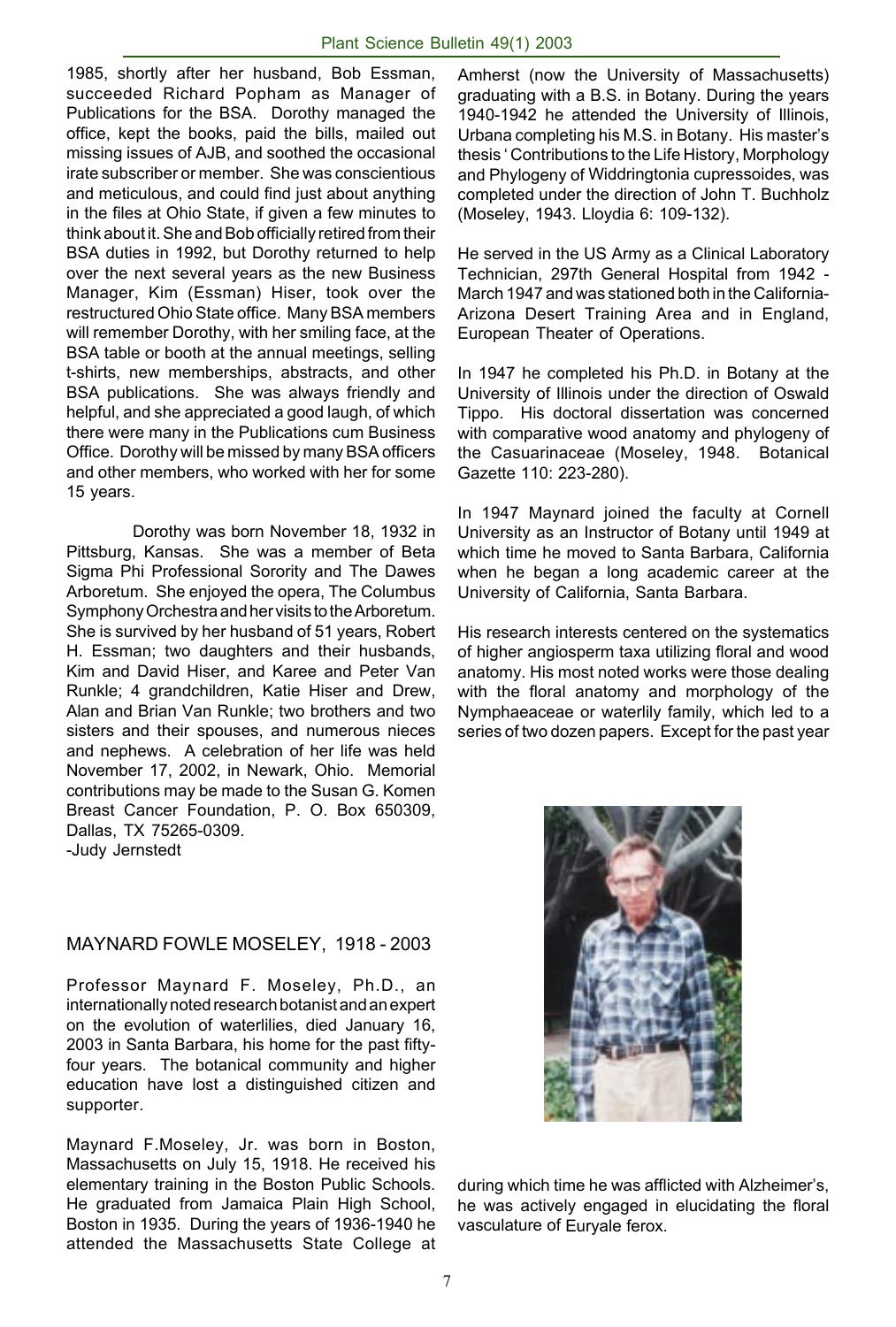Affectionately known by his undergraduate and *Personalia* graduates student as "Dr. Mo", he was greatly admired for his enthusiastic teaching, his attention to accuracy, and his caring attitude. He challenged all his students to achieve more than they thought themselves capable of achieving by sharing his philosophy of life and stories about experiences, which shaped that philosophy. All of his students knew that he cared deeply about their success as scientists and as human beings.

Moseley was a long-time member of Sigma Xi and the Botanical Society of America. In 1997 a Botanical Society of America fund was established to celebrate his long career of dedicated service and contributions to science and The Botanical Society. Contributions to this fund in his memory may be sent to: Bill Dahl, Executive Director, The Botanical Society of America, 4474 Castleman Ave., St. Louis, MO 63110.

His son, Andrew and daughter, Margery, survive him.

Submitted by his doctoral students,

- F.C. Richardson ,1967, Chancellor Emeritus, Indiana University Southeast. Brasenia (Nymphaeaceae)
- Edward L. Schneider,1974, President, Santa Barbara Botanic Garden. Victoria (Nymphaeaceae)
- Philip G. Simpson, 1975, Uruwhenua Botanicals, New Zealand. Yucca brevifolia
- Indira Mehta, 1975. Koeberlina (Koeberliniaceae)
- Eugenia Flores, 1976, University of Costa Rica (retired) Casuarinaceae
- Lucy St. Omer, 1981, Professor, San Jose State University Jaumea (Asteraceae)
- Paula S. Williamson,1988, Professor, Southwest Texas State University. Ondinea (Nymphaeaceae)

#### **James C. Parks, 1942-2002**

James C. Parks, 60yrs old, died of natural causes December 23, 2002. He recieved a bachelor's degree from Shippensburg University and a PhD in taxonomic botany from Vanderbilt University in 1969. After a short time teaching High School Biology, Jim taught botany and plant systematics at Millersville University for 33 years and had planed to retire May 2003. He conducted research on various topics relating to vascular plant taxonomy and was author of two chapters of the new and highly aclaimed Flora of Pennsylvania. His recent work on fern taxonomy both at Millersville and in Edinboro Scotland has been published in several journals. Students loved his dry sense of humor and in the end, appreciated his demand for quality work and perfection. He was an avid outdoorsman and enjoyed hiking, canoeing and discussing Monday night football. Always having an opinion on any topic, he will be missed by all who knew him. –David Dobbins

**David L. Lentz** Named Vice President of Scientific Affairs, Chicago Botanic Garden

GLENCOE, Ill. (Nov. 5, 2002) - David L. Lentz, Ph.D., has been appointed vice president of scientific affairs and senior scientist at the Chicago Botanic Garden, announced Barbara Whitney Carr, president and chief executive officer. In his new position, Lentz, an Evanston resident, will oversee the various centers of science at the Garden, including Plant Conservation Biology, Ornamental Plant Development, and Aquatic Plant and Urban Lake Studies. He reports to and works closely with the president and CEO.

Lentz comes to the Garden from the New York Botanical Garden, where he served as director of the graduate studies program, and adjunct curator of the Institute of Economic Botany. He served as adjunct professor at the Center for Environmental Research and Conservation, Columbia University; the plant sciences program at Lehman College, City University of New York; and the School of Forestry and Environmental Studies at Yale University. Also, he was appointed visiting research professor in the Department of Biology at New York University. In 1996, he was elected Fellow of the Linnean Society of London.

Lentz received a Ph.D. in biology from the University of Alabama and a master's degree in anthropology from Eastern New Mexico University. Among many other honors and grants, he recently was awarded a Fulbright Scholarship to conduct botanical research in Honduras. He has edited books and authored more than 60 articles published by Economic Botany, Science, Smithsonian Press, University of Texas Press, Columbia University Press, Ancient Mesoamerica, Latin American Antiquity, The Journal of Ethnopharmacology and others.

Lentz is a paleoethnobotanist specializing in the evolution of plant use and forest management practices among the peoples of North America and Mesoamerica. His current research, sponsored by the National Geographic Society and the National Science Foundation, compares the genetic makeup of wild and domesticated sunflowers from the midwestern United States to populations from Mexico. He has worked on projects in Mexico, India, El Salvador, Belize, Guatemala, Honduras and the United States.

 "The Chicago Botanic Garden is a leader in the campaign to safeguard the world's plants, preserve diversity and maintain healthy ecosystems," Carr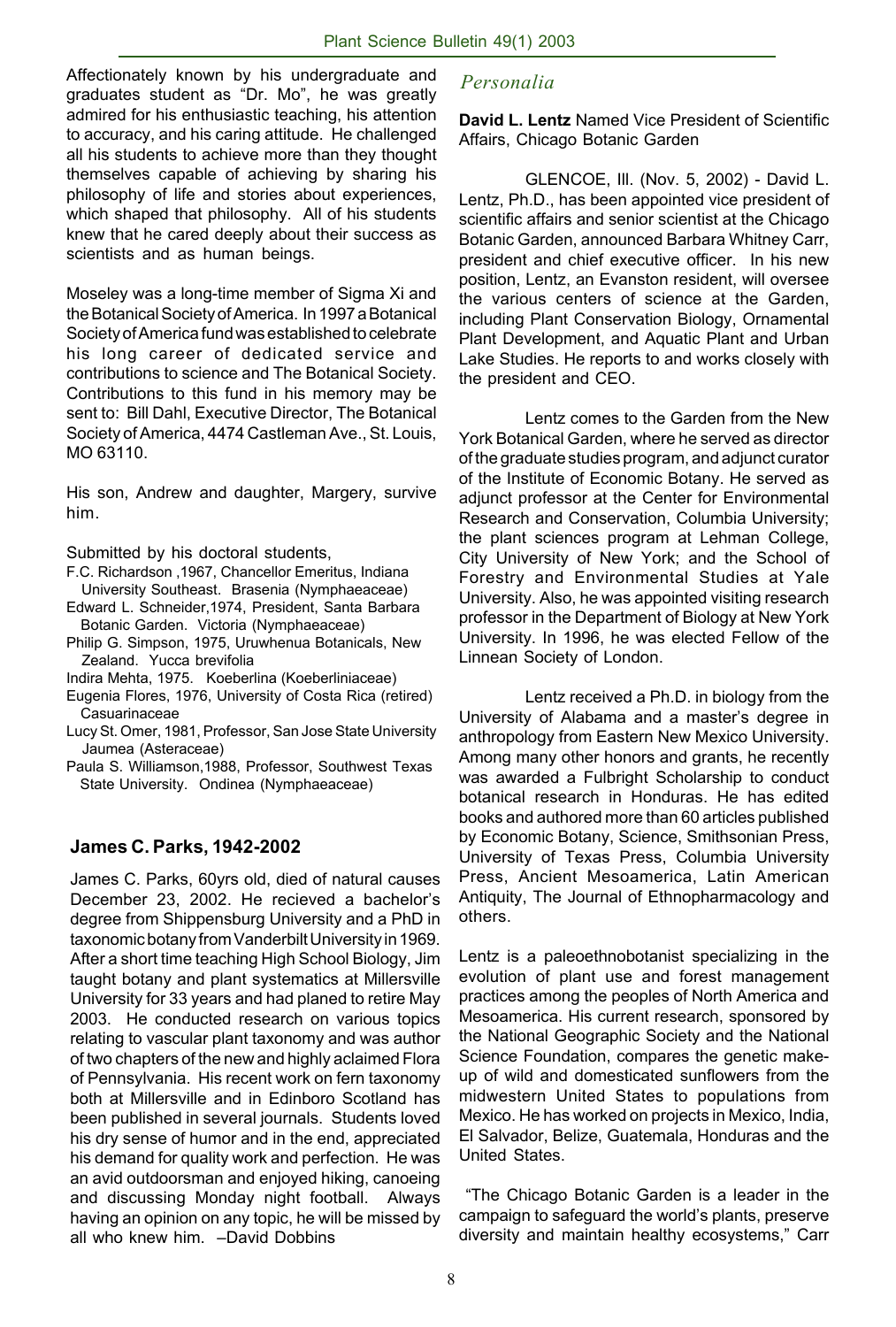said. "Lentz brings strong vision and a wealth of **Symposia, Conferences, Meetings** experience to support the explosive growth of the Garden's science initiatives, and we are pleased to have him on board."

#### **PLANT BIOLOGIST RECEIVES FIRST SCIENTIFIC AMERICAN AWARD**

Allison Snow, a professor of evolution, ecology and organismal biology at Ohio State, and member of the Botanical Society of America, received *Scientific American's* first annual Research Leader in Agriculture award.

She is part of the *Scientific American* 50, the noted magazine's first list recognizing contributions from the past year to science and technology. One leader is chosen from each of 12 categories, which range from agriculture to computing to transportation. Snow received the award for her work on genetically modified crops, especially on how genetic traits in crops could be unintentionally transferred to related weedy species.

The new award includes individuals, teams, companies and other organizations whose accomplishments during the previous year demonstrate that they influence how society puts innovations to good use, said John Rennie, editor-inchief of *Scientific American*. The winners were selected by the magazine's Board of Editors, and notified by letter.



Allison Snow

The list makes its debut in the magazine's December issue, available on newsstands Nov. 18. The complete list of winners is also online at http:// www.sciam.com.

-Text and photo courtesy of Ohio State University

# **SOCIETY OF WETLAND SCIENTISTS 24TH ANNUAL MEETING**

HYATT REGENCY HOTEL NEW ORLEANS, LA USA JUNE 8-13, 2003

The Society of Wetland Scientists 24th Annual Meeting Program Committee invites all SWS members, students, members of regional societies, as well as individuals interested in wetland science, management and education to submit an ABSTRACT (250 words or less) for the SWS 24th Annual Meeting to be held June 8-13, 2003 at the Hyatt Regency Hotel, New Orleans, Louisiana, USA.

ORAL and POSTER presentations are being solicited to support the conference theme entitled, "WETLAND STEWARDSHIP: CHANGING LANDSCAPES AND INTERDISCIPLINARY CHALLENGES."

The conference will focus on understanding the interdisciplinary scientific needs and innovative approaches for the stewardship of wetland ecosystems across ever changing landscapes. This meeting will focus on developing the science and approaches needed to meet the challenges of stewardship across diverse and changing geographical landscapes, socio-political boundaries, scientific disciplines, and varying scales of assessment. The coupling of traditional and applied wetland sciences with ecological, physical, engineering, economic and social sciences will be highlighted. Awards will be given for the best student paper and best student poster. For further information contact the Program Committee Co-chairs: Doug Meffert (dmeffert@tulane.edu) or Robert Twilley (ceet@louisiana.edu).

For significant conference registration savings, register by the early registration deadline of March 14, 2003.

Registration forms will be on-line soon!



*Faux* Billboard Advertising compliments of Prof. Robert Tatina, Dakota Wesleyan Univ., Mitchell, SD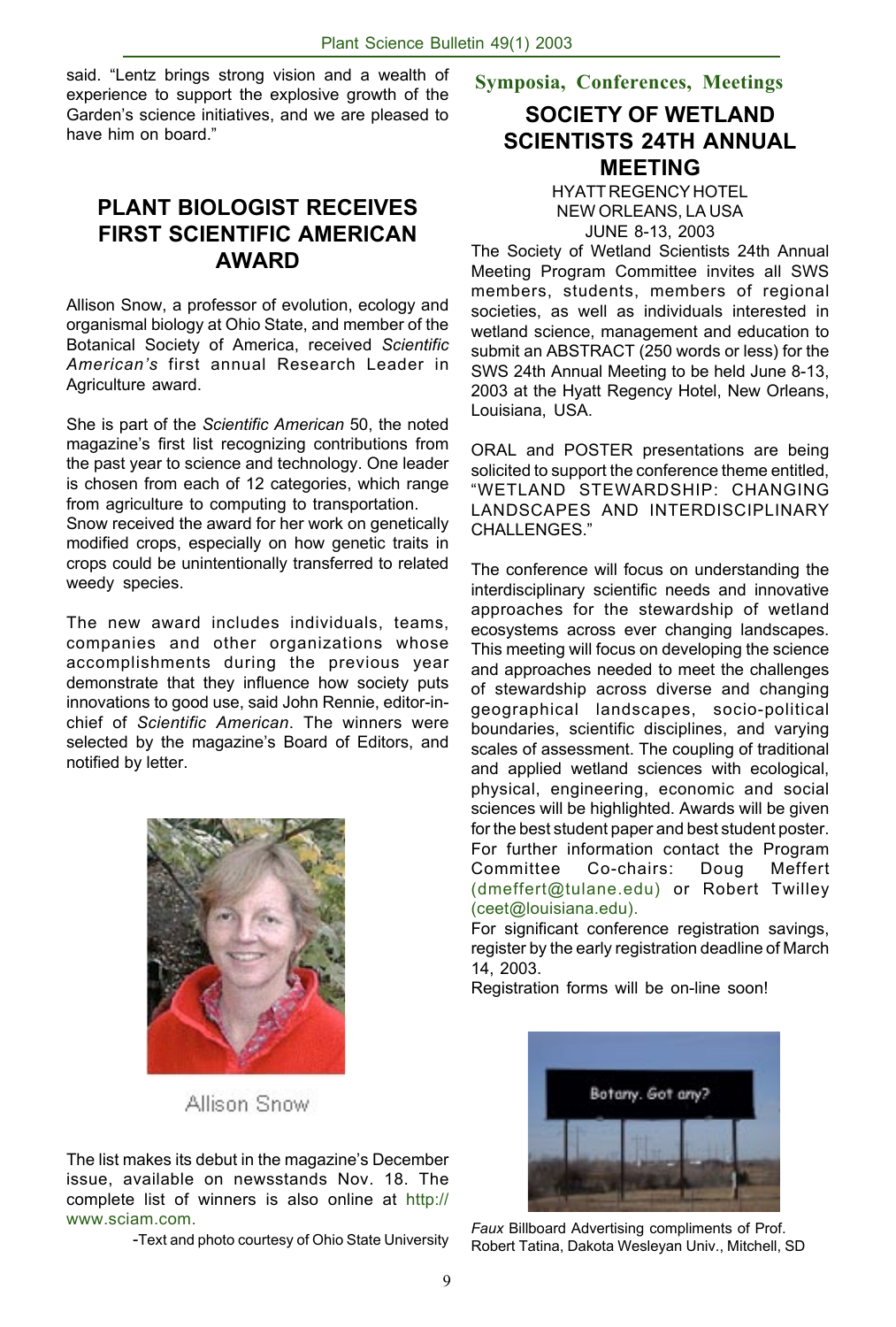

The Third International Conference on the Comparative biology of the Monocotyledons and the Fourth International Symposium on Grass Systematics and Evolution. March 31-5 April, 2003, Ontario Converntion Center. For a full description of conference schedule and field trips, please visit out website at: www.monocots3.org.

# **Spring Wildflower Symposium**

May 9-11, 2003 The Wintergreen Nature Foundation presents its 20<sup>th</sup> Annual Spring Wildflower Symposium at Trillium House at Wintergreen Resort in central Virginia. Instructors will include Dr. Jim Duke,

author of The Green Pharmacy. Participants choose from over 50 offerings of guided hikes, lectures and workshops centered on the unique flora of the Blue Ridge. Learn the life histories of these plants, propagation and design with natives, identification and historic uses for plants in indigenous cultures. A full weekend schedule will be posted on the Foundation's website at www.twnf.org <http:// www.twnf.org/> , or receive a brochure in the mail by contacting the Foundation at 434-325-7451 or info@twnf.org .

#### **Award Opportunities**

#### **Graduate Opportunities at Florida International University**

Florida International University's Center for Ethnobiology and Natural Products has funding for 3 Ph.D. students beginning in the May 2003. The NIH-funded Training in Tropical Botanical Medicines Program seeks applicants with interests in ethnobotany, ethnopharmacology, phytochemistry, microbiology, immunology or related disciplines. Prospective students should have strong interests in complementary and alternative medicines. Support is available for up to 5 years, and includes a stipend, tuition, and research funds. In addition, participants will receive support for field courses and attendance at national meetings. We are

especially interested in underrepresented minority applicants who would like to pursue careers in alternative medicine.

For more information please contact Dr. Bradley C. Bennett (bennett@fiu.edu) or visit the CENaP website (http://www.fiu.edu/~cenap/).

#### **Rea Postdoctoral Fellowship**

#### **Carnegie Museum of Natural History**

Applications are invited for a one-year renewable Postdoctoral Research Fellowship for morphological and molecular based research in botany. Send curriculum vitae, three letters of recommendation, and plan of research by March 31, 2002 to: Dr. Cynthia Morton, Carnegie Museum of Natural History, 4400 Forbes Avenue, Pittsburgh, PA, 15213 or

e-mail mortonc@carnegiemuseums.org.

#### **The Buker Travel Award Carnegie Museum of Natural History Section of Botany.**

The Buker Travel Award provides funds to persons at any level of training (students, professionals, botanists, conservationists, and others) to utilize the botanical collections at the Carnegie Museum of Natural History (CMNH). <http:/ /www.carnegiemuseums.org/cmnh/botany/index.htm>

Awards are made on a yearly basis and applications are due by 31 March each year. The number of persons supported and the amount of the awards may vary. Presently awards up to \$300

are available. The application consists of a short letter (1 page) outlining the overall project and reasons for visiting CMNH with a budget attached. The Buker Travel Award will support costs of travel, food, lodging, and supplies. Stipends and salaries will not be funded.

Send application by 31 March each year to: Buker Travel Award Section of Botany Carnegie Museum of Natural History 4400 Forbes Ave. Pittsburgh, PA 15213.

For additional information contact the Section of Botany at 412-622-3253; or e-mail: cmherb@carnegiemuseums.org mailto:cmherb@carnegiemuseums.org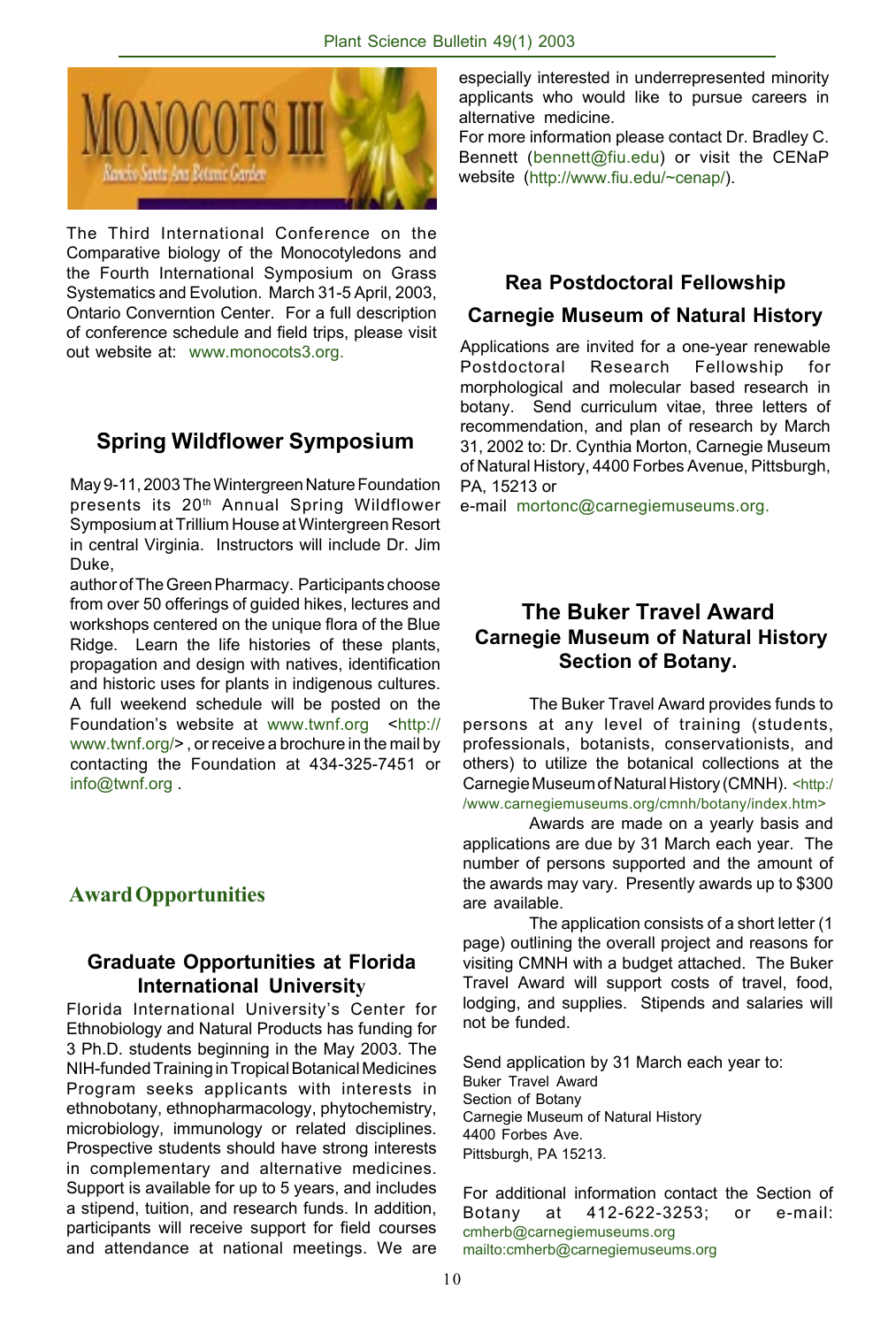The Carnegie Museum of Natural History Section of Botany created the Buker Travel Award in 1996 in honor of long-time Research Associate W.E. Buker. Buker is a name well known to persons involved in studying the plants of Pennsylvania. For over four decades, Buker volunteered in the CM herbarium and also conducted extensive fieldwork in Pennsylvania. Buker's eye for rare species and penchant for making lists lead to many new discoveries and geographical records for the state.

The CM Herbarium is part of the CMNH Section of Botany and contains approximately 500,000 specimens of vascular plants. All vascular plant groups and geographic regions of the world are represented. Outside of the immediate region for which the CM Herbarium's collection is the best in the world, the greatest numbers of specimens are from the rest of North America, followed by Latin America and Asia. Many of the specimens are unique to Cm with no duplicates in other herbaria.

This position is open immediately and will be filled when the appropriate candidate is found. Applicants should email a CV, letter of introduction, and the names, phone numbers, emails and mailing addresses of three references to: <mailto:stinger@fairchildgarden.org> stinger@fairchildgarden.org with a copy to <mailto:research@fairchildgarden.org> research@fairchildgarden.org.

 See also: www.fairchildgarden.org <http:// www.fairchildgarden.org/> www.virtualherbarium.org <http:// www.virtualherbarium.org/>

#### **Other News**

#### **Wayne E. Manning Herbarium**

# **Position Available**

#### **Herbarium Collections Technician**

Fairchild Tropical Garden (FTG) is seeking a full time Herbarium Collections Technician. Duties of the successful candidate will be to manage loan and exchange transactions in the Herbarium. This position requires familiarity with MS Windows, especially MSAccess and Excel as well as a proven ability to complete jobs in a timely, accurate and efficient manner. The ability to strictly and accurately manage specimen inventory is essential. All newly accessioned specimens and those going out on loan must be imaged and processed as a part of the FTG Virtual Herbarium (www.virtualherbarium.org). A large backlog of specimens is to be integrated with the main collection, as well as many legacy loan and exchange specimens, which exist in the herbarium because of recent major acquisitions and staff additions. The Herbarium Collections Technician will report directly to the Director of Research and will work with the Keeper, Curators and Collections Manager to process this backlog. The characteristic candidate has a Master's degree in a relevant field and experience in herbarium management and MSAccess databases. This is a full time position with benefits funded for 1-3 yrs. Another part-time position without benefits may also be available as funding permits. Salary is negotiable and commensurate with experience.

The plant specimen database of the Wayne E. Manning Herbarium (BUPL) at Bucknell University (Lewisburg, PA) is now available online at http://www.departments.bucknell.edu/biology/ facilities/herbarium/. The Manning Herbarium web site enables online searching of the approximately 22,000 plant specimens in the collection — a collection that is especially rich in specimens from the eastern US and world-wide materials of the Juglandaceae.

Two levels of searching are possible — one for general users that allows access to all specimen label information but restricts access to specific locality information and a second level for researchers to whom a log-in code has been supplied enabling them to extract specific locality information (latitude/longitude). Researchers are able to generate floristic lists for specific areas by entering latitude/longitude coordinates. Wayne Manning, the 103 year-old namesake of Bucknell's herbarium, is honored by the hickory photograph on the web site's home page in recognition of his life-long research interest in the Juglandaceae.

For additional information contact:

Warren G. Abrahamson, Department of Biology, Bucknell University, Lewisburg, PA 17837

Voice: (570) 577-1155

Fax: (570) 577-3537

http://www.facstaff.bucknell.edu/abrahmsn/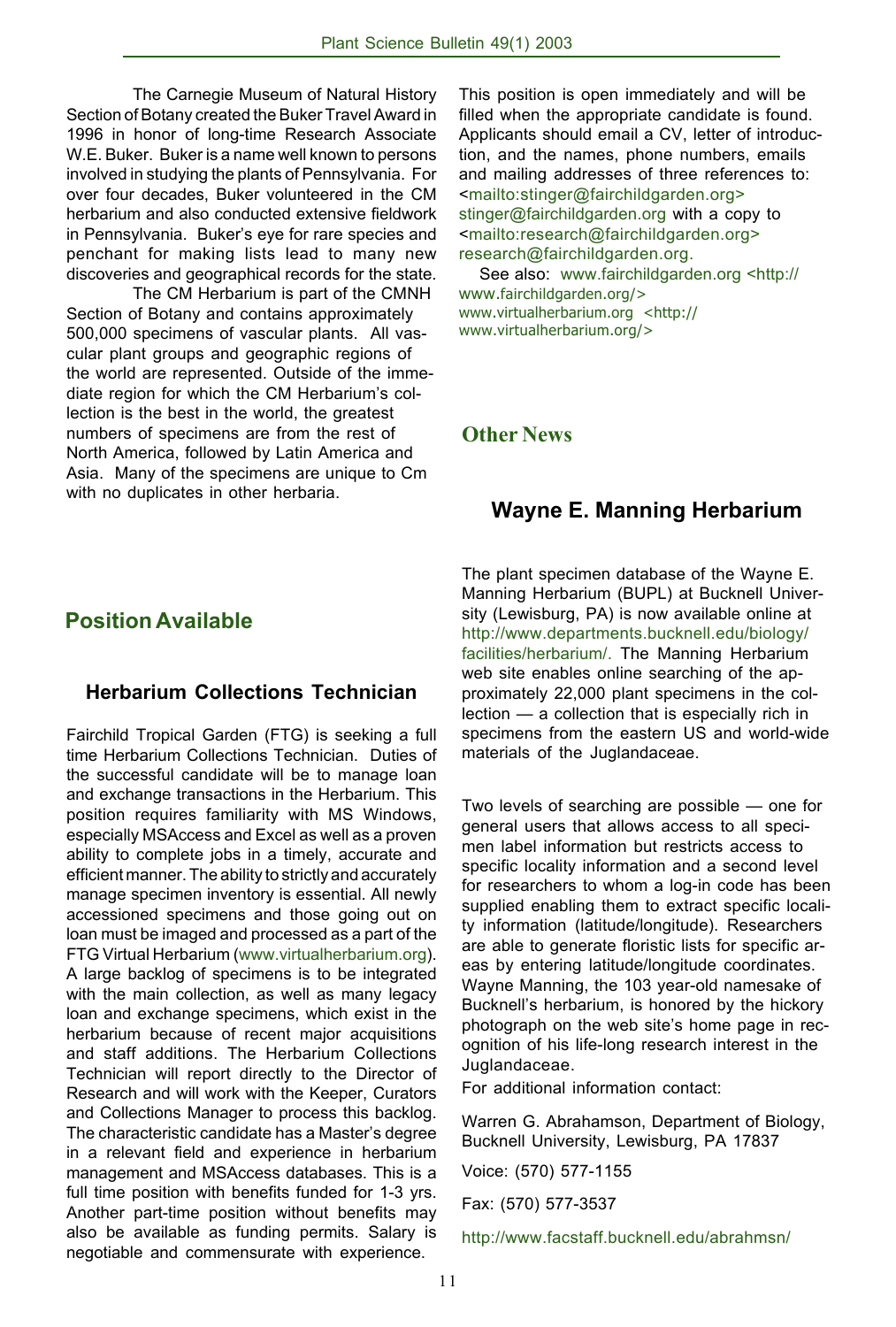# **Book Reviews In this issue:**

|                   | Developmental/Structural                                                                                                                      |  |
|-------------------|-----------------------------------------------------------------------------------------------------------------------------------------------|--|
| p. 13             |                                                                                                                                               |  |
| p. 14             |                                                                                                                                               |  |
| <b>Ecological</b> |                                                                                                                                               |  |
| p. 14             | Experimental Design and Data Analysis for Biologists. Quinn, G.P. and                                                                         |  |
| p. 16             | Foundations of Tropical Forest Biology: Classic Papers with Commentaries.                                                                     |  |
| p. 17             | A Naturalist's Guide to Wetland Plants: An Ecology for Eastern North America.                                                                 |  |
| p. 18             | Sex Ratios - Concepts and Research Methods. Hardy, Ian C. W. (ed)Susanne Renner.                                                              |  |
|                   |                                                                                                                                               |  |
|                   | <b>Economic Botany</b>                                                                                                                        |  |
| p. 19             |                                                                                                                                               |  |
| p. 20             |                                                                                                                                               |  |
| p. 21             | Eucalyptus. The Genus Eucalyptus. John. J. W. Coppen (ed) and Geranium and<br>Pelargonium. The General Geranium and Pelargonium. Lis-Balchin, |  |
|                   |                                                                                                                                               |  |
| p. 22             |                                                                                                                                               |  |
| p. 24             | Lavender: The Genus Lavendula. Lis-Balchin, Maria (ed)Dorothea Bedigian.                                                                      |  |
| p. 24             | Narcissus and Daffodil. The Genus Narcissus.                                                                                                  |  |
|                   |                                                                                                                                               |  |
| p. 25             |                                                                                                                                               |  |
| <b>Education</b>  |                                                                                                                                               |  |
| p. 26             | English-Spanish Dictionary of Plant Biology: Including Plantae, Monera,                                                                       |  |
|                   | Protoctista, Fungi and Index of Spanish Equivalents. Morris, David W. and                                                                     |  |
|                   |                                                                                                                                               |  |
| <b>Historical</b> |                                                                                                                                               |  |
|                   |                                                                                                                                               |  |
| p. 27             | The Fever Trail: In Search of the Cure for Malaria. Honigsbaum, MarkGrady L. Webster.                                                         |  |
|                   | Paleobotanical                                                                                                                                |  |
| p. 29             | Early Angiosperms and their Associated Plants from Western Liaonig, China                                                                     |  |
|                   | Sun Ge, Zheng Shaoling, David L. Dilcher, Wang Youngdong,                                                                                     |  |
|                   |                                                                                                                                               |  |
| Phycological      |                                                                                                                                               |  |
| p. 31             | The Freshwater Algal Flora of the British Isles, An Identification Guide to Freshwater                                                        |  |
|                   |                                                                                                                                               |  |
|                   | and Terrestrial Algae. John, D.M., B.A. Whitton, and A.J. Brook (eds)                                                                         |  |
|                   |                                                                                                                                               |  |
| Physiological     |                                                                                                                                               |  |
| p. 31             | Molecular Techniques in Crop Improvement. Jain, S. Mohan, D.S. Brar, and                                                                      |  |
|                   |                                                                                                                                               |  |
| <b>Systematic</b> |                                                                                                                                               |  |
| p. 33             | Carnivorous Plants of the United States and Canada. Schnell, Donald E.                                                                        |  |
|                   |                                                                                                                                               |  |
| p. 34             |                                                                                                                                               |  |
| p. 35             |                                                                                                                                               |  |
| p. 37             | Orchid Biology: Review and Perspectives, VIII. Kull, Tiiu and                                                                                 |  |
|                   |                                                                                                                                               |  |
|                   |                                                                                                                                               |  |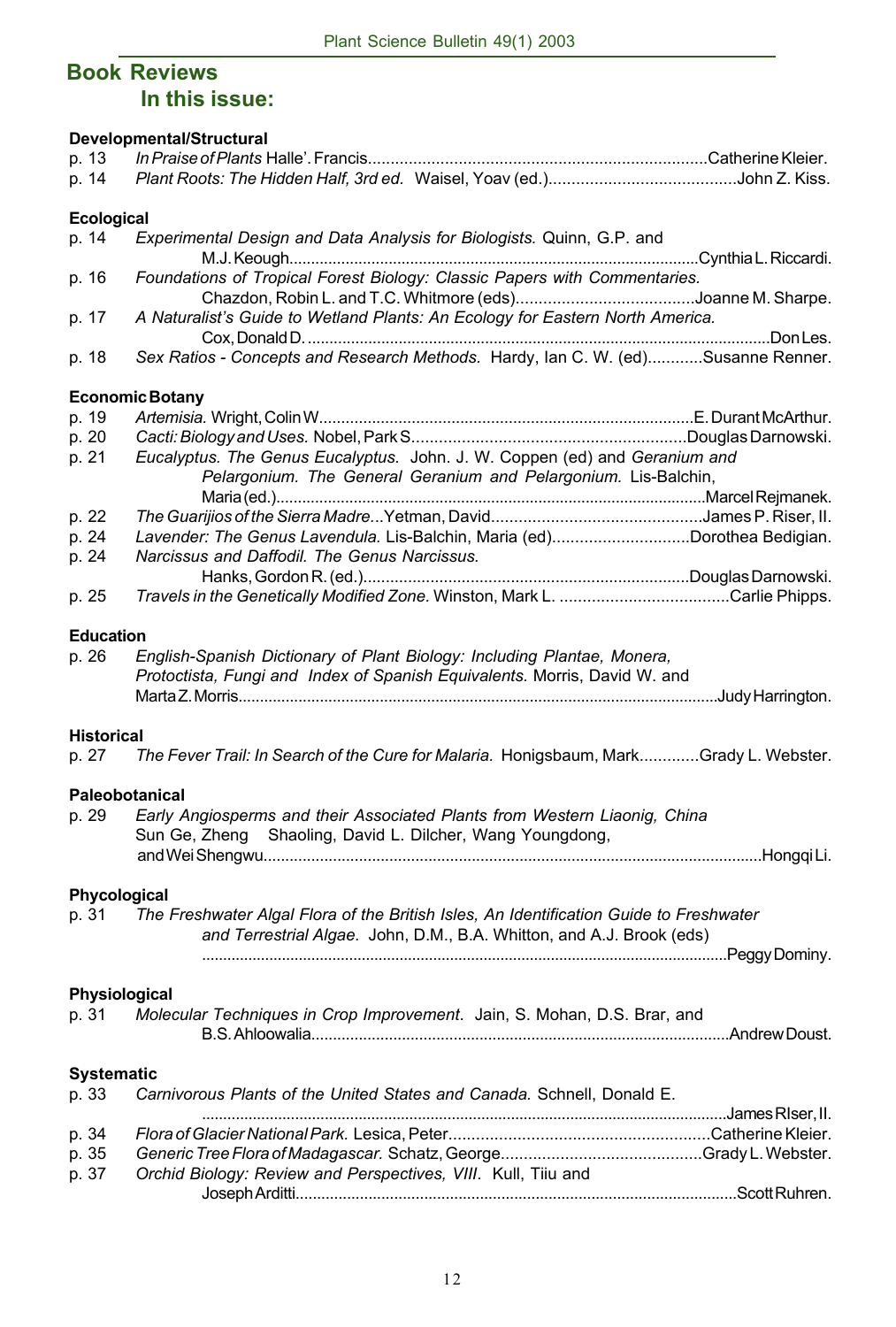**In Praise of Plants**. Francis Hallé with translation by David Lee. 2002; ISBN 0-88192-5500 (Hardbound, \$24.05) 334 pp. Timber Press, Inc, 133 S.W. Second Avenue, Suite 450, Portland, OR 97204-3527. USA In the Epilogue of In Praise of Plants, Francis Hallé writes, "The plant is mute and refuses to hire a lawyer." Indeed if plants were to need a lawyer to defend them, then Francis Hallé would be up to the task. In his book he defends plants against animals from nearly every conceivable angle. He compares plants not only with animals, but also with a great many other things from crystals to termite mounds. He does all this in a sort spirited rivalry to show plants superior nature as compared to animals. Certainly the book is full of a naturalist's perception on the usefulness and wonder of plants, but it also has a great many poetic quotes espousing the beauty of simplicity found in plants. The comparisons at times, however, are quite odd. One cartoon shows a dog atop a pile of its own excrement as juxtaposed with a palm tree to depict that the palm is storing its waste products and therefore can attain a larger stature than the dog. For the odd cartoons and for a great many fantastic quotes, I would recommend this book for all sorts of plant enthusiasts. I have used some of the cartoons in my biology courses with enormous success. At least my students see that botanists have a sense of humor, even though it may be somewhat strange!

The book begins with an opening thesis that I have long since suspected, perhaps subconsciously, yet one about which I forget to voice my concern. The opening chapter proposes that many undergraduate and even primary and high school courses often overlook the importance of plants to spend more time dealing with animals. In fact, the entire populace seems more drawn to animals than to plants. However, I think the author goes too far to say that men tend to take more zoology courses while there are more women in botany. Perhaps this is true in the author's native country of France, but it is not true in my classroom, nor is it true of any scientific meeting regarding plants that I've attended. Still, the passion felt by the author as he decries textbooks pretending to cover the whole of biology and only donating perhaps 8% of their total coverage to plants is indeed a persuasive voice for the case of the plants.

Feeling cheered by the opening chapter, I heartily sunk into the second chapter explaining the form of plants. Clearly, a great surface area is needed to capture light energy; that much any person of some studies can comprehend. The book seems to lose its audience here. Some of the statements seem intuitive, and yet much of the discussion of the structure of space, the relationship between form and space, polarity, and finally homeotic genes

seemed a bit lofty for the average interested plant enthusiast. Perhaps, I should limit my opinions only to myself and say that this part of the book was verbose and occasionally incomprehensible to me. The cartoons, though, make this chapter worth reading. Some of the highlights were a cartoon depicting symmetries and polarities of monsters, the grotesque fictional picture of a clonable man, and a strange account of reiteration as displayed by human toes. Another interesting part of this chapter was a discussion on plant hormones and how they are not hormones at all.

Chapter 3 outlines the organelles of the plant cell and sets them apart from animal cells. This chapter might have been included because the book had to, in a sense, point out differences between animals and plants on a cellular basis. Because I have taught these differences many times, this chapter was of less interest to me than the others. I suspect this may be true for most botanists, who are only too aware of the differences between plant and animal cells. One interesting hypothesis put forth in this chapter has to development. Hallé reasons that for plants the morphological form is controlling the appearance of the plant, rather than from the cell upwards. He likens this hypothesis to a, house that can be subdivided into rooms with no influence on the exterior architecture. Once again, In Praise of Plants, proves itself to be a quotable book, based both on the poetry of some statements and the good analogies of others.

Chapter 4 informs the reader that plants must have a greater arsenal of biochemical weapons for defense due to immobility. Hallé ís ability to propose questions is uncanny here. I believe there is something in the French culture that allows for a bit more creativity, a certain je ne sais quoi, that we Americans lack. For instance, Hallé asks why there are not half plant, half animal creatures. From a Cartesian point of view, the answer is obvious: because there are not, natural selection didn't come up with that recipe. Hallé is answer is better prescribed, and of course, has fantastic cartoons to suggest what the possibilities of half animal, half plant creatures may look like. I found this chapter to be very interesting and somewhat reminiscent of Micheal Pollanis Botany of Desire in its description.

A lengthy chapter on evolution follows. If there are potential readers who believe that all questions of botany have been answered and there is nothing new under the sun, then this is the chapter to change that opinion. Hallé comes up with a great many hypotheses about all manner of evolutionary questions from the combination of the soma and germ lines in plants to asking whether bacteria are Lamarckian. Rather than spoil the fun of discovery, I will only point out that the translator, David Lee,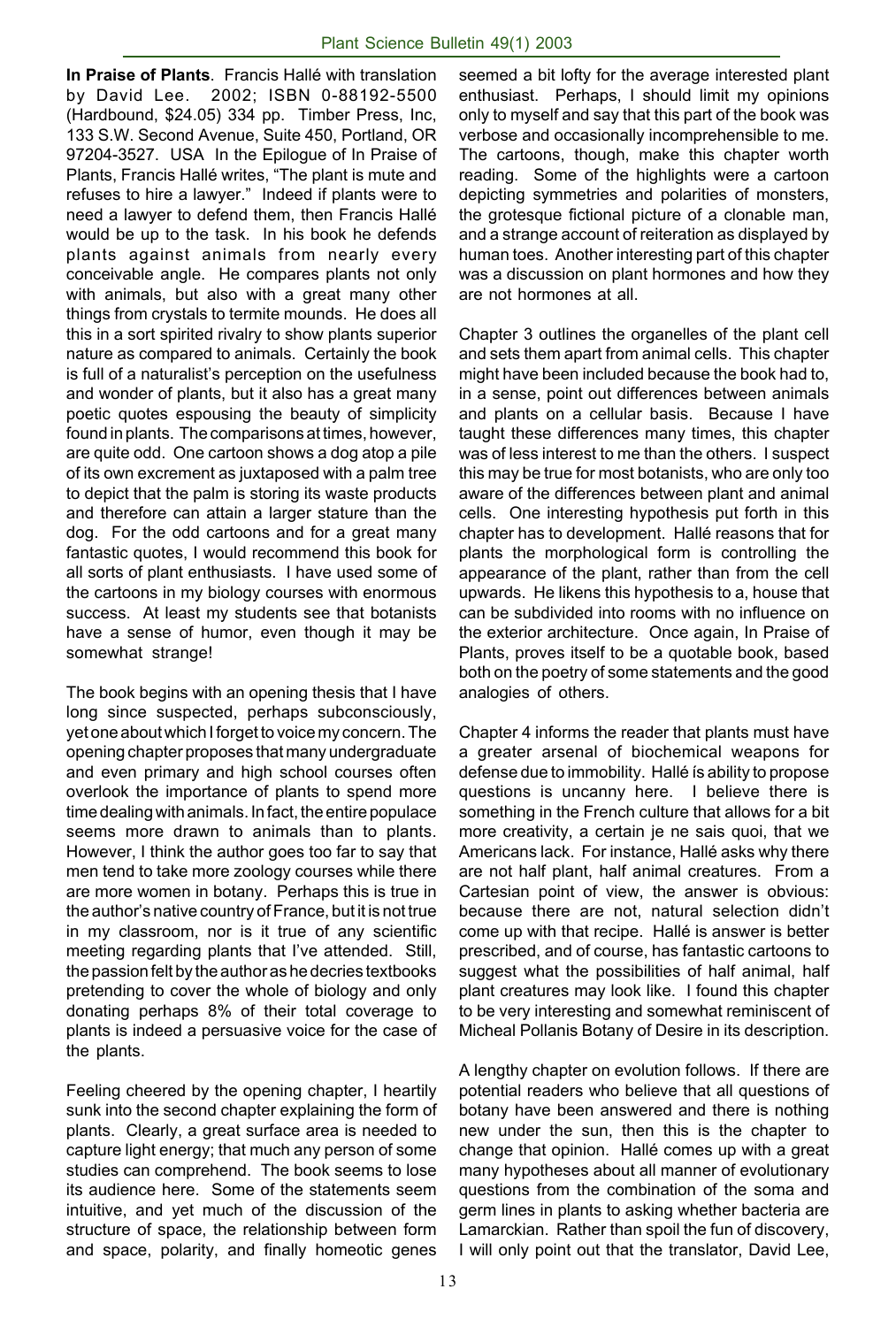adds astute notes particularly in this chapter by disagreeing with the author in a mode of true scientific collegiality. The notes regarding an interpretation of genetic diversity within one tree are particularly well thought out.

Comparing the way plants live to other living organisms is theme of Chapter 6. Quite a lot of effort is spent on comparing trees to coral. I definitely see Hallé is point here, but I think that some of the arguments are far fetched and lack any sort of scientific data other than coincidence. Still, many great scientific ideas start out as casual observations. Additionally the figures and quotes lend an enjoyable quality to this book that is like an Easter basket: keep searching through the grass and a jellybean appears. One such jellybean was this quote, "Only sedentary human societies, with their cities and highways, leave an impression on the landscape comparable to that of the Amazonian rain forest or the Great Barrier Reef."

Ecology rounds out the final chapter. Though very important, this chapter seemed the most obvious to me when praising plants. It is very clear that animals, including ourselves, won't get very far without the presence of plants. This chapter felt mostly like it was preaching to the choir and had fewer insightful questions to ponder than the other chapters. Still, the cartoons were excellent, the last one being a depiction of two arks traveling after the great Biblical flood, one with all plants aboard a ship called the Phyton and the other ship, the Zoon, would be of little interest and left behind. I would not hesitate to recommend this book to colleagues as an interesting and certainly entertaining book. Aside from the humor, the poetry, and the eloquent quotes, there is a lot of fodder for thought here for any botanist. I would, however, not send it out as a gift to a beginning botanist or to one whose interest in plants was strictly in the garden as the book occasionally loses focus on exactly which audience it is trying to reach. — Catherine Kleier, Curator, Adams State College Herbarium, Department of Biology, Adams State College, Alamosa, CO 81102

**Plant Roots: The Hidden Half (3rd edition)** by Yoav Waisel, Amram Eshel, Uzi Kafkafi (Editors) Marcel Dekker, New York; ISBN: 0824706315 \$250.00 This massive book attempts to provide an overview of root biology and is largely successful. The book is over 1000 pages and includes 59 chapters, each of which is a review-type article. These articles are divided into 10 sections that include topics such as root structure/development, genetics, physiology, root growth under stress, root-rhizosphere interactions, and roots of economic value. In this third edition, attempts are made to include more studies in the molecular biology of roots, but this topic clearly is not the emphasis of the editors.

The illustrations are good quality with many chapters that include nice half tone figures. Each chapter includes an extensive reference list that is current to 2000 or 2001 in most cases. As with any book of this type, there is variability in the quality of the chapters. But most of the authors do a good job in reviewing their topic and in indicating the key recent papers in their sub-field of root biology.

This volume is part of the "Books in Soils, Plants and the Environment" series. It is meant to be used as a reference text for botanists, ecologists, and horticulturalists. I recommend it for graduate students and faculty who are working in root biology and may need ready access to areas that are related to their research. The book will provide a good springboard for further reading since each chapter contains a wealth of references. -John Z. Kiss, Department of Botany, Miami University, Oxford, OH 45056

**Experimental Design and Data Analysis for Biologists**. Quinn, G.P. and M.J. Keough. 2002. ISBN 0-521-81128-7 (cloth US \$110) ISBN 0-521- 00976-6 (paper US \$45) 559 pp. Cambridge University Press, Cambridge, UK. The modern biologist must have a good working knowledge of statistics and many biologists acquired their statistical training with the standard texts of Biostatistical Analysis by J.H Zar (Prentice Hall 1999) and Biometry by R.R. Sokal and R.J. Rohlf (W.H. Freeman 1995). In this book, Quinn and Keough, have provided a comprehensive, advanced reference on experimental design and data analysis to further develop the statistical knowledge of biologists. As the authors state, the book is not designed to address introductory statistics. The reader must be at least familiar with univariate statistics since the book's primary focus is on bivariate and multivariate statistics. At \$45.00 this is an exceptionally good book for a graduate seminar or as a thorough statistical reference that would make a welcomed addition to the shelf of any biologist, ecologist, or zoologist, just to mention a few.

The book is divided into 17 chapters of which the first 4 briefly discuss the scientific method (Chapter 1), estimation techniques (Chapter 2), hypothesis testing (Chapter 3) and graphical exploration of data (Chapter 4). The materials covered in chapters 1, 3, and 4 are concisely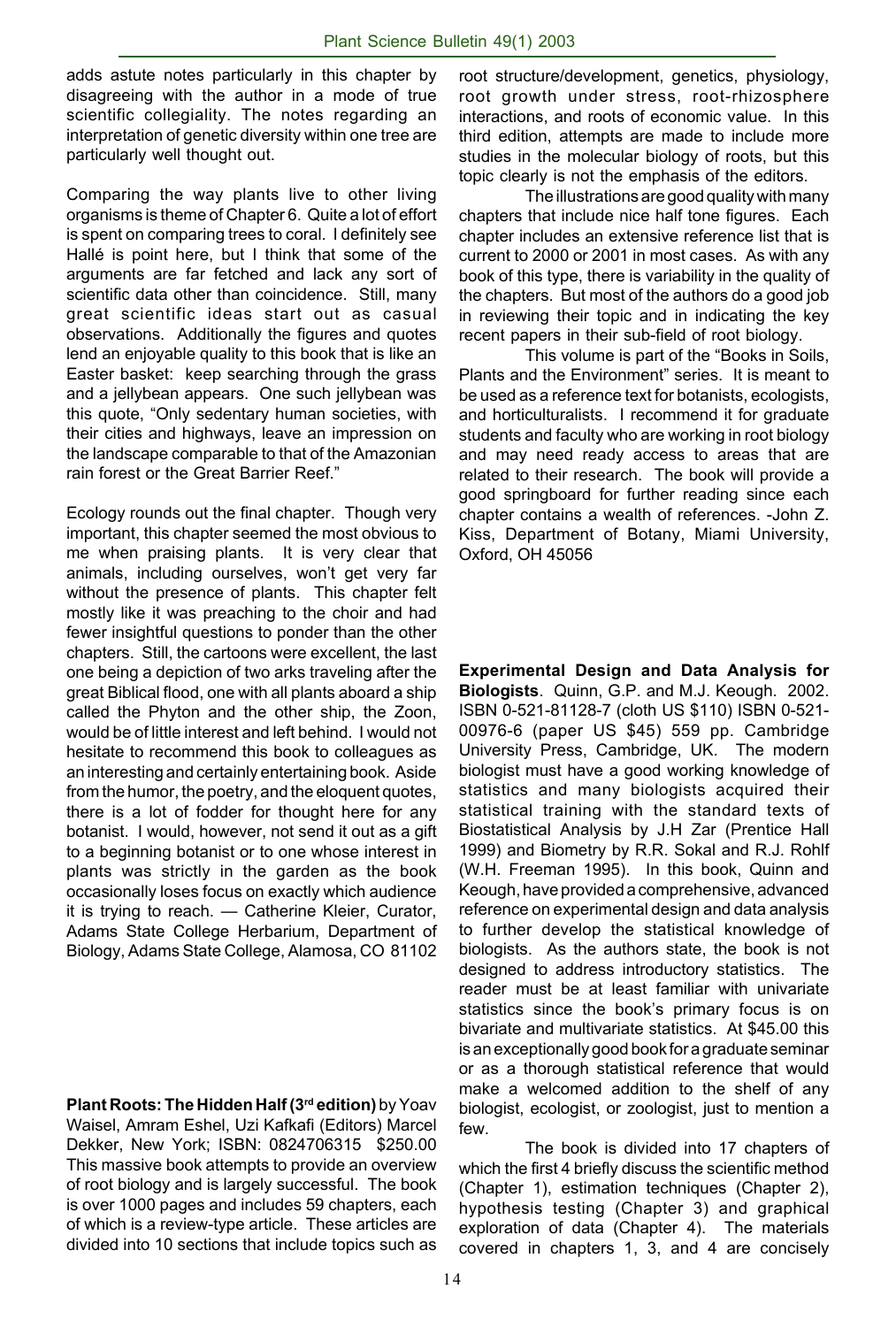presented and serve as a review for the informed reader, and are probably not adequate for primary instruction on the covered topics.

However, Chapter 2, Estimation, is particularly well written with detailed, descriptive sections on maximum likelihood and ordinary least squares estimation, bootstrapping and jackknifing techniques, and a well-developed section on Bayesian inference. Chapter 5 addresses correlation and regression with an eloquent treatment of regression diagnostics and the associated graphics. There is also an informative section on Model II regression. Chapter 6 examines multiple and complex regression in a similar format to the linear models with a single continuous predictor variable discussed in the previous chapter. Chapter 7 is another exceptional chapter devoted to design and power analysis. A concise discussion and explanation of replication, controls, randomization, and independence provide a foundation for the power analysis material. Scientists have recently begun to understand the importance of statistical power and are increasingly incorporating power analyses into their results. Power is a critical measure of precision in hypothesis testing and, unlike this book, few statistical texts devote an entire chapter to this important and revealing subject. Chapter 8 includes a classic treatment of the industry standard analysis of variance (ANOVA) in addition to a valuable section on robust ANOVA. The latter part includes sections on comparisons of means, planned and unplanned comparisons, and specific contrasts. Chapters 9, 10, and 11 describe the analyses of completely randomized designs, unreplicated factorial designs, and designs that combine factorial (crossed) and nested arrangements, respectively. Chapter 12 covers basic methods for analysis of covariance (ANCOVA) and due to the increasing use of ANCOVA in the biological and ecological literature this chapter should be required reading for most scientists. Chapter 13 discusses two common applications of generalized linear modeling (GLM), logistic regression and Poisson regression while Chapter 14 describes loglinear models where the variables are often arranged in the form of contingency tables. Chapter 15 provides a succinct treatment of preliminary multivariate data analysis that generally applies to the methods of multivariate analysis of variance and discriminate analysis (Chapter 16), principal components and correspondence analysis (Chapter 17), and multidimensional scaling and cluster analysis (Chapter 18). Finally, Chapter 19 provides suggestions and guidance on presentation of results.

The material in each chapter is explained in a clear, logical manner with munificent references to the primary literature. A strong feature of this book is that most of the concepts discussed are illustrated with examples taken from recent studies published

in peer-reviewed journals. Quinn and Keough take an informative and productive approach to their presentation of data from the published literature. They use data and output generated from the statistical analyses of these studies to explain and support the choice of the statistical test employed in the article. In other words, they integrate both theoretical aspects of specific techniques and concomitantly provide solutions and interpretations using published examples. These detailed examples are presented in separate boxes in each chapter. Moreover, many of the authors of the studies presented have made their raw data available so that readers may download data and run the analyses using their particular software (http://www.zoology.unimelb.edu.au/qkstats/). Furthermore, each chapter concludes with a helpful and informative summary section that is essentially a checklist of important assumptions and reminders relevant to each statistical procedure discussed in the chapter. Another strength of this book, that reflects one of the author's bias and personal history, is the generous and comprehensive treatment of ANOVA and various permutations (4 of 19 chapters). However, the wide-spread use and misuse of ANOVA in the biological literature merits the attention the authors give.

The book would not be very effective as a textbook for an undergraduate class for several reasons. The most important and obvious is the lack of exercise and practice problems. For most students, the best way to study and learn statistical material is to work through problem sets. The authors' approach of teaching by example using the published literature is best suited to a more mature user of statistics such as a graduate student or professional. Another weakness is the absence of any discussion on appropriate software. A large number of statistical software packages now provide easy access to a range of multivariate techniques, yet documentation is often poor and user decisions are many, and interpretation difficult. Furthermore, there is [unfortunately] no single software package that is adequate for all multivariate procedures that a practicing biologist is likely to encounter and employ during research. However, suggestions and guidance by the authors, who are experts in this field, on appropriate software packages would be beneficial. Finally, the inclusion of a list of abbreviations and symbols used in the book would help the reader immensely.

In conclusion, I believe that this book is a useful reference for biologists, ecologists, and zoologists (from graduate to profession) as well as a welcome addition for other organismal scientists. The authors concisely and thoroughly present many useful and important instructions for experimental design and the appropriate data analyses. They provide many useful examples and illustrations from the published literature which can be applied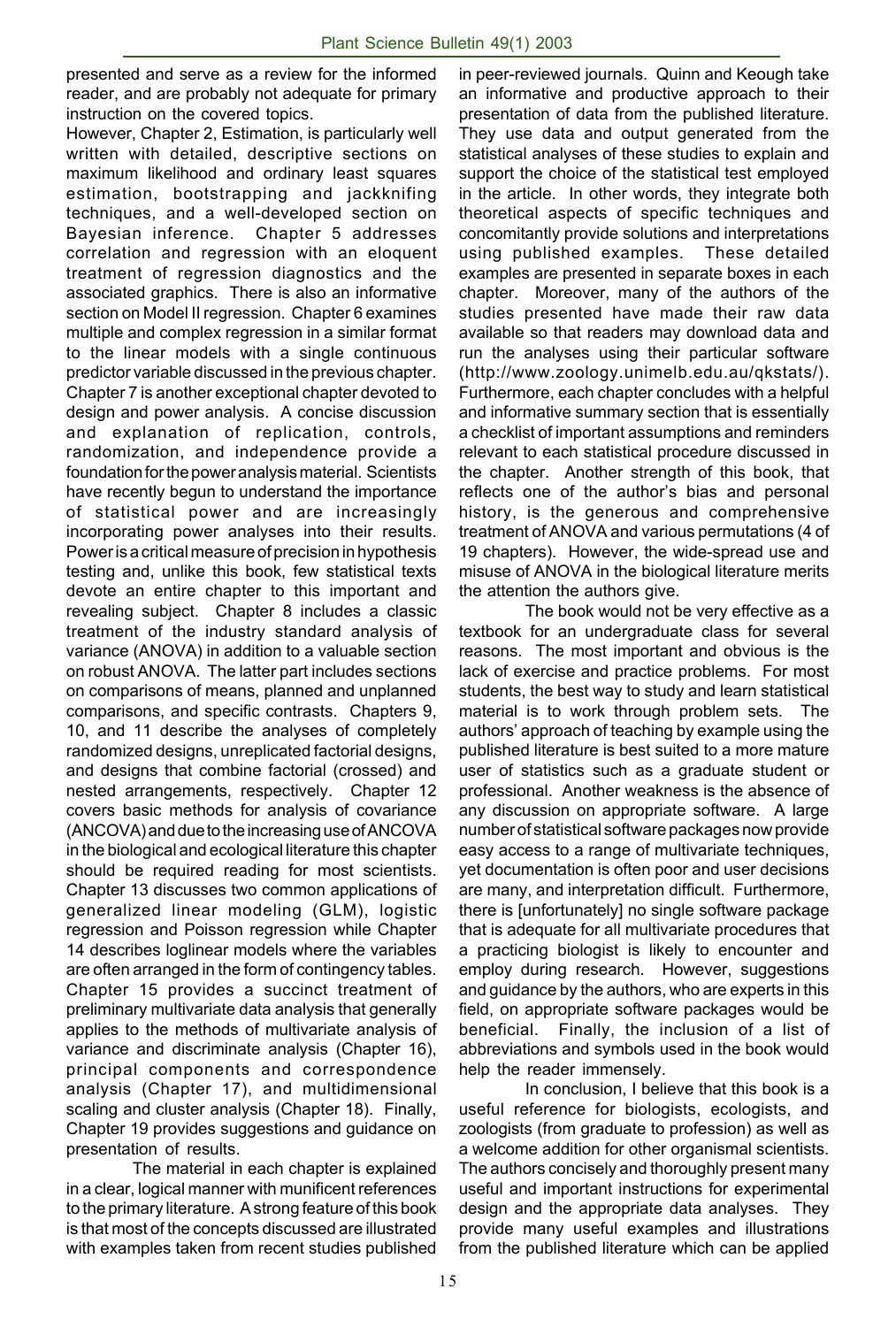to many biological questions. - Cynthia L. Riccardi, Department of Environmental and Plant Biology, Ohio University, Athens, OH 45701.

**Foundations of Tropical Forest Biology: Classic Papers with Commentaries**. Robin L. Chazdon and T. C. Whitmore. The University of Chicago Press 2002. ISBN 0-226-10225-4. 862 pages. Since I have been working on long-term studies of ferns in a tropical rainforest in Puerto Rico for the past twelve years, I was intrigued by the concept and organization of this book. Twelve general topics from "Tropical naturalists of the sixteenth through nineteenth centuries" to "Securing a sustainable future for tropical moist forests" are addressed. Each section includes an introduction by one or more scientists knowledgeable and experienced with the topic, and this is followed by three to seven selections from the literature, some of which are complete articles and some of which are excerpts. Of the editors, T. C. Whitmore (recently deceased) was among the earliest and most well respected of tropical biologists, while Robin Chazdon has been very active in tropical research for over twenty years.

 The editors have limited their selections to terrestrial tropical topics and have chosen many of the early classical articles from the literature, some of which are familiar to all tropical researchers, and some of which provide different perspectives of the same topic. While not all sections relate directly to plants, even such articles as "Patchy distributions of ant species in New Guinea rain forests" by Edward O. Wilson (1958) in the "Arthropod diversity and distribution" section include interesting descriptions of the flora of the rainforest. Sections on "Plant-animal interactions and community structure" and "Coevolution" as well as "Floristic composition and species richness" all include examples of the particularly fascinating organisms of the rainforest such as the relationship between euglossine bees and orchids in Ecuador in Dodson et al. (1969).

 While many of these literature samples are interesting, and there are those who would (inevitably) challenge some of the choices, the introduction to each section is extremely useful. In these introductory commentaries, the articles chosen are placed in context, and the threads of research that connect them to present concerns are presented. In the process, a comprehensive 23 page bibliography of more current works in tropical biology is generated at the end of the book, in addition to citation lists included with many of the articles selected.

 The book has two strengths: as a textbook for a course or seminar in tropical biology and as a reference book. One of my colleagues at the Luquillo rainforest in Puerto Rico has already used this book as a reference for a graduate seminar and found it an extremely useful source of basic works in tropical biology, when combined with more current literature as well as literature on topics which are not included such as tropical stream dynamics. Students surely can't help being inspired by some of the original observations by the very early explorers including A. von Humbodlt and A.Bonpland, H.W. Bates and A. R. Wallace who so totally capture the spirit that still drives many of today's scientific explorers. One small touch that honors the importance of the early writers is the placement of an illustration from their writings at the beginning of each chapter. In contrast, in the section on "Human impact and species extinction", Rodolfo Dirzo and Robert W. Sussman vividly describe the current challenges to both floral and faunal inhabitants that comprised that original vision of unlimited growth and diversity, illustrating these concerns with papers from the early 1970's when disturbing trends were first being seriously documented by researchers.

 As a reference, I found this book immediately useful when confronted with a manuscript to review on biomass in a remote southwestern Chinese rainforest. Several selections in the "Ecosystem Ecology in the Tropics" as well as the more current references noted in the introduction to that section gave me some good insights into what's especially important to consider in such studies. Any botanist today, no matter what their specialty, will probably at some point be challenged to think globally and be knowledgeable about what is happening in rainforests, and this is an excellent reference to have on hand. - Joanne M. Sharpe, Coastal Maine Botanical Gardens, Boothbay, Maine 04537.

**A Naturalist's Guide to Wetland Plants: An Ecology for Eastern North America.** Cox, Donald D. 2002. ISBN 0-8156-0740-7 (Paper US\$19.95) 194pp. Syracuse University Press, Syracuse, New York 13244-5160. – According to the introduction, this publication represents the fourth installment in the "Naturalist's Guides" series which evidently provides similar treatments of forest, meadow and seashore plants. Although these other titles are said to be "available", I was able to locate only one other forthcoming volume (*A Naturalist's Guide to Seashore Plants*) which is scheduled for publication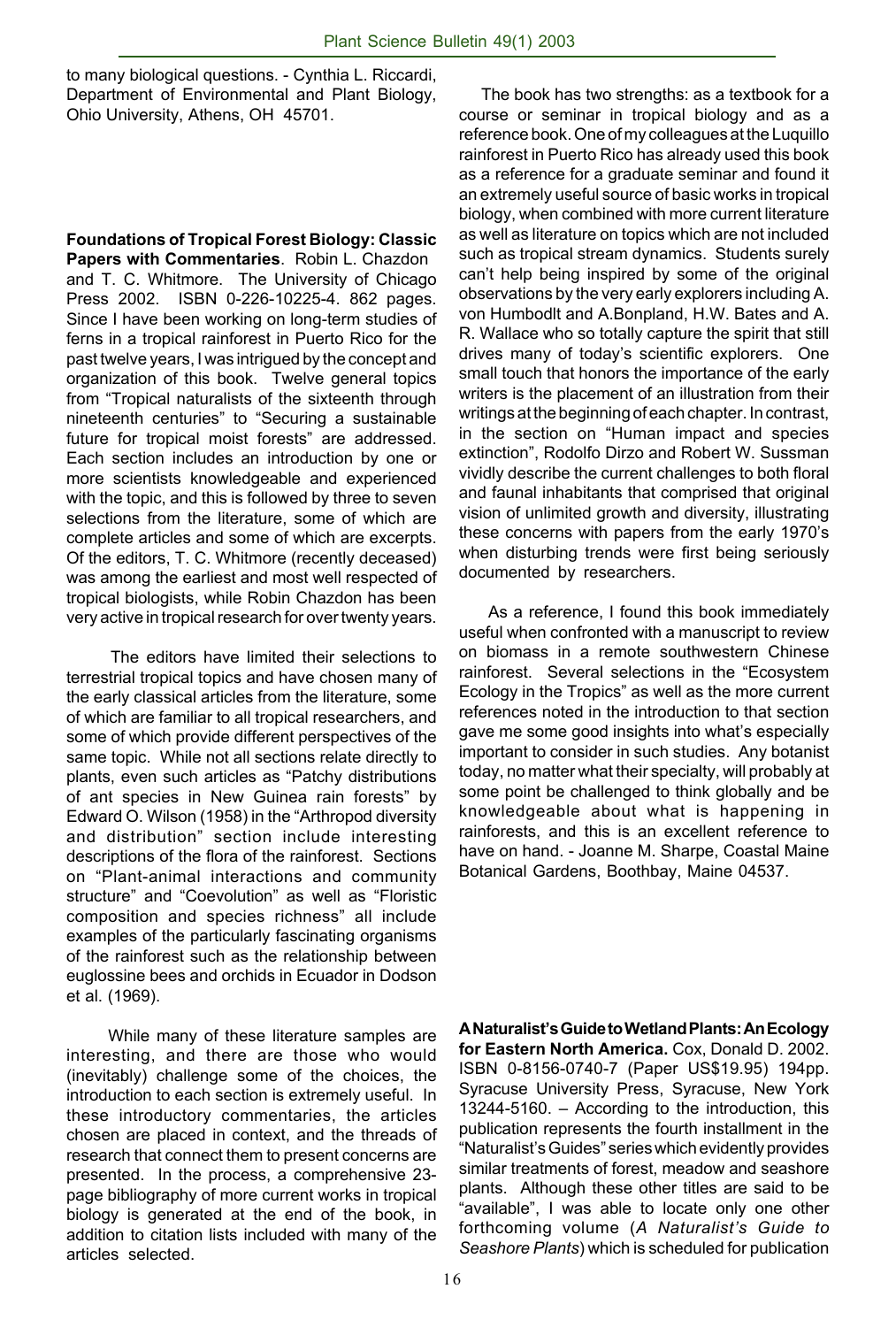in 2003. As far as I can tell (from checking various websites), neither of the other two titles is available or scheduled for publication at this time. So, for anyone desiring to obtain the entire series, the present title is all that is currently available.

The intended audience is an important factor when evaluating the content of a book, yet is often difficult to determine. In this case, the author clearly indicates that this series is aimed at the amateur rather than professional field biologist. The introduction states that the book is "For naturalists and other lovers of the out-of-doors" and also that "technical terminology has been kept to a minimum." So, forthright, this book is not one that should be used as a college level text. In my estimation, the audience best served by this treatment comprises those who are just starting to become interested in the natural history of wetland plants, i.e., those just starting to *get their feet wet* in this area (sorry!). As I usually do, I went straight to the glossary which I have found to be a good reflection of the botanical training of an author. The book passed this test with flying colors. I was pleased to see that even though some terminology was simplified, the definitions were uniformly accurate.

Overall, the author does a good job of introducing and discussing relevant subjects and also includes topics (e.g., edible, poisonous, medicinal, hallucinogenic plants) that may entice readers into reading more about wetland plants. Although less than thorough discussion is provided for most topics, the most important areas are covered at least in part. The role and value of wetlands is described in a number of succinct, related sections including implications of invasive weeds and species conservation. Some information needs to be updated (e.g., the northern extent of *Hydrilla* is given as Washington, D.C. although the weed has been reported from Connecticut since 1996 and now also occurs in Massachusetts and Maine). Brief descriptions are given for major wetlands in the United States, including prairie potholes which occur geographically beyond the stated sphere of the book, i.e., eastern North America. The major groups of wetland plants (fungi, mosses, ferns, flowering plants, etc.) are surveyed briefly. A short overview of adaptations for survival in water is given in a separate chapter. Two of the other main chapters are devoted to more detailed discussions of swamps, marshes, and peatlands.

Understandably (being geared toward naturalists), a significant portion of the text (24 pp.; 12% of the total) is devoted to the collection and identification of plants. This chapter even includes two paragraphs on "What is a species?" Plant systematists should take note - this may be the first time in history that discussion of this topic has been achieved in only

two paragraphs. Actually, it is not a bad overview, either. This section also describes nomenclature and the use of keys.

The book concludes with a chapter on "Activities and Investigations" which provide topics of inquiry appropriate mainly for pre-college level students. The bibliography is not bad, but lacks inclusion of some of the better identification texts (e.g., Crow & Hellquist, 2000; Cook, 1996) that should be on every wetland naturalist's bookshelf.

As far as the format of the book is concerned, the line drawings were generally acceptable, but tended to be on the simple side. The book is too large to be carried in one's pocket, but it would not serve very well as a field guide because plants are discussed sequentially by various topics rather than in a taxonomic format.

 I found several errors, although most were relatively minor. The generic name for water hyacinth (*Eichhornia*) is misspelled throughout as "*Eichornia*". There is a typo on p. 109 (fig. 6.13) that lists the genus for bugle-weed as "*copus*" rather than *Lycopus*. The specific epithet for scouring rush (*hyemale*) is misspelled as "*hymale*" throughout. A greater oversight is an improper depiction of heterostylous flowers in Fig. 3.7, p. 55. This illustration correctly shows the different length styles associated with distylous floral morphs, but also shows the two morphs as having stamens of equal length, whereas distylous morphs typically differ by the length of their stamens as well.

Overall, this "nontechnical illustrated guidebook" should provide a basic background in wetland plant biology to anyone at a pre-college level. Even though the topics are not covered in great detail, the book is fairly accurate in the information that it does convey. This would be an ideal gift for young students showing any interest in wetlands, or also for uninitiated adults who suddenly find themselves confronted with wetland issues as members of local wetland committees, etc. However, the reader must keep in mind that this book provides only an elementary introduction to wetlands and should not be relied on to provide adequate information when more momentous decisions (e.g., those involving legal issues) must be made.

– Don Les, University of Connecticut, Storrs.

#### Literature Cited

Cook, C. D. K. 1996. Aquatic plant book. SPB Academic Publishing bv, Amsterdam, The Netherlands. 228 pp. Crow, G. E. & C. B. Hellquist. 2000. Aquatic and wetland plants of northeastern North America. 2 Volumes. The University of Wisconsin Press, Madison, Wisconsin. 880 pp.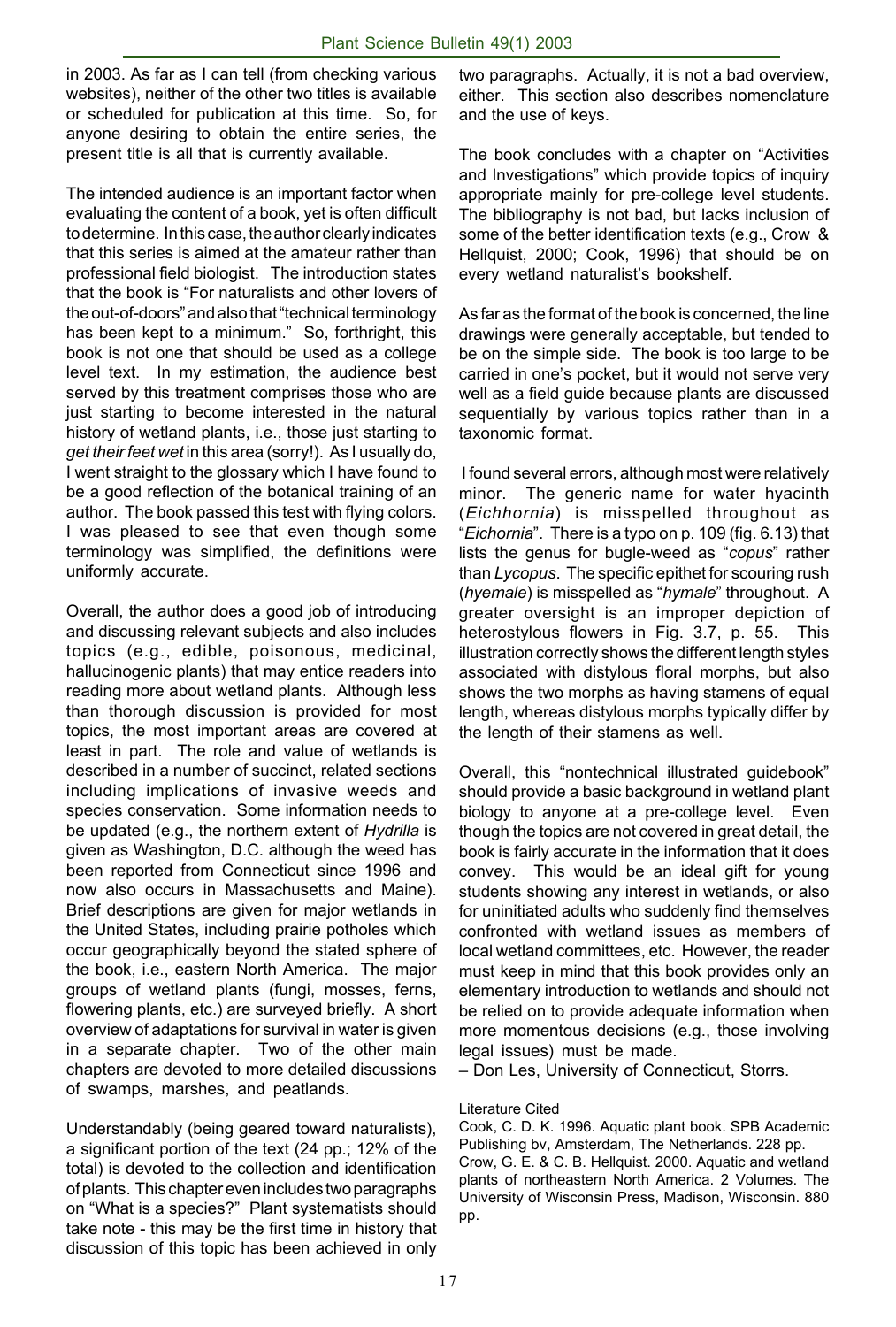**Sex ratios - Concepts and Research Methods**. Ian C. W. Hardy, editor. 2002. ISBN 0-521-66578-7 (paperback, US\$76.10, hardback US\$120), 380 pp. Published by Cambridge University Press.— Like most things having to do with sex, sex ratios are fascinating. Every sexually reproducing species has a sex ratio or, in hermaphroditic organisms. must allocate resources to male or female function. But why should males and females be produced in approximately even numbers and why should bisexual individuals expend approximately equal efforts on the two reproductive functions? The first chapter, by J. Seger and J. Stubblefield, of this beautifully edited book gives an historical overview of research on these questions from Darwin to the present. (That is, Darwin 1871 in the first edition of *The Descent of Man and Selection in Relation to Sex*, but not the more widely read 1874 second edition, which omitted the paragraph with Darwin's speculation on how "the sexes [could] be equalized through natural selection."). The first formal sex ratio model –and perhaps the first mathematical model in evolutionary biology– was developed soon thereafter, in 1883, by Karl Düsing, and Düsing appears to be one of the sources, or *the* source, of Fisher's classic explanation. As first understood by these workers, sex ratios evolve through negatively frequency-dependent selection on the relative reproductive success of male and female offspring. It is important to understand that sex ratios are not about numbers of offspring but about parental expenditure or, as later generalized by Trivers, investment in the two sexes or sexual functions. Similarly important is the realization that the equilibrium sex ratio is not affected by differential mortality of male and female offspring past the period of parental care. For plants, most of which have bisexual flowers (non-angiosperms are not considered in this book), the relative investment in male and female function has proven difficult to measure. Indeed, Klinkhammer and de Jong in their chapter on 'Sex allocation in hermaphrodite plants' suggest that measuring exact sex allocation is unlikely to be successful and "perhaps even impossible given the fact that flowers serve both male and female fitness." Fortunately, "it is hardly ever interesting to do so" (more on this below). At least theoretically, sex allocation in hermaphrodites is readily modeled in terms of unequally diminishing returns on investment in one or both sex functions. Complicating factors, however, abound, most importantly the effects of population structure and selfing, and sex distorters, such as mitochondrial male sterility factors.

Before turning to the chapters addressing these and other plant-relevant topics, here a summary of what the other chapters of *Sex Ratios* offer. The statistical treatment of the proportion of males over

males plus females (mathematically more tractable than ratios) is covered in chapters 2, 3, and 5. Chapter 3 is especially long and includes a detailed exposition of generalized linear models, the strongest way to analyze sex ratio data. All three chapters include worked examples, boxes with definitions, and assessments of available programs. Chapter 6 discusses the comparative approach to the study of sex ratio evolution (no studies from plants so far!), and the following chapters cover sex ratios in vertebrates, invertebrates in general, social insects, parasitic hymenoptera with unusual life-histories, mites, aphids, birds, humans, and malaria parasites and related protozoa. The book concludes with chapters on operational sex ratios and mating competition, a strikingly critical assessment of the past and the future of sex ratio research by Hecht Orzack, and a more optimistic one on 'sex ratios: why bother?' by West and Herre. One take home message is that deviations from 1:1 are extremely difficult to show, requiring huge samples sizes, and equally difficult to attribute to proximate and ultimate causes.

What is there about plants? First, nothing on environmental sex determination (ESD) in plants although ESD comes up in three chapters. Mentioning plants probably would have detracted from the chapters' focus. On the other hand, bringing in environmental sex determination in Catasetinae, Cucurbitaceae, oil palms, or jack-in-the pulpit might have broadened the discussion of why ESD has evolved, given that selection will normally favor a low sex ratio variance among offspring rather than a sex ratio that fluctuates with environmental conditions. Another undertreated topic is the role of cytoplasmic, specifically mitochondrial, male sterility factors. Their coverage in the chapter on sex ratio distorters by R. Stouthamer, G. Hurst, and J. Breeuwer is superficial and contains errors. The phenotype of these genes involves disruption of the normal function of the anther tapetum where mitochondrial density in plants is extremely high, causing misshapen anthers and partially or completely sterile pollen. Mitochondrial male sterility factors are known from gynodioecious angiosperms (e.g., Frank, 1989), not dioecious angiosperms as claimed here. Since mitochondria are exclusively maternally inherited (in angiosperms), this sets up a conflict between the mitochondrial genome, which now selfishly favors the production of ovules and the nuclear genome, which continues to favor the allocation of at least some resources to pollen production (increasingly more as the mitochondrial factors spread).

What the plant chapters in *Sex Ratios* (by Klinkhamer and de Jong, and de Jong and Klinkhamer) treat well is sex allocation in monomorphic populations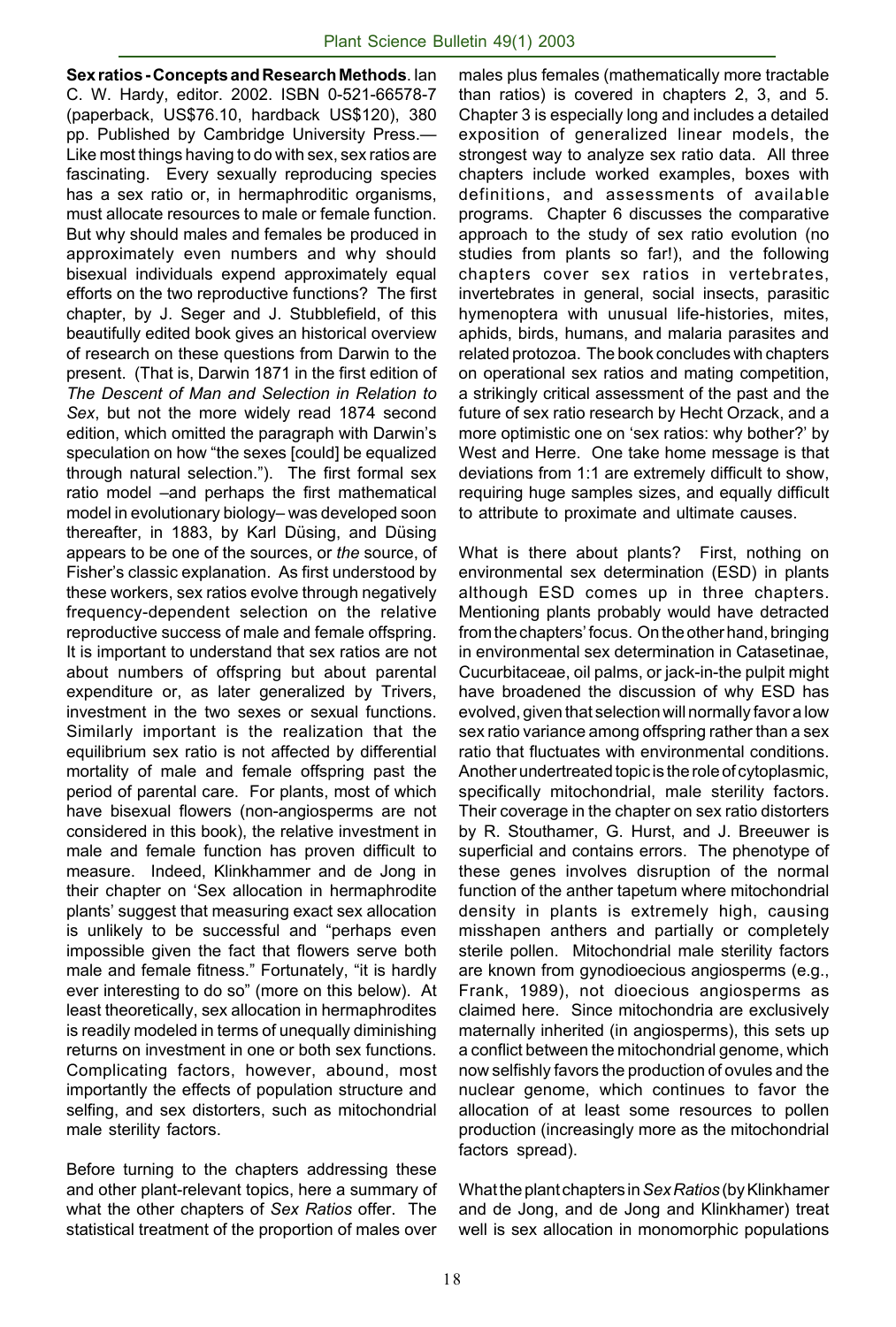and sex ratios in dioecious angiosperms. As alluded to above, Klinkhamer and de Jong think that it is not necessary to know the exact allocation to male and female function. Instead it may be more productive to demonstrate trade-offs by manipulation experiments on individuals while checking whether other plant characteristics are correlated with the trade-off being analyzed. Many examples of such studies are provided. De Jong and Klinkhamer's strength is modeling, and they are less interested in the evolution of dioecy or its natural history. This explains misunderstandings such as the claim that in dioecious plants 'both male and female organs develop in each of their flowers, in separate floral whorls, but the development of one type is halted before maturity.' Clearly, this is not true of the vast majority of the ca. 14,620 dioecious species of flowering plants (Renner and Ricklefs, 1995); *ab initio* unisexual flowers characterize Cucurbitaceae, Euphorbiaceae, Menispermaceae, Myristicaceae, Moraceae, Siparunaceae, Urticaceae, and many others. The particular model they develop for sex ratios in dioecious plants assumes that plants are annuals (not true of most dioecists, as they admit) and that male and female seeds are of different size and thus unequally costly to produce (unknown in nature so far). The insight from the model, as from classic sex-allocation theory, is that, with at least some sib-mating, female bias in the seeds is expected in dioecious plants. '[F]or long-lived trees with good pollen and seed dispersal the appropriateness of the prediction is less clear.' Since there are very few strong data on seed sex ratios and sib-mating in dioecious species, we do not at present know whether plants conform to seed sex ratio equality or female bias. As indicated above, huge sample sizes are needed for inferences about sex ratios.

This book is beautifully produced and often fun to read, but contains unexpectly little on plants, and then only on angiosperms. For most plant biologists, it may be sufficient to have their library buy it. - Susanne Renner, Univ of Missouri- St. Louis.

Frank, S. A. 1989. The evolutionary dynamics of cytoplasmic male sterility. Am. Nat. 133: 345-376.

Renner, S. S., and R. E. Ricklefs. 1995. Dioecy and its correlates in the flowering plants. Am. J. Bot. 82: 596-606



**Artemisia**, Colin W. Wright (ed). 2002. ISBN 0-415- 27212-2 (Cloth US\$65.00) 344 pp. Taylor & Francis Books Ltd., Thompson Publishing Services, Cheriton House, North Way, Andover, Hampshire, SP10 5BE, UK – I was excited to see this title and then somewhat letdown to learn it was part of a series, volume 18 in fact, *Medicinal and Aromatic Plants – Industrial Profiles*. I had hoped for a broader treatment of *Artemisia*. The series is designed to provide industry and academia with indepth coverage of major medicinal or aromatic plants of industrial importance. The editor's preface states that the book is primarily devoted to the traditional use, cultivation, genetics, and phytochemistry of the herb *Artemisia annua* (Quing Hao, in Chinese) and its antimalarial agent artemisinin along with an introduction to the genus via (1) a general introduction and (2) treatments of a few other representative species and a treatment of the chemical and pharmaceutical analysis and quality control of commercial *Artemisia* species. The book meets those objectives.

The book includes 15 chapters with an impressive international list of contributing authors and covers three general areas. First is an introduction to *Artemisia* and the chemical analysis and quality control for commercial species (2 chapters). This is followed by a review of six species (*A. absinthium, A. drancunculus, A. herba-alba, A. ludoviciana* ssp. *mexicana*, *A. pallens,* and *A. vulgaris*) with historical and current commercial uses in herbal medicine, condiments, ethnobotany, perfumes, etc. (6 chapters). The balance of the book is an in-depth treatment of *A. annua* with its use in traditional Chinese medicine, the modern discovery of its antimalarial agent, artemisinin (7 chapters). This section includes material on cultural care and phytochemistry of *A. annua*, the development of additional artemisinin-derived antimalarial agents, and the variation, heredity, clinical use, mode of action, and regulation of artemisinin.

The book has a decided phytochemical and medicinal flavor. An annoyance for me was that the chemical structures, of which dozens are illustrated, are not treated in a uniform manner in the various chapters—both the style of illustration and the manner of labeling vary widely. The importance and timely discovery of artemisinin (1971) and its derivative agents for treatment of malaria when its causative agents began developing resistance to quinine and sulfonamide treatments are carefully documented. Chinese traditional medicine is clearly explained (Chapter 9) including the use of various *Artemisia* species including *A. annua* for chills and fevers as early as AD 340.

The introductory chapter covers, in summary form, what one would expect the whole volume to expand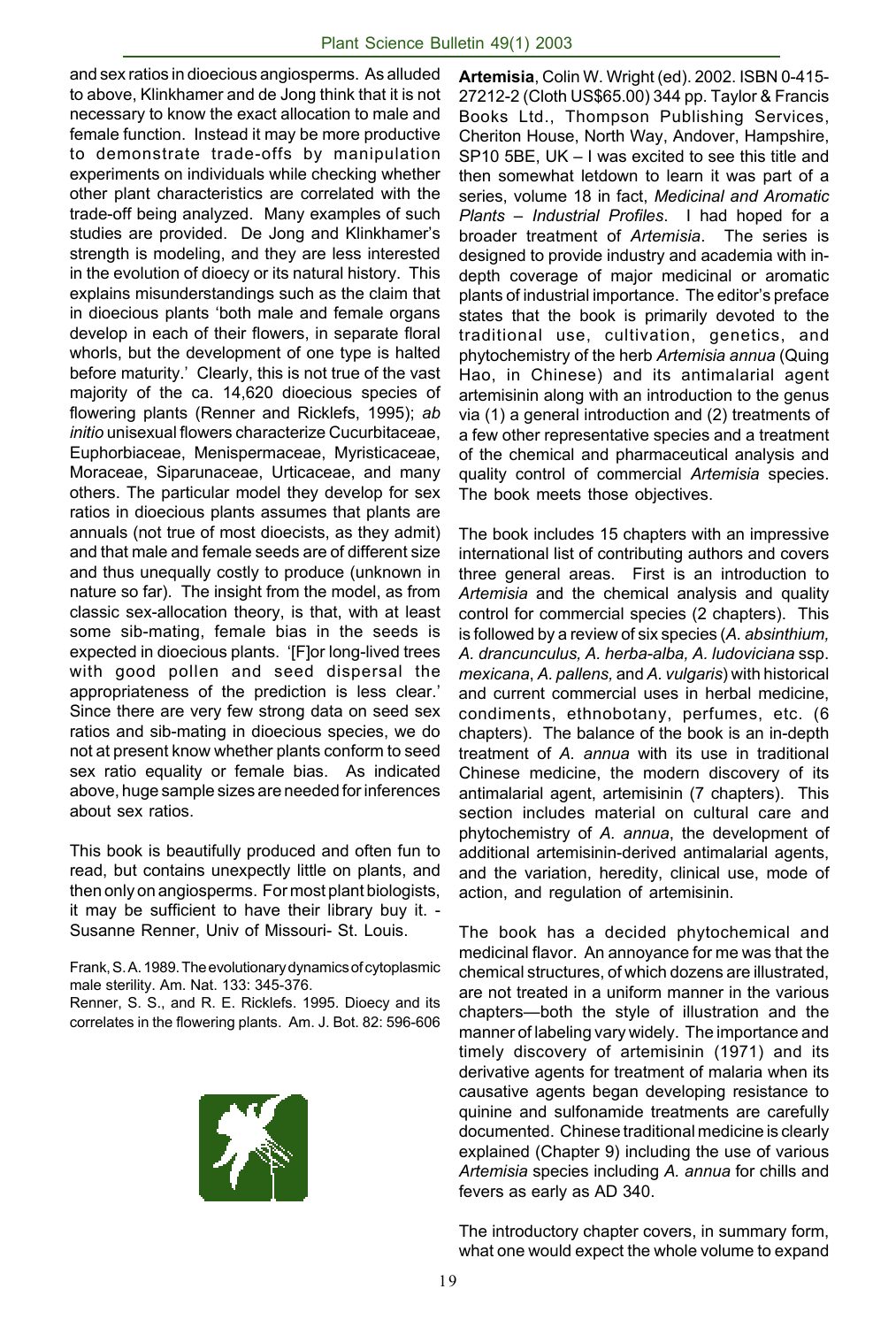to given its one word title. It does give the reader a summary of the place of *Artemisia* in the world; systematic placement, geological and evolutionary history, pharmaceutical and economic uses, ethnobotany, chemistry, physiology, and ecology and management. These areas are what I had hoped to see a whole book devoted to. These areas are unevenly treated. And, there are some errors, e.g., the Clements and Hall (1923) reference is Hall and Clements, the Diettert (1961) reference is (1938), the Shultz (1984) reference is (1986). The genetics and ecology and management sections are weak. *Artemisia* includes several examples of elegant polyploid complexes (*A. tridentata, A. ludoviciana, A. maritima, A. vulgaris,* and *A. drancunculus*). The genus has been subjected to newly described molecular genetic (ITS and cp DNA) studies. Neither cytogenetic nor molecular genetics were discussed in any detail. The ecology and management of the landscape dominant complexes, e.g., *A. tridentata* in North America and *A. herba-alba* in the Mediterranean basin and western Asia were only superficially addressed. The discussion on the degradation of the big sagebrush (*A. tridentata*) complex does not mention the dramatically shortened fire cycles with the correlated cheatgrass (*Bromus tectorum*) invasion and dominance that is, perhaps, *the* major land management problem in semiarid western North America.

The chemical analysis and quality control chapter (Chapter 2) and the six species chapters (Chapters 3-8) emphasize current commercial uses and ethnobotany of representative *Artemisia* species with emphases on phytochemistry and herbal, culinary, addictive (in the case of *A. absinthium*), and industrial uses. These chapters will give the reader a feel for the diversity and utility of plants of the genus *Artemisia*. They don't, in general, include discussion on systematics or ecology and are of uneven quality.

The strength of the book lies in the concluding 7 chapters (9-15) where *Artemisia annua* is described and characterized in a myriad of ways; especially in respect to its antimalarial properties. These chapters describe the historic Chinese traditional uses of Quing Hao (= green herb), the isolation and characterization of artemisinin and its derivatives. These compounds can not be routinely synthesized but must be extracted from *A. annua*. These chapters describe the state of the art in cultivation of *A. annua* and the variation and heritability, mode of action, clinical use, and regulation of artemisinin and its derivatives.

This book is useful for those who are interested in the herbal and medicinal uses of *Artemisia* especially in learning about the recent advances in the use of *A. annua* for the treatment of malaria. It is not a general treatment of the genus nor was it intended to be despite the short title, *Artemisia*. Such a book is yet to be written although excellent books on portions of the genus with special emphases have been published, e.g., Harvey Hall and Frederic Clements' *The Phylogenetic Method in Taxonomy, The North American Species of* Artemisia, Chrysothamnus, *and* Atriplex (1923, Carnegie Institution of Washington, Washington, DC) and Stephen Trimble's *The Sagebrush Ocean* (1989, University of Nevada Press, Reno, NV). – E. Durant McArthur, USDA Forest Service, Rocky Mountain Research Station, Shrub Sciences Laboratory, Provo, UT 84606-1856.

**Cacti: Biology and Uses.** Nobel, Park S. (ed). ISBN 0-520-23157-0 (Cloth US\$65.00) 290 pp. University of California Press, 2000 Center Street #303, Berkeley, CA 94704. With Cacti: Biology and Uses, Park Nobel presents yet another fine work on succulent plants. He is the editor of this volume and coauthor of one of the 15 chapters. This follows his previous works, including the variously titled editions of his mathematically-based book on plant ecology and Remarkable Agaves and Cacti, both of which dealt in whole or in part with succulents. This work is intended to present a complete review of the various aspects of the botany of cacti, though the cover photograph and design first brings to mind a horticultural book from Timber Press. This book covers a very wide range of topics, from the basic botany and ecology of cacti to details of their production for use by humans and animals.

The various chapters include a treatment on how cacti evolved and the present state of systematic work on the Cactaceae, a consideration of the structure and function of their roots, and an examination of some products derived indirectly or directly from cacti. These latter subjects include the dye cochineal, extracted from the bodies of parasites living on cacti, and young cladodes, called nopalitos, eaten as a green vegetable. In addition, other chapters concern themselves with subjects such as the biology and agriculture of cactus pears, the fruits of Opuntia ficus-indica, and important insect pests of various native and introduced cacti around the world. The various authors also cover the rest of the range of topics which might be expected from a volume like this, such as the state of conservation biology for cacti and impacts on their conservation by collectors, microbial symbionts of cacti, and the anthropology of cacti, including their domestication.

Throughout is chapters, Cacti: Biology and Uses is well, but not lavishly, illustrated with black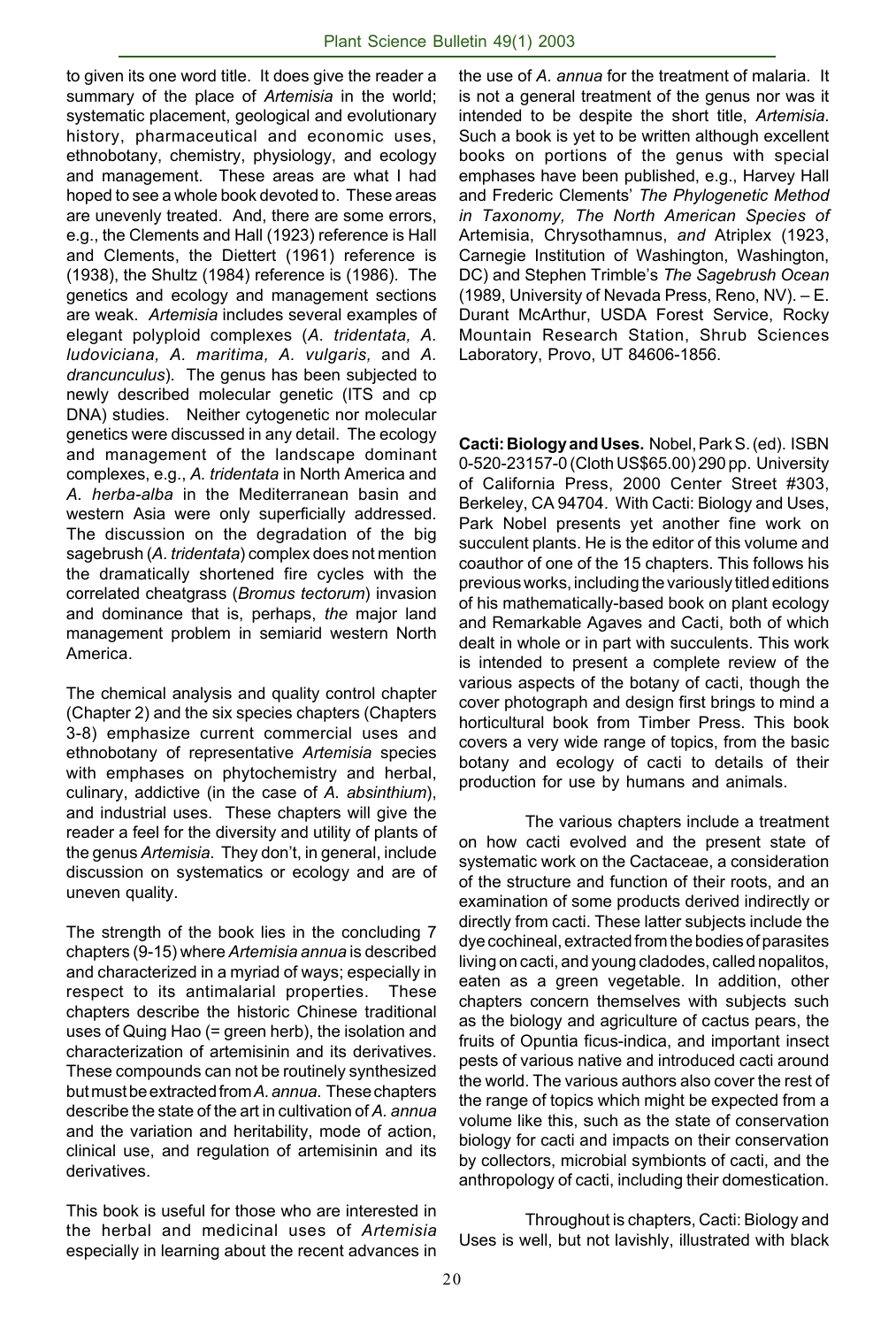and white photographs and figures. Though these images are generally of very good quality, especially given that they are not reproduced on glossy stock, the reader might prefer more photographs. However, given the target audience, many readers may already have access to images of many of the species discussed. Still, given the eye-catching photograph of many ripe cactus pears in an orchard, the illustrations inside are something of a disappointment.

The chapters of Cacti: Biology and Uses have a uniform style, which is clear and concise as well as exceptionally easy read for a book of this type. This may well reflect the influence of Nobel, who has previously described detailed botanical biophysics in a very approachable way. The text contains enough information to hold the interest of someone working in the field of cacti and other succulents, but at the same time, it will be easily accessible for undergraduate students and interested amateurs.

College and university libraries should buy a copy of this work, and many gardeners will want to join teachers of botany and ecology in purchasing Cacti: Biology and Uses. It would make a valuable addition to reading lists for introductory undergraduate courses and could be a valuable reading assignment for upper level undergraduates as well as graduate students. – Douglas Darnowski, Washington College, Chestertown, MD.

**Eucalyptus. The Genus Eucalyptus.** John J. W. Coppen (Ed.) 2002. ISBN 0-415-27879-1 (Cloth US\$75.00) 450 pp. and **Geranium and Pelargonium. The Genera Geranium and Pelargonium.** Maria Lis-Balchin (Ed.) 2002. ISBN 0-415-28487-2 (Cloth US\$90.00) 318 pp. - These two books were published as volumes 22 and 27 in the series "Medical and aromatic Plants – Industrial Profiles" by Taylor & Francis Book Inc, 29 West 35<sup>th</sup> Street, New York, NY 10001. The use of eucalyptus as a commercial source of volatile oils forms the basis for much of the content of the first volume. Nevertheless, four introductory chapters serve as an overview of contemporary *Eucalyptus* taxonomy, ecology, cultivation, and breeding. Particularly interesting is Calender's chapter on eucalyptus effects on evaporation, runoff, and erosion. The genus *Eucalyptus*, which is native to Australia and some islands to the north of it, consists of over 800 species of trees. Over 100 species are grown for timber, pulp, and fuelwood. However, as the Australian aborigines discovered thousands of years ago, *Eucalyptus* has numerous medicinal and aromatic properties. Since the first commercial

distillation of eucalyptus oil 150 years ago, many eucalyptus-based products have entered the marketplace, mainly for pharmaceutical, fragrance, and flavor use. Medicinal-type eucalyptus oil – or its main constituent, 1,8-cineole – is an ingredient in hundreds of pharmaceutical products and used for the treatment of ailments ranging from colds to joint pain and skin disorders. Two chapters are dedicated to *Eucalyptus* chemistry and oil distillation techniques. Five chapters review cultivation of eucalypts in Australia, China, Africa, South America, and India. Seven closing chapters deal with bioactivity of eucalyptus oils, chemical ecology (including allelopathy), and end-use aspects. Seven appendices summarize information on sources of eucalyptus seeds, estimates of eucalypt plantations worldwide, composition of commercially distilled oils, and some other important data. Cultivation of eucalypts outside their natural range remains controversial, but it is still much less questionable than cultivation of definitely invasive alien woody plants like acacias and other legumes.

 The second volume covers many aspects of the taxonomy, phytochemistry, cultivation, pharmacology, and industrial processing of the genera *Geranium* and *Pelargonium*. These two temperate genera are of about the same size, ca. 300 species. The former one is relatively widespread in the both hemispheres, the latter is concentrated in the South African Cape Province. The main usage of *Geranium* species is in herbal medicine, while that of the *Pelargonium*-derived Geranium oil is in perfumery, cosmetics and aromatherapy products. Twenty six chapters in this volume were written by 19 authors from Bulgaria, France. Germany, Poland, and UK. The practical importance of the majority of the chapters is uncontestable. Anybody interested in propagation, chemotaxonomy, oil distillation, or medical use of species in the two genera will find something useful in this volume. From a more general point of view, I found the chapter "Phylogenetical relationship within the genus *Pelargonium* based on the RAPD-PCR method of DNA analysis correlated with the essential oil composition" most interesting.

 Unfortunately, several recent conclusions from the recent studies in taxonomy and phylogeny of the three genera are not reported (e.g., Jackson et al. 1999; Udovicic and Ladiges 2000; Price and Palmer 1993; Bakker *et al*. 2000; Feliner and Aedo 1995; Dryer and Marais 2000). Nevertheless, these two volumes represent useful overviews of the current knowledge of *Eucalyptus, Geranium,* and *Pelargonium*. They will serve as an invaluable source to all botanists interested in these genera, but especially to those interested in their medicinal, cosmetic, and perfume use. – Marcel Rejmánek, Section of Evolution and Ecology, university of California, Davis, CA 95616.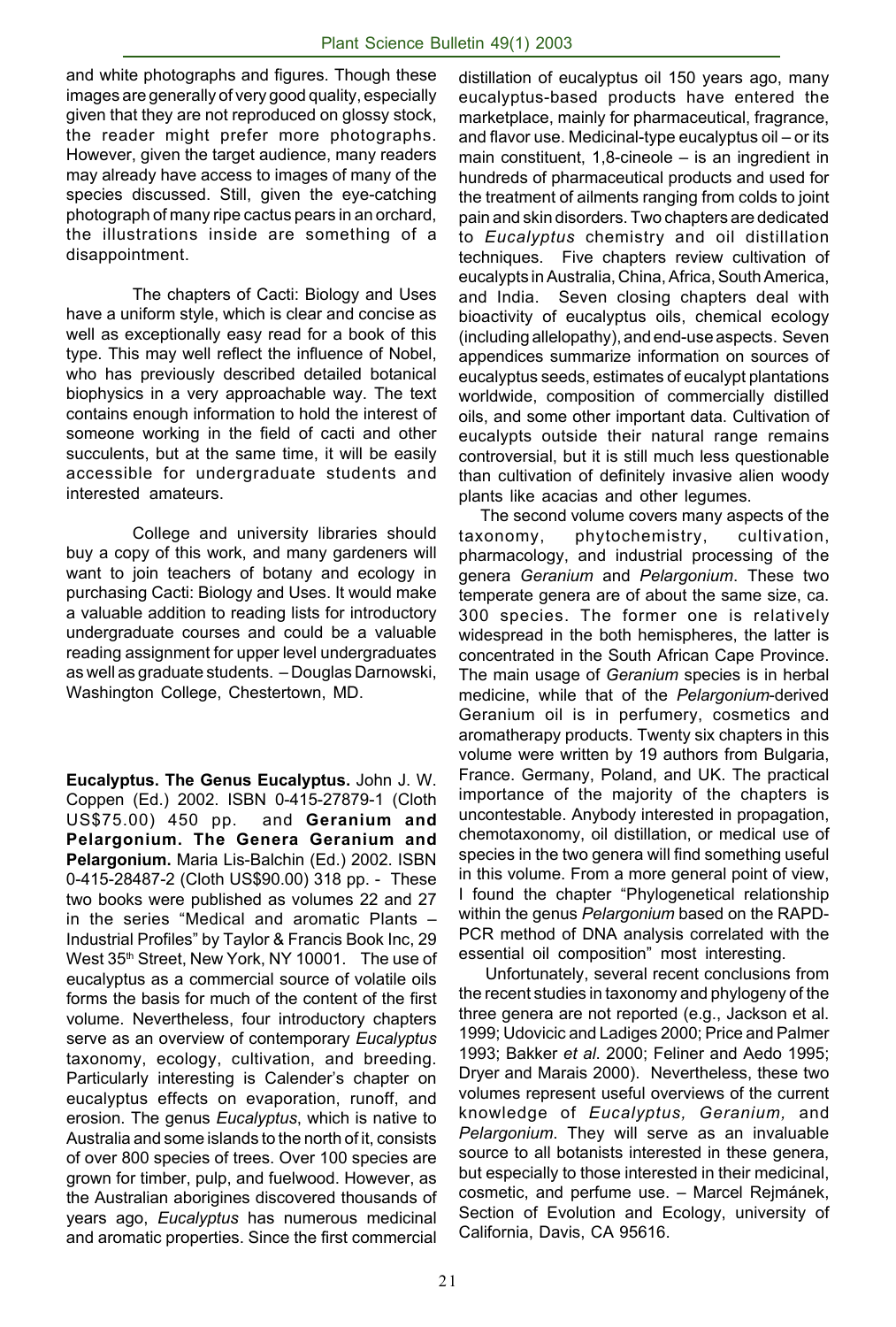Literature Cited

 Bakker, F.T., Culham, A., Pankhurst, C.E. and Gibby, M. 2000. Mitochondrial and chloroplast DNAbased phylogeny of *Pelargonium* (Geraniaceae). Am. J. Bot. 87: 727-734.

 Dryes, L.L. and Marais, e.M. 2000. Section *Reniformia*, a new section in the genus *Pelargonium* (Geraniaceae). South Afr. J. Bot. 66: 44-51.

 Feliner, G.N. and Aedo, C. 1995. A cladistic analysis of *Geranium* subgenus *Erodioidea* (Picard) Yeo (Geraniaceae). Bot. J. Linn. Soc. 119: 195-212.

 Jackson, H.D., Steane, D.A., Potts, B.M. and Villancourt, R.E. 1999. Chloroplast DNA evidence for reticulate evolution in *Eucalyptus* (Myrtaceae). Mol. Ecol. 8: 739-751.

 Price, R.A. and Palmer, J.D. 1993. Phylogenetic relationships of Geraniaceae and Gentianales from *rbcL* sequence comparisons. Ann. Missouri Bot. Gard. 80: 661-671.

 Udovicic, F. and Ladiges, P.Y. 2000. Informativeness of nuclear and chloroplast DNA regions and the phylogeny of the eucalypts and related genera (Myrtaceae). Kew Bulletin 55: 633- 645.

# Updated Positions Available Listings At BSA Website

Current positon announcements are maintained on the Botanical Society's website Announcement page at URL http://announce.botany.org/. Please check that location for announcements that have appeared since this issue of *Plant Science Bulletin* went to press. To post an announcement, contact the webmaster: bsa-webmaster@botany.org.

**The Guarijios of the Sierra Madre**. Yetman, David. 2002. ISBN 0-8263-2234-4 (cloth US\$49.95) 270pp. University of New Mexico Press. Albuquerque, New Mexico, USA. The Guarijio are a little known people of the tropical deciduous forests of northwestern Mexico. At one time believed extinct by the outside world, the Guarijios have continued with their oftentenuous existence high in the hills of the Sierra Madre of southern Sonora and Chihuahua, Mexico.

They inhabit one of the most inaccessible areas of North America, a land of deep canyons surrounded by incredibly steep mountains. This land is also some of the most botanically diverse in North America; almost 3000 plant species are known from the Rio Mayo drainage (Martin et al. 1998). Very little flat ground exists in this landscape and the Guarijio have learned to survive by farming the steep hillsides and collecting the native plants.

Howard Scott Gentry was one of the first researchers to spend time among the Guarijios and made the first modern records of them in the 1930s. Between the last Spanish records and the publication of Gentry's *Rio Mayo Plants* (1942), nearly one hundred years went by with no record of the Guarijio. Before that, we have only the records of the Spanish priests intent on converting them. While collecting botanical specimens and information for *Rio Mayo Plants*, Gentry also collected extensive ethnobotanical notes. These were later published in his work on Guarijio ethnobotany (Gentry 1963). In *The Guarijios of the Sierra Madre* Yetman builds upon Gentry's earlier works and presents his experiences in an accessible format for readers. This book also complements *Gentry's Rio Mayo Plants* (Martin et al. 1998), expanding on the ethnobotanical uses of the plants of the Rio Mayo drainage listed there. *The Guarijios of the Sierra Madre* comprises 15 chapters addressing various aspects of the Guarijio people and their world, and the author's travels

among them. The chapters tend to jump around some, with chapters relating the author's travels among the Guarijios interspersed with the chapters on their history and the geography of the area. (Because of this, some of the information occasionally seems redundant between chapters.) The first chapter is a short introduction that explains how Yetman came to study the Guarijio and their use of plants.

Chapters  $3 - 5$  present the history and cultural definition of the Guarijio. A general history of the Guarijio is presented in Chapter 3, condensing several Spanish sources that have not been available in English before now. Much of the Guarijios' history is unknown prior to the 1930's. Unfortunately, during that time, the Guarijio were landless and often living on the doorstep of starvation and forced to work as sharecroppers for Mexican ranchers. In the seventies, the Guarijio rebelled, and against overwhelming odds, where able to prove their claims to the land they lived and worked on, and establish their own ejidos (communally owed tracts of land). With the creation of their ejidos and governmental assistance, the Guarijio were finally able to own the land they farmed. Chapter 4 describes the tuburada, the communal festival that is the religious focal point for the Guarijio. This festival with its associated woman's dance, the tuburi, and their language is what distinguishes the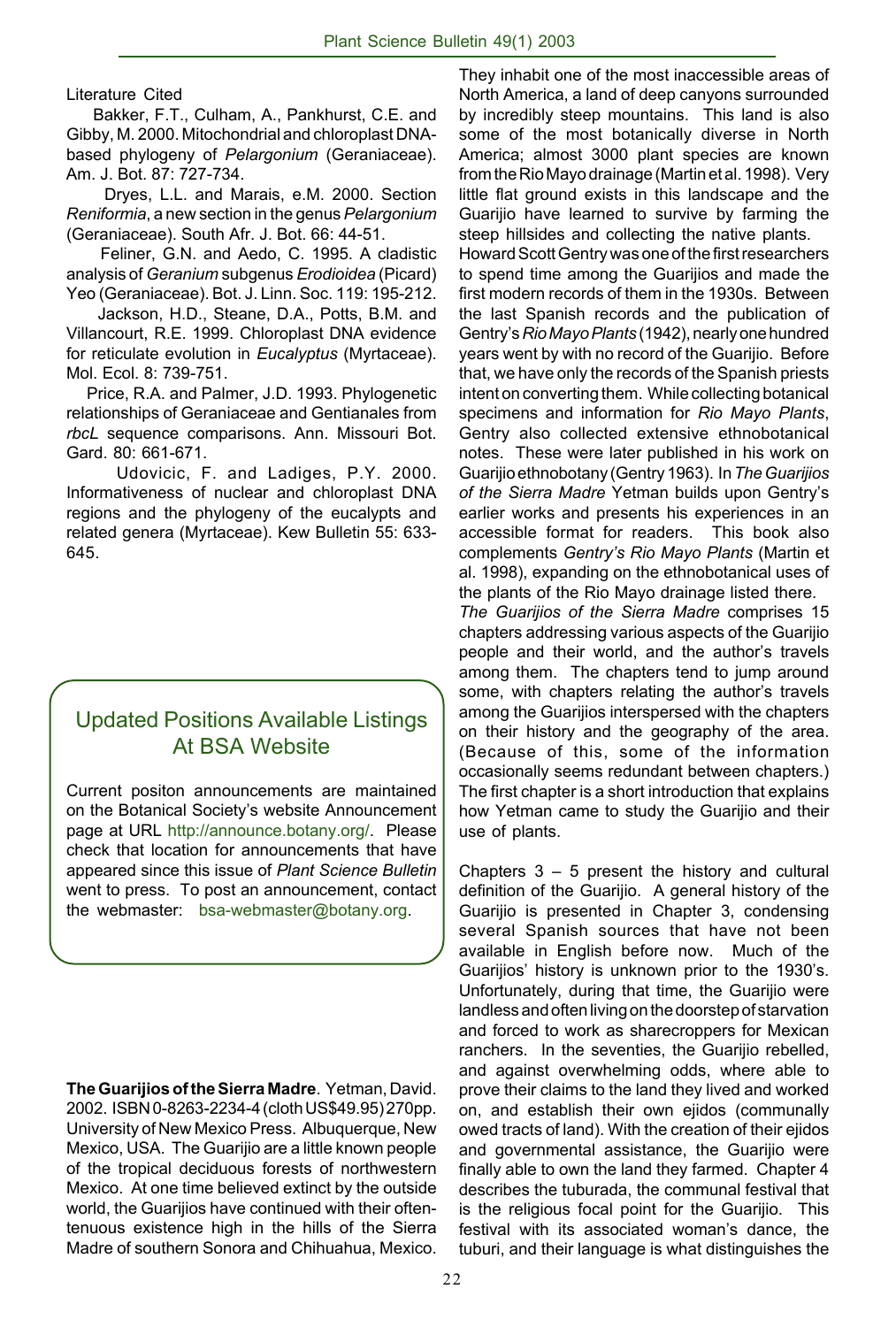Guarijio as a people. Chapter 5 further discusses the culture and people of the Guarijio.

The physical features, geologic history, and vegetation of the Guarijio lands are addressed in chapter 7. The topography of the Rio Mayo drainage is extremely convoluted and incised by deep canyons, revealing its dramatic geologic history. It is in this convoluted landscape that tropical deciduous forest reaches its northern distribution. Yetman gives an excellent overview of this vegetation type and his descriptions are useful in demonstrating the rich plant diversity found here. The author's description of the contrast between the lushness of the wet season and the barrenness of the dry season is particularly interesting.

Chapters 2, 6 and 8 – 12 are engaging narratives of the author's travels to various Guarijio villages (many inaccessible by automobile). These stories are full of anecdotes of the Guarijios' botanical knowledge and their use of native plants. In addition, there is much information on their history, culture and customs. Chapter 12 delves deeper into the conversion of the Guarijio to evangelical Christianity and the attendant erosion of Guarijio culture. The evangelicals denounce the dancing of the tuburi and the associated tuburada, and the speaking of Guarijio – the things that make the Guarijio who they are. On the positive side, they discourage drinking, helping prevent the rampant alcoholism prevalent among the Guarijio.

Chapter 13 presents some of Yetman's personal opinions on the status of Guarijios in Mexico and their future place in the world. This is one the more engaging, although very political chapters in the book. Here, and elsewhere, Yetman strongly implicates the role of the cattle culture, especially the introduction of buffelgrass (*Pennisetum ciliare*), in the erosion of the Guarijio culture and destruction of the tropical deciduous forest. He argues a strong case for the infeasibility of raising cattle as a sustainable activity in the tropical deciduous forest environs inhabited by the Guarijio. The "Mexicanization" of the Guarijio through cattle makes them dependent on Mexican economic and agricultural aid and decreases their level of independence. Guarijio independence is derived, in part, from the forest. As the forest is removed to provide more pasture for cattle, the Guarijio lose their independence and are forced to rely more and more on the cattle. Ultimately, however, little money is realized from the sale of cattle and the biggest source of income for the Guarijio may actually be from the illegal drug trade. Yetman also examines the influence of the drug trade on Guarijio society. US drug policy ensures a steady supply of well-paid work for the Guarijio. While drug money provides quick money for the Guarijios, it also contributes to the destruction of their forested lands. Additionally, it brings a culture of violence that contributes to the deterioration of Guarijio society.

The final two chapters emphasize plants the most. Chapter Fourteen is a brief explanation of why the book focuses on plants and introduces nine representative plant species that are particularly important to the Guarijios. Chapter 15, Ethnoflora of the Guarijios, is a catalog of plants utilized by the Guarijios as documented by Yetman and others (e.g., Martin et al. 1998; Gentry 1963). Plants are organized alphabetically by their family, with an entry for each species. The plant's scientific name is given along with the Guarijio name(s) and any Spanish or English common names. For each plant, there is a short description of how the Guarijio utilize it. Additionally, there is a short English-Guarijio-Spanish dictionary of plant anatomy terms. Appendix A is comprised of several useful items. The Gazetteer of the Guarijio Region presents information on village and river locations, population statistics, derivation of names, and general notes on the Guarijio world. A map of the area in the front of the book complements this. Following the gazetteer are the chapter notes. These are expansions on the information presented in the chapters, in lieu of footnotes or copious bibliographic citations. These notes are particularly interesting, and the reader will find a wealth of information in them. Yetman has also included a useful Spanish and Guarijio glossary. The index includes individual plant names, both by scientific and Spanish common names, and English plant family names.

*The Guarijios of the Sierra Madre* is copiously illustrated with black and white pictures of the Sierra Madres, the Guarijios and their plants. However, it is unfortunate that a few color photographs were not included, as only color can convey the vibrant green of the tropical deciduous forest during the rainy season and the monotonous brown of the dry season.

This is a very engaging and entertaining book that I would recommend to anyone interested in the exploration of tropical deciduous forests of Mexico, native peoples of Mexico, or ethnobotany. While not strictly an ethnobotanical account, *The Guarijios of the Sierra Madre* provides an information packed account of the author's adventures among the Guarijios in the mountains of Mexico. Yetman's travels are full of his observations on plants and their uses, the culture of the Guarijio people and a healthy interjection of humor, often at his own expense. It is also a window on a little known culture south of our border that still relies heavily on native plants available only in intact tropical deciduous forests. –James P. Riser II, University of Colorado at Denver, Denver, CO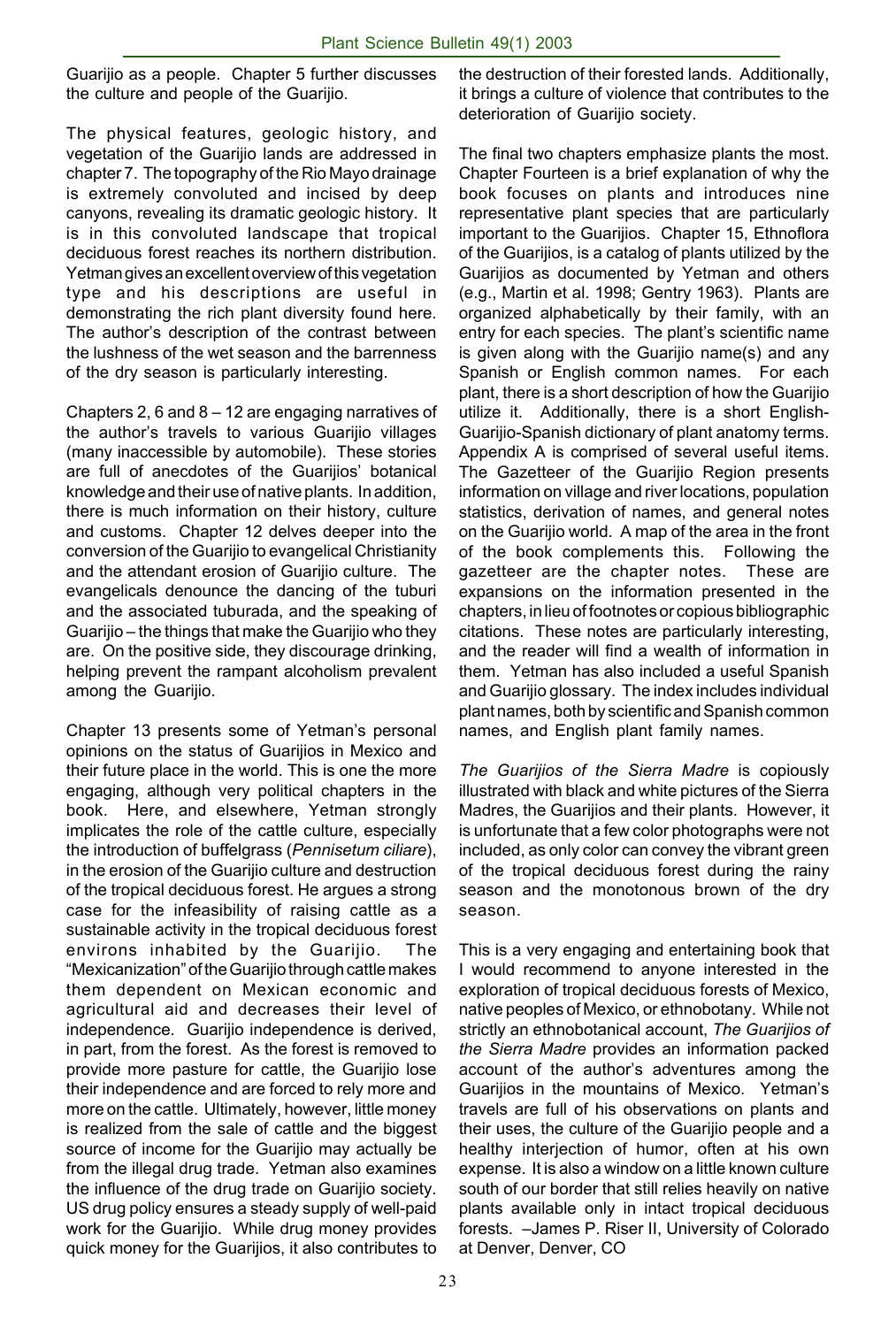Literature Cited

Gentry, H. S. 1942. *Rio Mayo Plants*. Washington, D.C., Carnegie Institution.

Gentry, H. S. 1963. *The Wahrihio Indians of Sonora – Chihuahua: An Ethnographic Survey*. Anthropological Papers No. 65. Bureau of American Ethnology Bulletin 186. Washington, D.C., Smithsonian Institution.

Martin, P. S., D. Yetman, M. Fishbein, P. Jenkins, T. R.Van Devender, and R. Wilson. 1998. *Gentry's Rio Mayo Plants: The Tropical Deciduous Forest and Environs of Northwest Mexico*. Tucson, University of Arizona Press.

**Lavender: the genus** *Lavandula*. *Lis-Balchin, Maria, ed. 2002. ISBN 0-415 28486-4 (Cloth US\$80.00) 268 pp. Taylor & Francis Books 29 West 35th St., New York, NY 10001.* - This is the most recent addition to the series: Medicinal and Aromatic Plants - Industrial Profiles, having the stated intent "to provide both industry and academia with in-depth coverage of major medicinal or aromatic plants of industrial importance." The treatment reports a broad range of topics, from taxonomy, propagation and retail nursery cultivation, to phytochemistry, and from historic use of *Lavandula* species, to antimicrobial properties, psychological effects, and aromatherapy and perfumery benefits. Thus, in my view, this is the ultimate monograph of a genus.

The editor's historical review of usage provides a good introduction to its importance since antiquity. Its use in classical times presages its rise in popularity in the Middle Ages all through to Victorian times. Its aromatic qualities are featured prominently in the chapters. The expertise of Jeffrey Harborne and Christine Williams provides clarity to the discussion of the phytochemistry of the genus. Folk-medicinal usage is included in the chapter about pharmacology of *Lavandula* essential oils and extracts *in vitro* and *in vivo*. One subject that is not frequently found in botanical monographs, is the approach found in the chapter devoted to the psychological effects of lavender, by Michael Kirk-Smith.

Edited works sometimes yield uneven results, because each contributor puts a different amount of effort into the work submitted. Here, the overall product is quite uniformly excellent, as regards detail and significance. While there may be some slight overlap of the contents of some chapters, each author's specific contribution can stand-alone and includes references. This consistency might be due to the determination, and in part perhaps, to the predominance of contributions by the editor, who is sole or co-author of 13 of the 24 essays.

The volume is well illustrated with some color plates of inflorescences, and black and white historic photographs of formal gardens, harvesting, distillation of the oil, and several herbarium specimens illustrating two lavender hybrids, a puzzling complex. An electron micrograph of the oil glands and hairs on the calyx of ripe lavender is particularly appreciated.

The book concludes with an alphabetical index. Before the Preface, the list of contributors with contact information, including professional postal as well as email addresses adds a contemporary quality. Lavender is a book that belongs in the library collections of economic botanists, universities and colleges, and especially of medical schools. – Dorothea Bedigian,

**Narcissus and Daffoldil The Genus Narcissus**, Hanks, Gordon R. (ed). 2002. ISBN 0- 415-27344-7 (Cloth US\$70.00) 428 pp. Taylor & Francis Books, Ltd., Cheriton House, North Way, Andover, Hampshire SP10 5BE. United Kingdom.edited This book fills the twenty-first place in the series on Medicinal and Aromatic Plants-Industrial Profiles, from Taylor & Francis. It aims to provide a complete look at the plants of the genus Narcissus as they are used by humans, concentrating both on the use of these plants in horticulture and on those alkaloids provided by this genus. Many chapters deal partially or completely with one of these alkaloids, galanthamine, the main active ingredient in the drug Reminyl. This makes sense given that the series is designed so that "Each volume gives an in-depth look at one plant genus, about which an area specialist has assembled information ranging from the production of the plant to market trends and quality control" (p.vii).

This particular work opens with a chapter on the basic biology of the members of Narcissus, followed by consideration of the folkloric significance of daffodils and their cousins and on the current state of systematics for the genus. Then the various authors move quickly to economically-important topics, from details of commercial production to various pharmaceutical chapters to the use of the various species of Narcissus in the perfume industry. Of the 20 chapters, 14 deal mostly or wholly with alkaloids or some other medically and agriculturally important compounds, such as lectins. The alkaloids of the members of Narcissus have received interest particularly in their medicinal use as ACE inhibitors, and obtaining galanthamine from Narcissus is a particularly attractive option, according to the authors. This is because this alkaloid was originally found in threatened allied genera in the Amaryllidaceae, but it also occurs at sufficiently high concentrations in the widely-grown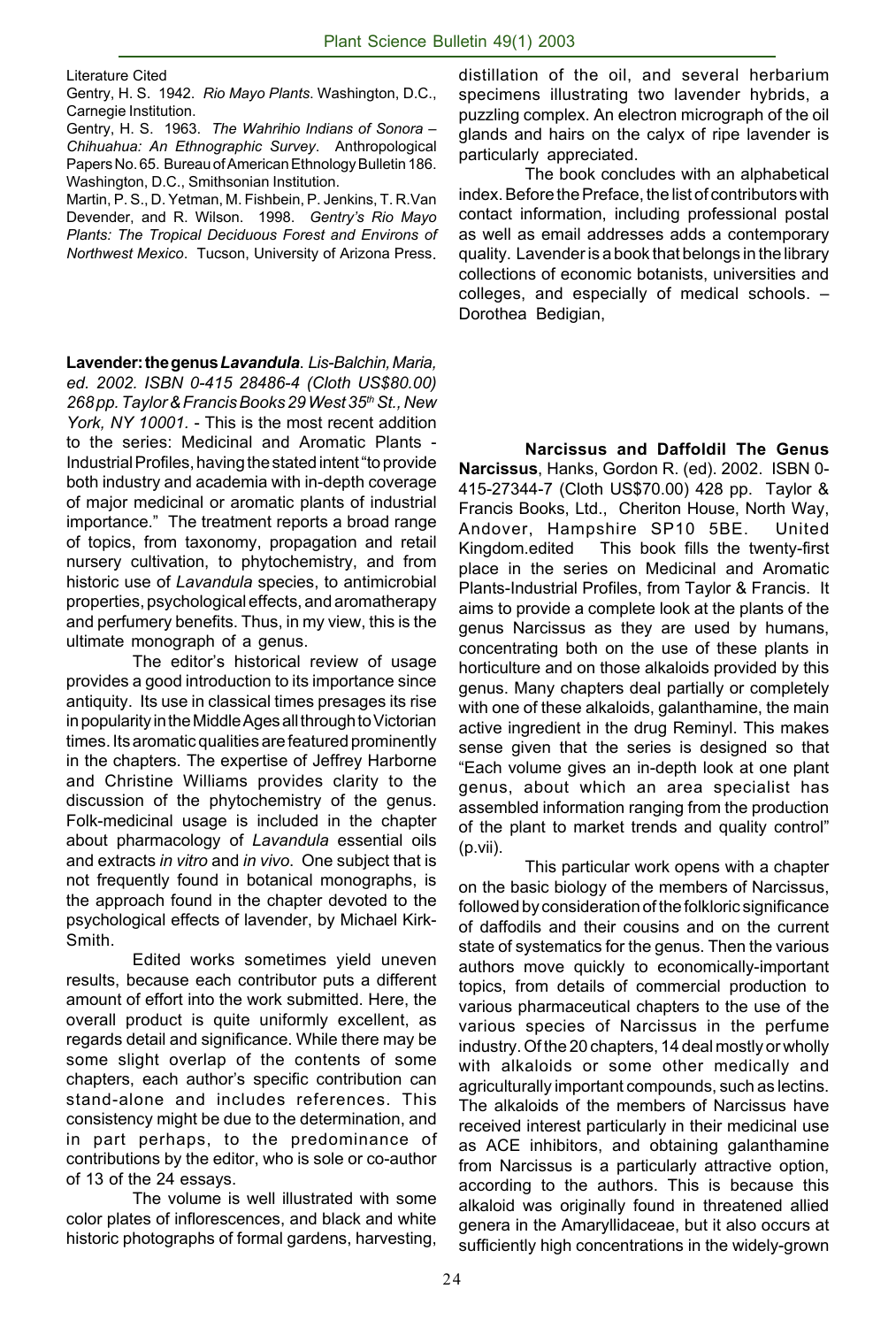genus Narcissus to make this a second commercially viable source, taking pressure off threatened plants. One odd point is the placement of chapters on lectins and perfumery, which fall in the middle of a large group of the chapters concentrating on alkaloids without an obvious reason for this placement. One good point is the amount of easily-followed practical data included such as 1H-NMR spectra of various important alkaloids and numerous references which will help readers access the Soviet literature.

Throughout Narcissus and Daffodil The Genus Narcissus, the quality of the writing is evenly good, and the various black and white figures and photographs serve their purpose, along with a few color images, though more black and white photographs with higher quality reproduction might have improved this volume. The book is written from the perspective of the United Kingdom, and much of the practical data relates directly to production there, though not to the exclusion of all other countries.

This volume will be of interest both to horticulturists and to those involved with medical botany, given its emphases on production of bulbs and flowers on the one hand and on physiologically active alkaloids on the other. Medical botanists may find the last chapter, on patents related to this genus, of particular interest. College and university libraries, especially those serving populations with interests in horticulture and medical botany should obtain a copy. Readings from this volume might be of use in upper level undergraduate courses, and certainly would be of value to graduate students working in these areas. – Douglas Darnowski, Washington College, Chestertown, MD.

**Travels in the Genetically Modified Zone**. Mark L. Winston. Harvard University Press, 2002, \$27.95. ISBN 0-674-00867-7 Genetic engineering technology as applied to food affects all of us in the United States, but most of us aren't even aware of its presence. However, sentiment from those involved with it seems to be bimodal, with corporate farmers and industry adamantly pro-biotechnology and organic farmers and consumer advocate groups vehemently anti-biotech. Scientific data are used by both sides, and each side seems to talk past the other. In this book, Mark Winston describes the issues involved with genetically modified organisms (GMOs) from each point of view and places the origins of each position in historical context while also analyzing the studies cited by each position. Many current books on the subject take an extreme stance and use partial data to

support it; the main strength of Winston's book is that he begins by questioning the scientists involved in each study and bases his initial opinions on their evidence. His conclusions therefore more often indicate qualified risks or benefits than the definite answers presumed by short media summaries. However, he also attempts to explain the rationale behind the more extreme viewpoints of others that lead to those dualistic interpretations.

The first two chapters encapsulate the history of agriculture, its transformation to agribusiness, and the first wave of biotechnology. The agricultural history grounds the discussion with the concept that the entirety of crop management has entailed some form of genetic manipulation, and indicates how this management was facilitated by the development of privatized seed production and distribution. The history of recombinant DNA research is then introduced to link the creation of the industrial scientist to the current status of crop biotech research, as well as to provide an example of regulatory success to contrast with the current state of biotech safeguards.

Expanding on the regulatory angle, two subsequent chapters examine the involvement of the EPA with genetically modified crops and the role of patents in gene research. Both provide explanation of how the regulatory agencies came to be involved in the research and why current regulations exist. Winston enumerates problems with the regulatory systems and the tension between scientists, industry, and farmers over the amount of regulation that has been proscribed. A separate chapter examines the development of golden rice in detail, mainly to illustrate the legal climate surrounding GMOs.

One chapter is concerned with the potential of genetically modified crops for environmental damage, and it contains many well-known examples. Starlink corn, monarch butterflies, and others make their required appearances, but Winston uses the approach of allowing the scientists who were involved to state their own analyses of the data and describe follow-up studies as well. In this way, more complex and moderate conclusions for each are described than those usually associated with these studies. For example, he continues the monarch-Bt connection with lesser-cited studies of the black swallowtail, indicating that the toxic effects vary in different species and with different crop varieties. In addition, he raises other examples that have received less press, such as the accidental creation of triple-herbicide resistant canola in Alberta. The strengths of his treatment of these stories are that he clearly places them in context of both the history leading up to the studies, discusses them with the primary participants, and qualifies the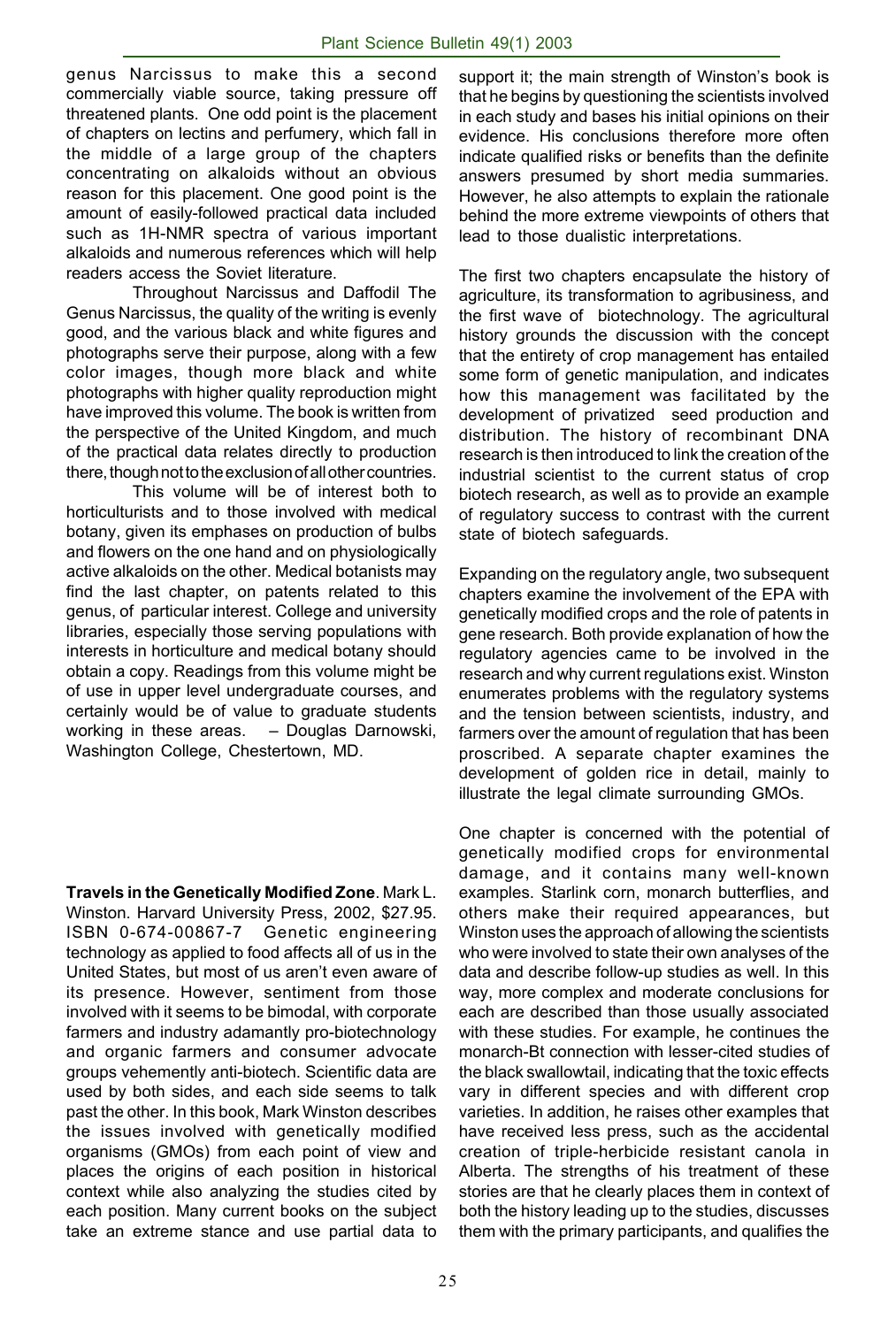results with possible alternative explanations, interactions, and levels of significance

Changing from a scientific to an economic slant, two chapters focus on farmers and their viewpoints on GMOs. One chapter examines their benefits to conventional farmers, and details the economic, ecological, and philosophical reasons most conventional farmers are enthusiastic about them. Another chapter discusses the challenges faced by organic farmers and others who do not wish to use the genetically modified crops, such as environmental, regulatory, and processing difficulties.

The most interesting two chapters explore public sentiment behind the GMO debates. Winston describes his experiences attending both pro-and anti-biotech conventions, and how each manages to be completely persuasive and manipulative. His analysis of the public relations errors (and outright disasters) that biotech companies have made lead him to the conclusion that public trust in the companies is a much larger contributing factor to pro- or anti-GMO standpoints than the scientific data. This conclusion is, for him, pivotal in trying to resolve the debate, and he concludes the book with suggestions as to what steps each involved party could take to further the benefits of genetic research while paying appropriate attention to the potential hazards and public relations issues involved.

The criticisms I have for this book are slight. Although I have organized my chapter synopses by topic, the chapter organization in the book is more random and disjointed. There are a few places where information is lacking; for example, the genetic basis behind hybrid vigor is poorly explained, and a link between the initial development of recombinant DNA technology and its adoption by seed companies is stated to exist but is never described. The writing style does become a bit dry at times, particularly in the basic background statements of the more familiar topics. The index is not as complete and intuitive as it could be; in one instance, it took me three tries to find a particular reference. However, the strengths of the book far outweigh the negative aspects. Throughout the book Winston uses a calm tone and even approach that is not often seen in popular biotech literature. He excels at presenting scientific evidence on both sides of each issue and also analyzes emotional responses to the debate. He does state his position on each issue, but provides the background and rationale of each side to allow readers to draw their own conclusions. GMOs provide a wonderful addition to classes both for their botanical emphasis and current event status; I would highly recommend this book as a starting point to anyone contemplating incorporating

GMO topics in a curriculum. For those new to the subject as well as those who are already familiar with the issues, this book provides a valuable comprehensive, objective analysis of the history and current status of GMOs. - Carlie Phipps, Department of Math/Science, SUNY Institute of Technology, Utica, NY 13504-3050

**TZ** 

**English-Spanish Dictionary of Plant Biology: Including Plantae, Monera, Protoctista, Fungi and Index of Spanish Equivalents**. 2002. Morris, David W. and Marta Z. Morris. ISBN 1-898326-97-5 (Paper US\$28.95) 647 pp. Cambridge International Science Publishing, 7 Meadow Walk, Great Abington, Cambridge CB1 6AZ, United Kingdom. - The Morrises' English-Spanish Dictionary of Plant Biology is a dictionary in the full sense of the word, giving not just the Spanish translations of over 12,000 plant science terms but the English definitions of those terms as well. Because of the broad coverage of disciplines - with words from basic botany, cytogenetics, genetic engineering, molecular biology, plant morphology, and population biology among others — it is a valuable resource for the English definitions alone. The Spanish translations will be very welcome to people who have been keeping several specialized reference books on the shelf to deal with today's multidisciplinary emphasis. The effort to surmount language barriers in several disciplines with a broad-ranging compilation has been tried before: in T.J. Bezemer's 1934 Dictionary of Terms Relating to Agriculture, Horticulture, Forestry, Cattle Breeding, Dairy Industry and Apiculture in English, French, German and Dutch; in Louise Schoenhals's 1988 Spanish-English Glossary of Mexican Flora and Fauna; and Alvin Medina's 1988 English-Spanish Glossary of Terminology Used in Forestry, Range, Wildlife, Fishery, Soils, and Botany published by the United States Department of Agriculture. But these works, admirable as they are, provide only translations, not the extensive definitions offered by David and Marta Morris. In addition, a more recent work has the advantage of being able to include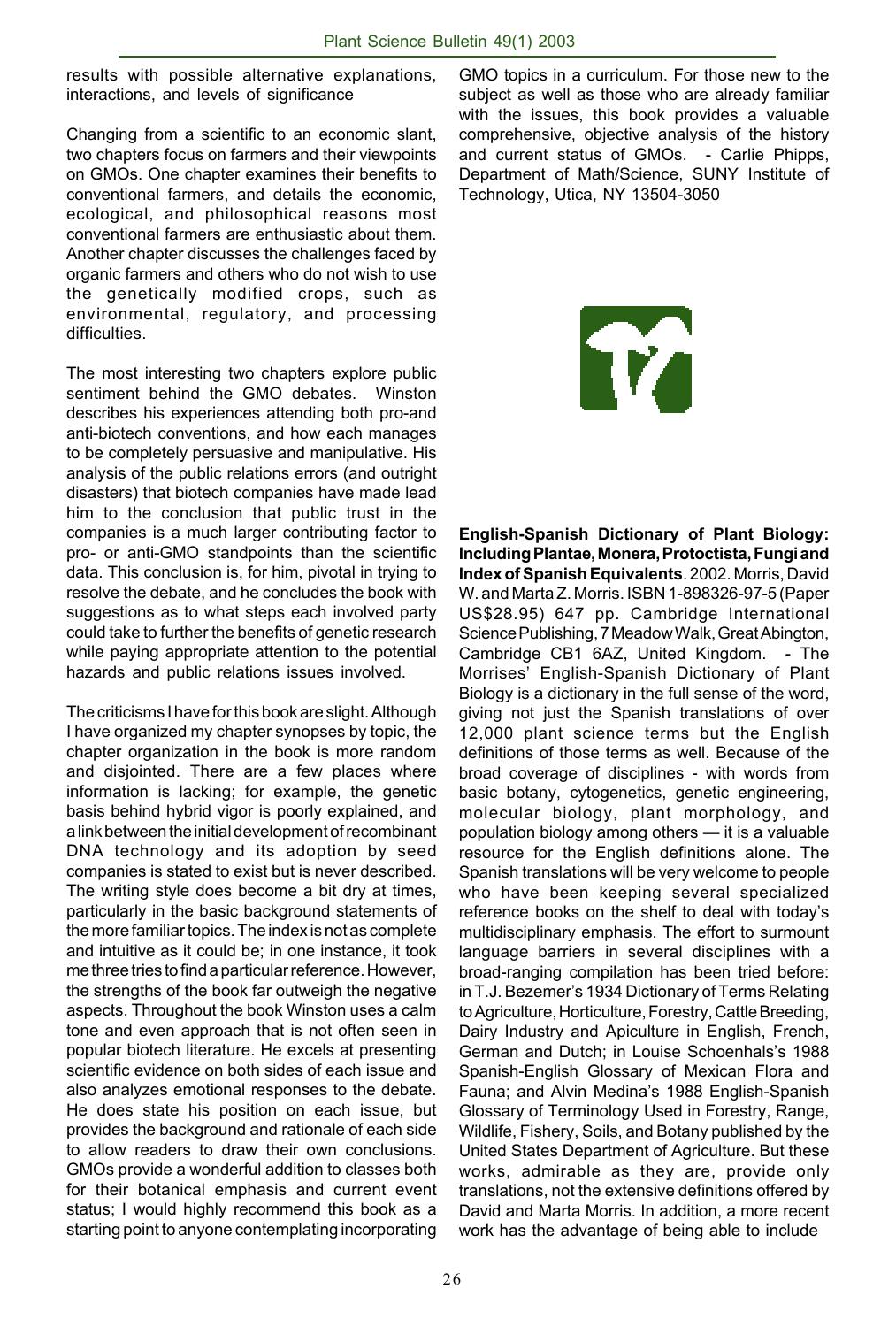terms that have come into being only in the last decade.

The first two-thirds of the book contains the Englishto-Spanish translations of terms and the English definitions. A typical entry, for "diakinesis," reads: "diacinesis. diaquinesis. The final stage in the prophase of meiosis when all the chiasmata reach the ends of the tetrads and the homologues can separate during anaphase; chromosomes are tightly coiled and have formed the compact tetrads which are spread out in the nucleus, and the nucleolus disappears. The five stages of prophase in meiosis are: leptotene, zygotene, pachytene, diplotene, and diakinesis." The entry is typical in several ways, giving more than one Spanish translation if several words or spellings are in use; providing a plain English definition of the term; and giving additional information (the names of the other stages of meiosis) that might be of interest to a reader consulting the entry.

Other entries are similarly wide-ranging: the entry for "genetic load" lists and defines three types (input load, balanced load, and substitutional load); the entry for "Fehling's solution" gives the recipe, the purpose, the indicator color, and the chemical reaction; the entry for "dioecious" notes that plants of both sexes must grow near each other for fertilization to occur, and gives an example of a dioecious plant.

The last third of the book is a list of Spanish terms and their English translations. The entries here are brief. "herencia cualitativa, qualitative inheritance." A reader translating material from Spanish to English would use this section first to determine the English word. He or she might then consult the first section of the book if the English term is unfamiliar.

One often hears the argument that scientists can understand papers in any language because all the scientific terms are the same anyway. For some words that is true. A reader translating in either direction might easily guess that "tonoplast" and "tonoplasto" are equivalent. But what about "sticky end" or "feedback loop" or "deciduous forest," all included in this volume? A good bilingual dictionary gives the user confidence that the term in question has been properly translated and correctly spelled whether the required linguistic metamorphosis is major or minor.

This dictionary will be most useful to English speakers who are delving into the Spanishlanguage literature and to people with facility in everyday Spanish or English who want to render scientific terms correctly. Because the definitions are in English, the book has less utility for Spanishonly speakers, but it still provides translations between Spanish and English for a large and diverse group of plant science terms. The dictionary is modern enough to include genetic engineering and transformation while retaining non-technical terms, such as "ear" and "silk," relating to traditional plant breeding.

The dictionary is not perfect. There are indications that some intended editing tasks were not completed before publication. For example, the entry for "sister cell" reads "one of two cells formed by the division of a pre-exiting cell. ??????" The underlined word (which probably should be "pre-existing") and the six question marks suggest that this entry was marked for review and correction but was not revisited. But such errors are few and do not negate the contribution that this book makes

Royalties from the book go toward maintaining the American Indian Museum of Plants and Healing in Jasper, Texas, where David and Marta Morris are curators. - Judy Harrington, Department of Soil and Crop Sciences, Colorado State University.

**The Fever Trail: In Search of the Cure for Malaria.**

Mark Honigsbaum. 2002. 0-374-15469-4 (Cloth, US \$25.00). 307 pp. Farrar, Straus and Giroux, 19 Union Square West, New York NY 10003. – Malaria, a mosquito-dispersed disease caused by a protozoan (*Plasmodium*), has over the span of recorded history killed more humans than any other disease. There was no effective treatment for it until the 17<sup>th</sup> century, when Jesuits in Peru introduced supplies of medicinal bark from a Rubiaceous tree, *Cinchona*, that grows in the cloud forests of the South American Andes. This bark, referred to at first as "Jesuit's bark " (later most often as "Cascarilla bark"), was said to have effected a miraculous cure in 1638 when Jesuits treated the wife of the viceroy of Peru, the Condessa de Chinchon. Although the details of this story proved mythical, trials by physicians in Europe quickly showed that Cascarilla bark was indeed highly effective in ameliorating symptoms of malaria in famous patients such as Oliver Cromwell, Charles II, and the son of Louis XIV. However, the supplies of bark imported from Ecuador and Peru were highly variable in their therapeutic value. By the  $18<sup>th</sup>$  century the medical importance of Cascarilla bark was so evident that European governments became concerned with control of the quantity and quality of supplies of the drug.

Mark Honigsbaum's book is a detailed chronicle of the expeditions to South American that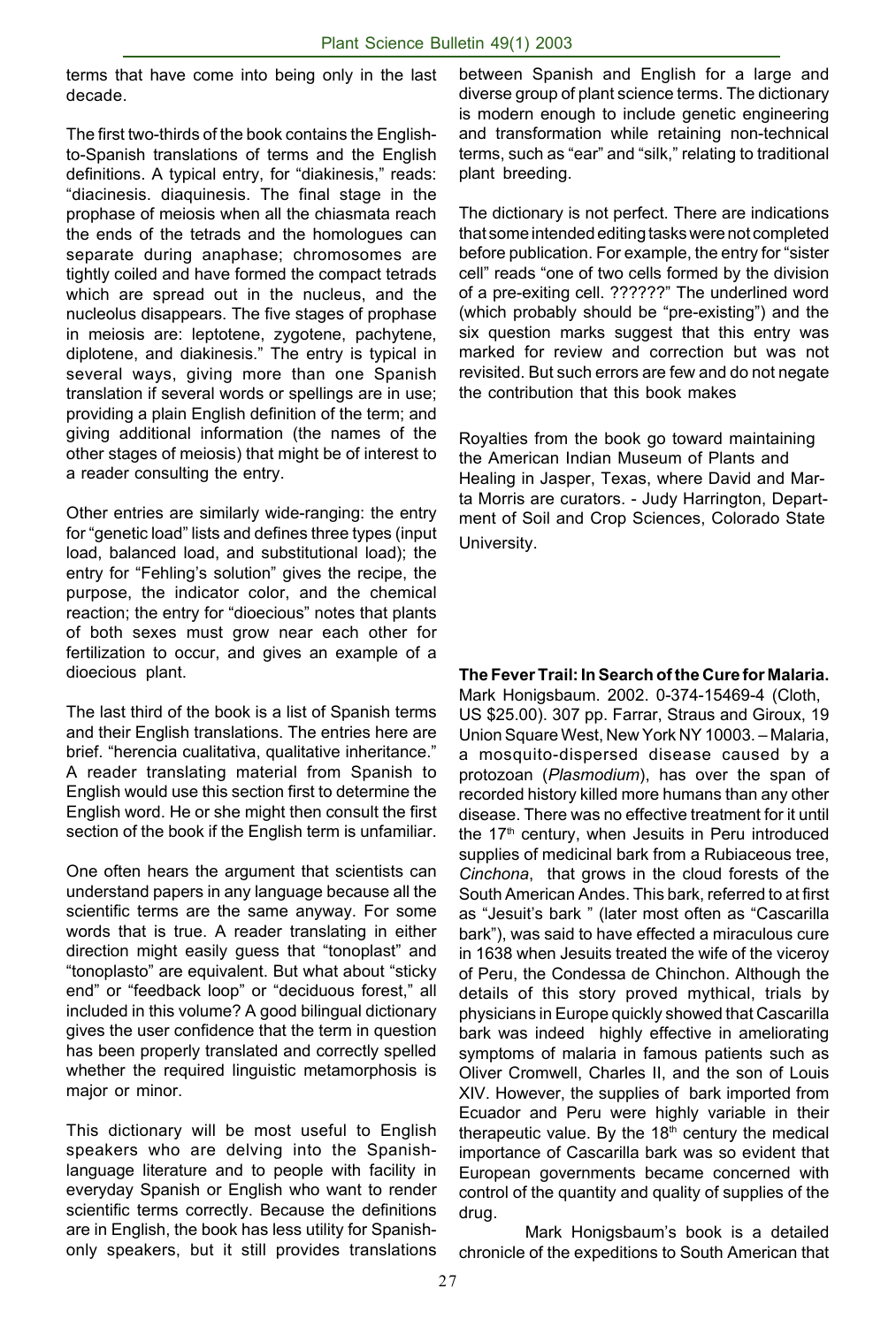were undertaken to secure reliable supplies of Cascarilla bark. The logistic difficulties were enormous, as the trees (referred to as *Quina* or *Cascarilla*) were scattered in remote areas in the Andes (above 1000 meters).

The first scientific breakthrough came with the French expedition to Ecuador in 1735 which set out to measure a degree of latitude at the equator. When the expedition leader, La Condamine, learned that the measurement had already been made by another French expedition in Lapland, he turned his attention to the Cascarilla plants in Ecuador. In the province of Loja, he located trees and with the aid of botanist Joseph Jussieu he finished a description and illustration of the plant he called *Quina quina* after the Quechua name. La Condamine's paper was published in France in 1738, and four years later, in his *Genera Plantarum*, Linnaeus created the generic name *Cinchona* in honor of the first famous patient cured by the bark, the Condessa de Chinchon.

 La Condamine not only described the *Cinchona* tree botanically for the first time, but in a daring trip down the Amazon River (the first since that of Pizarro's lieutenant Orellana in 1542), he initiated the series of expeditions—which might be called the "*Cinchona* rush"—that lasted for two centuries. These expeditions were significant in both scientific and political terms. Most of the botanical work in South America in the late 18th century was carried out by two parallel expeditions (Mutis in Colombia, Ruiz and Pavon in Peru) financed by the Spanish government primarily to improve its supplies of *Cinchona* bark. Most significantly, the studies of these botanists showed that *Cinchona* included a considerable number of species besides the original *Cinchona officinalis* discovered by La Condamine and named by Linnaeus.

When in 1820 *Cinchona* bark was successfully analyzed chemically, the active principle turned out to be a mixture of alkaloids, among which quinine was the most important. The search for *Cinchona* now became a competition for control of quinine supplies by the major imperial powers, which were concerned about the human and economic losses in their colonies. The increasing demand for quinine during the 19<sup>th</sup> century made it highly desirable to import *Cinchona* for development of plantations, primarily in India by the British and in Java by the Dutch. The invention of a portable glass case (the "Wardian case") in 1830 made it technologically feasible to ship *Cinchona* plants and cuttings on long overseas voyages. However, by this time the independent Andean countries had become aware of the value of their *Cinchona* forests and put in place rigid controls—if not outright interdiction—of export of *Cinchona* plants and seeds. The  $19<sup>th</sup>$  century expeditions by the European powers (mainly between 1850 and 1875) therefore became exercises in deception and intrigue, which

Honigsbaum recites in fascinating (if sometimes confusing) detail.

The cast of characters included a British businessman, Charles Ledger, in Peru and his Bolivian assistant Manuel Mamani; a British bryologist, Richard Spruce; a British geographer, Clemtents Markham; a Dutch botanist, J. C. Hasskarl; and a French botanist, H. A. Wedell. Honigsbaum relates the travels of Spruce in greatest detail because his trip through the Amazon basin and into the Ecuadorian Andes was a chronicle of insuperable difficulties. One could argue that his accomplishments earn him the rank of the most intrepid individual botanical explorer in history. Ironically, Spruce's *Cinchona* material proved to be of lesser value that that collected by Ledger's highly talented assistant, Mamani. Even more ironically, through inept management by British colonial authorities, the bulk of Mamani's seeds from *Cinchona* trees with the highest quinine content ended up in the hands of the Dutch. In the final outcome, the British plantations in India were cut back, and quinine supplies for the entire world were almost entirely produced in Java.

The final chapter of *Cinchona* exploration, during World War II, is treated very sketchily by Honigsbaum; this seems the weakest part of the book. When the Japanese occupied Java in 1942, it created an immediate crisis for the Allied powers (a high percentage of U. S. and Australian soldiers on Guadalcanal were disabled by malaria). Fortunately, General Douglas MacArthur was able to rescue seeds of *Cinchona* from a plantation in the Philippines, and plantations were established in Ecuador.

Honigsbaum has almost nothing to say about the U. S. *Cinchona* Mission to South America of several botanists who collected Cascarilla bark in Andean cloud forests during 1942—44. This was chronicled in 1947 by the participating Ecuadorian botanist Misael Acosta-Solís in *Cinchonas del Ecuador*. As pointed out b y Walter Hodge in the most detailed account of the *Cinchona* Mission ( *Economic Botany*, vol. 2, 1948), at least 15 U. S. botanists were involved in the exploration in Ecuador, Peru, and (to a lesser extent) in Bolivia. The shortage of quinine in 1942 was strategically critical, although by 1943, synthetic substitutes for quinine, especially Atabrine, were becoming available. However, quinine has remained important (and continues to be useful), especially for treating malaria caused by the most dangerous plasmodial strain (*Plasmodium falciparum*).

The final chapters of Honigsbaum's book deal with researches on the malarial parasite (*Plasmodium*), the discovery of the role of the *Anopheles* mosquito in transmitting the disease, and the search for a vaccine. Since the publication of the English edition of the *Fever Trail* in 2001, additional information has been added by two other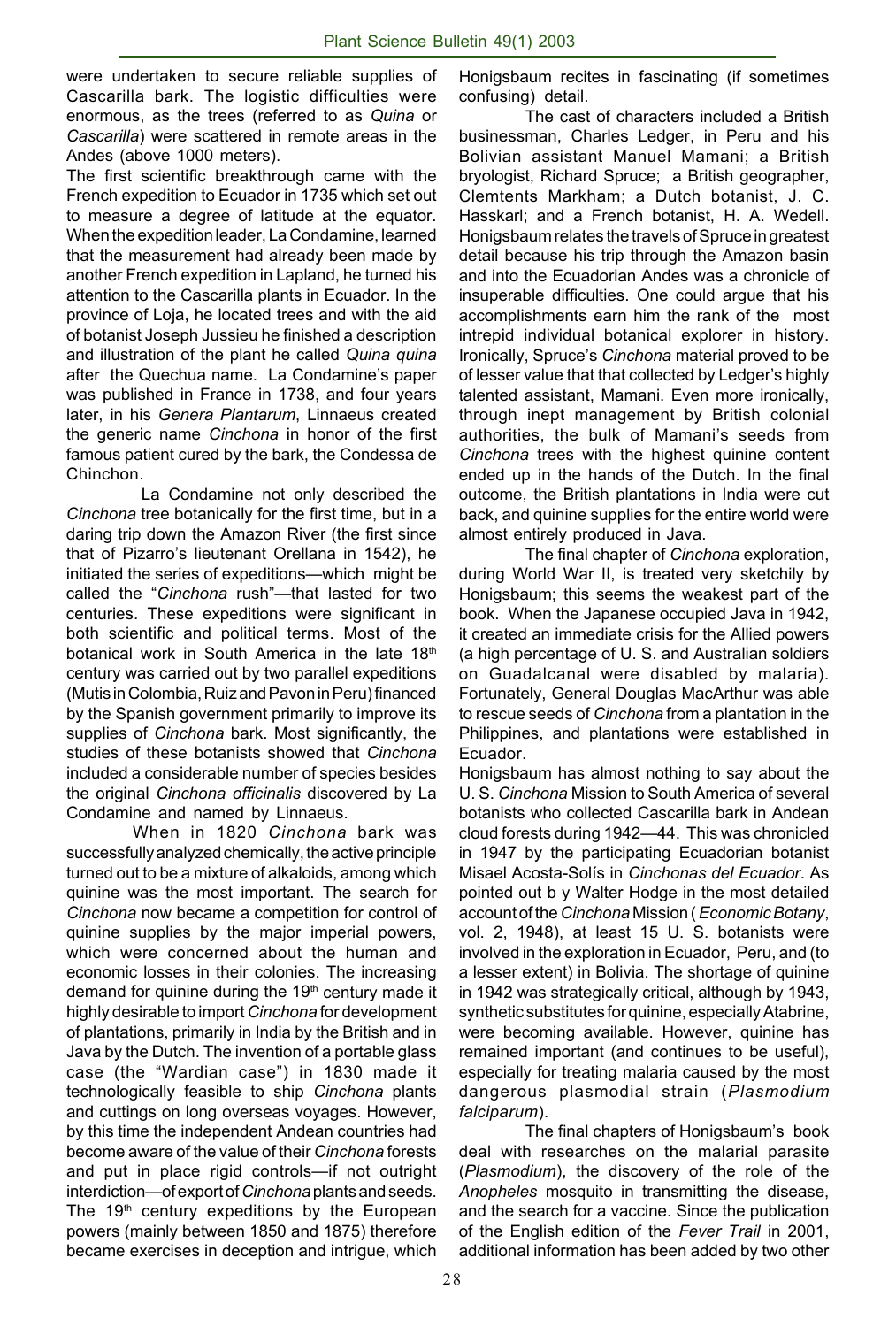writers. Although Honigsbaum gives 1630 as the earliest report of the medicinal use of *Cinchona*, the prominent Ecuadorian scientist Fernando Ortiz, in a posthumous work (*La Corteza del Árbol sin Nombre*, 2002), provides convincing evidence that the first record of *Cinchona* bark was published by the Spanish physician Nicolas Monardes in 1571 in his *Historia de las cosas que se traen de nuestras Indias Occidentales*.

Also appearing subsequent to *The Fever Trail* is an essay by J. E. Madsen in *Botánica Austroecuadoriana* (2002), which describes the past and present status of *Cinchona officinalis* in its classic location near Loja. Madsen cites publications of the American botanists who worked for the World War II *Cinchona* Mission to Ecuador and notes that their felling of Cascarilla trees in the vicinity of Loja—continuing a tradition of three centuries— further reduced the populations already exploited for more than three centuries.

*The Fever Trail* is a readable and entertaining volume as well as a valuable addition to ethnobotanical literature. It includes some helpful maps and 16 plates, portraits of leading cascarillophiles, and photographs of *Cinchona* habitats in Ecuador. The literature quoted on *Cinchona*, quinine and malaria is covered in detail (although most heavily in works on botanical exploration), and the detailed index is helpful. The book is an impressive achievement for the fledgling author, who has researched his topic thoroughly and at the same time excels as a story teller. This lively account of dramatic explorations by an extraordinary multinational cast of characters would provide the basis of an exciting film for public television. – Grady L. Webster, Herbarium, University of California, Davis CA 95616.

**Early Angiosperms and their Associated Plants from Western Liaoning, China**. Sun Ge, Zheng Shaoling, David L. Dilcher, Wang Yongdong, and Wei Shengwu<sup>1</sup>. ISBN 7-5428-2563-1 (US\$65.00<sup>2</sup>) 227 pp, 75 plates, Shanghai Scientific and Technological Education Publishing House, 393 Guanshengyuan Road, Shanghai 200235, China. - The origin of angiosperms has been an unsolved mystery for more than one century. About 30 years ago there were reports of pre-Cretaceous angiosperms, however none of them has been validated and thus the origin time of angiosperm has been considered to be not beyond the Early

Cretaceous by many paleobotanists. Therefore, when Sun et al. (1998) reported the earliest known angiosperm *Archaefructus liaoningensis* from the Jianshangou Bed of the western Liaoning Province, China, and proposed the age of the fossil as of the latest Jurassic, it was considered a big breakthrough in paleobotany. However, seven months later, Swisher III et al. (1999) announced that the isotopic age of the fossil-bearing bed should be about 124.6 million years old (i.e., the bed was still within the Lower Cretaceous). Later, when Sun et al. (2002) reported a second species of *Archaefructus*, they stated that the geological age of the new family, Archaefructaceae, is at least 124.6 and could be as old as 145 million years old. They seem to balance or bracket the age of *Archaefructus* between Lower Cretaceous and uppermost Upper Jurassic. However, in their new book, "Early Angiosperms and their Associated Plants from Western Liaoning, China", published in 2001, this flora is treated as of Late Jurassic which must reflect a strong influence from the Chinese stratigraphic position of these fossils as opposed to that of western science (see different opinions in Gee, 2001). However, no matter the flora belongs to either the latest Jurassic or Early Cretaceous, it does have the earliest known angiosperm megafossil up to date. Therefore, this book is still a very important presentation of the origin and evolution of early angiosperms, not to mention that it covers many related aspects of associated Mesozoic floras. These are the plants that are associated with and were food for the famous feathered dinosaurs and provided places for the earliest known birds to roost (Gee, 2001).

This book is published in both Chinese and English, including 12 chapters. The first three chapters introduce the study history of the region and the establishment of the Jianshangou Formation (= the lower part of the Yixian Formation), and detailed stratigraphy of the formation, measured at the Jianshangou site where *Archaefructus liaoningensis* was found. Chapter 11 gives further stratigraphic comparisons with other Jurassic-Cretaceous formations. Although the placement of the Jianshangou Formation in the Upper Jurassic is debatable because of different isotope data (see below) and some stratigraphic comparison may need more detailed documentation (e.g., its correlation with the bird-bearing sedimentary beds in Dawangzhangzhi area), a lot of basic information given in these chapters is very useful for investigators to study the stratigraphy and conduct their own field trips in the region.

The determination of the age of the flora is discussed in Chapter 9, based mainly on the associated animal fossils and isotopic dating. In the last decade, many animal fossils (e.g., the earliest pollinating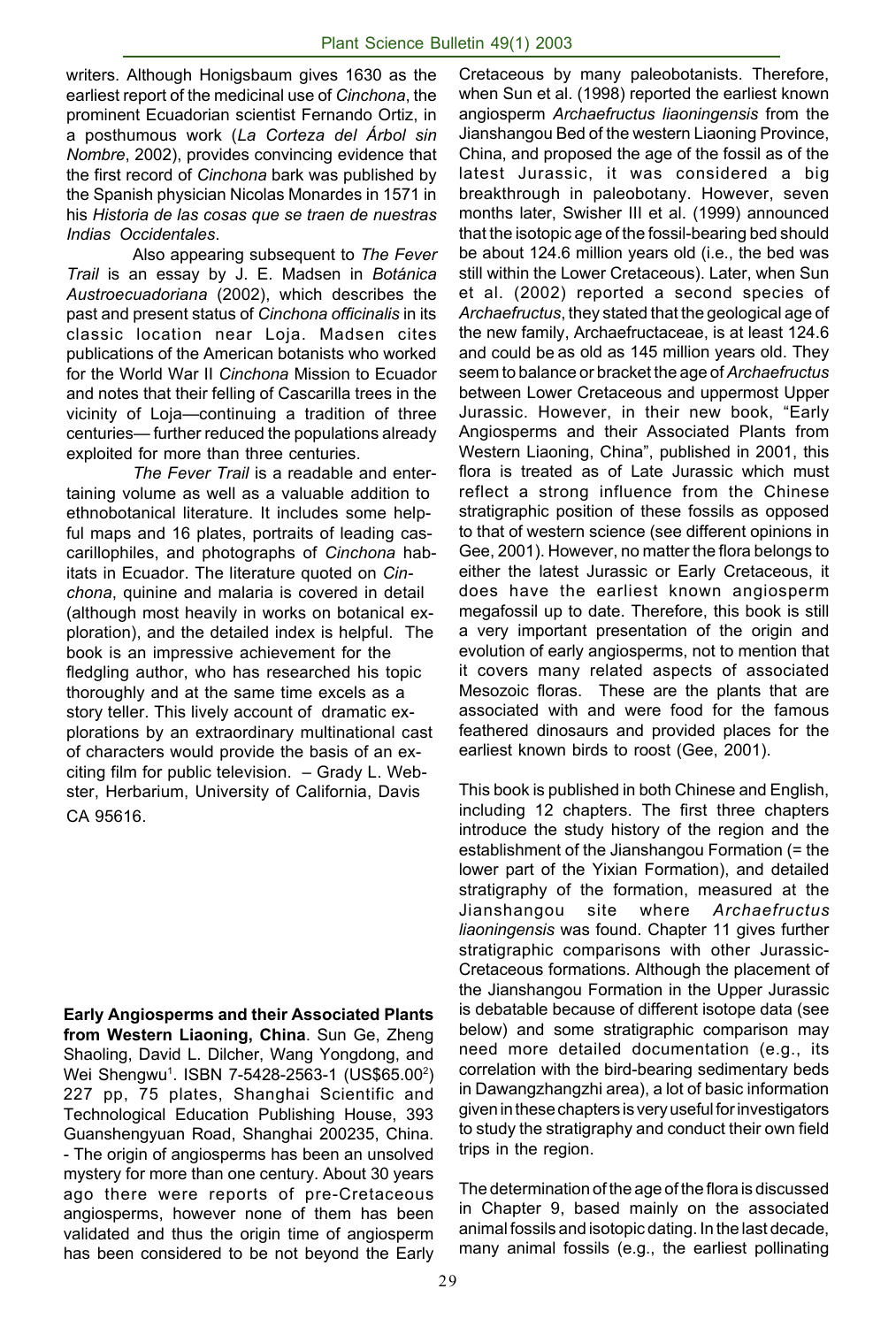insects, feathered dinosaurs, primitive birds, and placental mammals) have also been found from the sedimentary beds in the region, and reported in about a dozen papers published in *Nature* (Gee, 2001) and *Science*. These discoveries are not only very important to the study of the origin and evolution of the related organism groups, but also provide important evidence for biostratigraphic comparisons. In Chapter 9, the Jianshangou Formation is concluded to belong to the Upper Jurassic based on some stratigraphic index fossils, including dinosaurs, non-dinosaur-reptiles, insects, birds, conchastraca, ostracods, and bivalves. Experts in the studies of different fossil groups may like to check out the correlations. Two isotopic data, 142.5 Ma (Wang et al., 1984) and 147.3 Ma (Lo et al., 1999), are utilized to support to the placement, while the 124.6 Ma dating is suspected to be from some rock that had undergone alternations due to later volcanic activities in the region. Therefore, their conclusion of the Jurassic age is not baseless, and the age of the Jianshangou Formation may need to be further examined. It should be pointed out that the data of the 147.3 Ma radiometric data by Lo and colleagues was not mentioned in Swisher III et al. (1999). It was cited in Sun et al. (2002), but not mentioned in the paper either. This new result may need to be examined by experts in study of isotopic chronology.

Chapters 4 and 12 describe the details of the *Archaefructus liaoningensis, A.* sp., three possible angiosperm taxa, and other associated plants (88 species in 56 genera, ranging from bryophytes, lycopods, ferns and fern-related, seed-ferns, bennetitaleans, czkanowskialeans, ginkgoes, conifers, to gnetophytes). Interestingly, from the beds a number of fossil plants were previously reported as angiosperms, including monocots (*Potamogeton*, *Liaoxia*, and *Erogracites*), and dicot *Ranunculus*, as well as tricarpous *Chaoyangia*, but all of them are treated as gymnosperms (conifers, cycads, and gnetophytes) in this book. There are also 9 species in 5 genera with uncertain systematics, and some of them (e.g., two *Problematospermum* species) could be also related to the angiosperms. Certainly, this published flora really has presented a lot of enigmatic plants that should be very interesting to paleobotanists, paleontologists, and other scientists in the related areas. The fossil specimens are presented with 622 figures in 75 plates (including 26 color plates with 171 figures) and 10 color text-figures, in addition to the descriptions. Some specimens are printed in both color and monochromatic figures, and some structures (e.g., cuticle) were photographed with the light microscope or SEM and thus show delicate details. Other chapters also have well-designed tables and other beautiful text-figures (e.g., map, outcrops of fossil sites, and photos of researchers). Therefore, this book can be used as an important reference in study of fossil plants, and its high quality paper and beautiful hardcover may make the book more attractive.

The composition and characteristics of the Jianshangou Formation flora is analyzed and presented in Chapter 8. The flora is compared with some Late Jurassic floras, and appears to be the most similar to the Tsagan-Tsab Formation flora in Mongolia, based on the shared floral elements (Chapter 10). The Jianshangou Formation flora is also compared with six early angiosperm floras and presented to be the earliest in the world (Chapters 5), which is followed by a summary of the evolutionary stages of early angiosperms in northeastern China (Chapter 6). Chapter 7 addresses the hypothesis that Eastern Asian could be one of the centers of angiosperm origins.

Generally speaking, this book presents an important and beautifully illustrated early angiosperm flora complete with all the other associated typical Mesozoic plants. The legibility of the book would have been enhanced if the chapters were arranged in a way that was easier for readers to follow, and if minor language errors in the English portion had been corrected. On the other hand, readers may find some different conclusions or fossil identifications than you would give or make, but it is those different treatments/conclusions that make this book challenging to readers. Hopefully, this book may inspire some readers to conduct some further significant research projects. - **Hongqi Li, Department of Biology, Frostburg State University, Frostburg, MD 21532.**

Literature Cited

Gee, H., editor. 2001. Rise of the Dragon: Readings from *Nature* on the Chinese Fossil Record. University of Chicago Press.

Sun, G., D. L. Dilcher, S.-L. Zheng, **and** Z.-K. Zhou. 1998. In search of the first flower: A Jurassic angiosperm, *Archaefructus*, from Northeast China. *Science* **282**, 1692- 1695.

**Sun, G., Q. Ji, D. L. Dilcher, S. Zheng, K. C. Nixon, and X. Wang.** 2002. Archaefructaceae, a New Basal Angiosperm Family. *Science* **296**, 899-904.

Swisher III, C. C., Y.-Q. Wang, X.-L. Wang, X. Xu, **and Y. Wang. 1999. Cretaceous age for the feathered dinosaurs of Liaoning, China.** *Nature* **400, 58-61.**

<sup>1</sup> Beside David L. Dilcher, all other authors are Chinese with family names placed before given name, based on both Chinese tradition and governmental regulation for publication in China.

2 The price is informed by David L. Dilcher.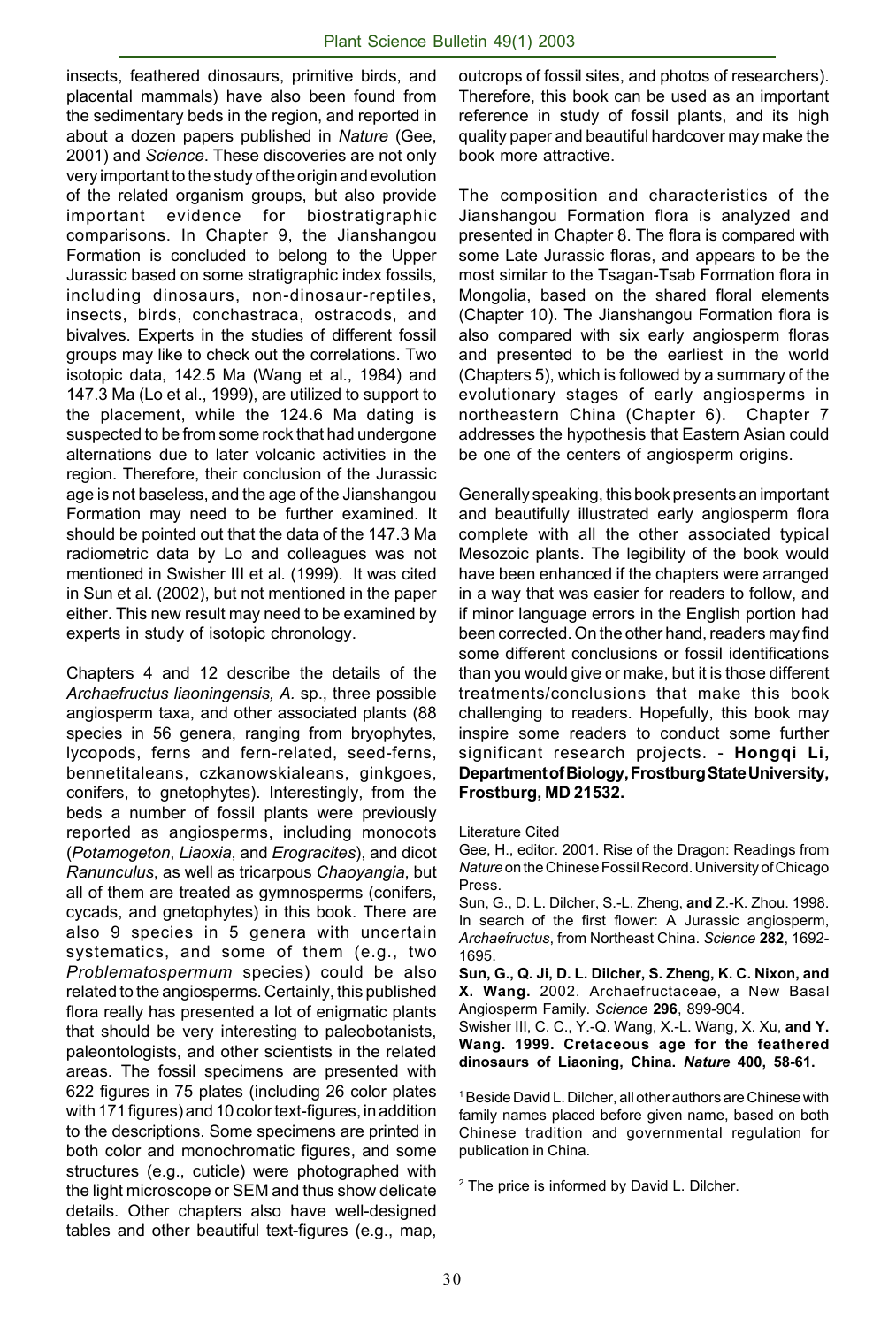**The Freshwater Algal Flora of the British Isles, An Identification Guide to Freshwater and Terrestrial Algae**. John, D.M., Whitton, B.A. and Brook, A.J. (Eds). 2002. ISBN 0-521-77051-3 (Cloth/Cd-Rom US \$125.00). 702 pp. Cambridge University Press, 40 West 20th street, New York, NY 10011-4211. The study of algae is called 'phycology', from the Greek word phykos meaning 'seaweed'. Algae is a general term for primitive plants, mainly aquatic, using chlorophyll in their photosynthesis but lacking the features such as a vascular system for internal transport of water and nutrients. Algae have been found in almost all environments where humans have been able to explore. Algae range in size from microscopic unicells less than 1 µm in diameter to kelps as long as 60 m. In marine and freshwater environments they are the main photosynthetic organisms. However, they are also found in soils, salt lakes and hot springs, and some can grow in snow and on rocks and the bark of trees.

The scope of this work encompasses over 1700 species of freshwater algae of the British Isles, which is defined as England, Scotland, Wales, Northern Ireland, Irish Republic, the Isle of Man and the Channel Islands. The previous comprehensive work in this area was West and Fritsch's *Treatise on the British Freshwater Algae*, published in 1927. This work is the result of the collaboration of 26 international researchers, written and merged over a period of ten years, which can be detected in the flow and style of the content. Not, however, to distract from the subject matter or its utility.

Freshwater algae range from single-celled forms to aggregations of cells in chains (filaments), to colonies and tissue-like forms. Algae can be classified into six or more divisions (phyla) based on the chloroplast structure, pigment complement, carbohydrate storage product, cell covering, and other aspects of cellular organization. The book is roughly arranged by phyla, and then within each section a key is provided for further identification. There are extensive illustrations to accompany the keys.

A CD-Rom supplements the book. Here, all taxa are listed alphabetically and each is accompanied by one or more thumbnail-sized images. Habitat photographs are included where algae form conspicuous macroscopic growths or form plankton blooms. The images include the phylum name followed beneath by the genus, species and subspecific name along with authority. Additional information includes the dimension, type of photograph (bright field, differential interference contrast, etc.), the copyright holder, and where the sample was collected (if known).

Weighing in at nearly five pounds, this book is not a field guide, but a lab guide. There is a useful chapter on field methods followed by a chapter on laboratory methods. As part of the supporting chapters found at the beginning of the book, the editors included a fascinating chapter on the history of British algal studies. Furthermore, the book wraps up with a glossary, an extensive list of references, taxonomic and subject indices. This source is exhaustive in its coverage, illustrations and aids to identification. Although, one might be dissuaded from the value of this work beyond the British Isles, it should be pointed out that the freshwater algae as described in this work are commonly found throughout the world. Thus, this identification guide would be practical anywhere.

This resource is directed to researchers and students learning to identify algae. This would be most appropriate for an academic collection supporting a somewhat extensive bioscience, environmental, and/or ecology programs. - Peggy Dominy, Sciences Librarian, Hagerty Library, 33rd & Market Sts., Drexel University, Philadelphia, PA, 19104

#### References:

Moestrup, Øjvind (October 1999) Algae: Phylogeny and Evolution. In: Encyclopedia of Life Sciences. London: Nature Publishing Group. http://www.els.net/ DeWreede, Robert E (February 2000) Algal Ecology. In: Encyclopedia of Life Sciences. London: Nature Publishing Group. http://www.els.net/ Lewin, Ralph A and Borowitzka, Michael A (March 2001) Phycology. In: Encyclopedia of Life Sciences.

London: Nature Publishing Group. http://www.els.net/

Sheath, Robert G (November 2000) Biogeography of Freshwater Algae. In: Encyclopedia of Life Sciences. London: Nature Publishing Group. http://www.els.net/

#### **Molecular Techniques in Crop Improvement.** Jain, S. Mohan, D.S. Brar and B.S. Ahloowalia. 2002.

ISBN 1-402-00528-8 (Cloth US\$198.00) 616pp. Kluwer Academic Publishers, P.O. Box 989, 3300 Dordrecht, The Netherlands. 'Molecular Techniques in Crop Improvement' is a sequel to the editors' earlier volume 'Somaclonal Variation and Induced Mutations in Crop Improvement'. Like the first volume, this one aims to update those involved in crop breeding with the latest in crop improvement techniques. It contains twenty three chapters that address in various ways the impact of molecular genetics on the field of plant breeding. These chapters cover a wide range of topics, progressing from the principles and methodology of molecular markers and their use in constructing genetic maps, to the application of molecular techniques for research on apomixis, heterosis, and tolerance to abiotic stress. A number of chapters deal with the improvement of particular crops, while others deal with topics such as DNA methylation, use of DNA arrays in gene identification, random insertional mutagenesis, and chloroplast genome engineering. The last four chapters provide a brief overview and some examples of the use of molecular markers in quantitative trait loci (QTL) analysis;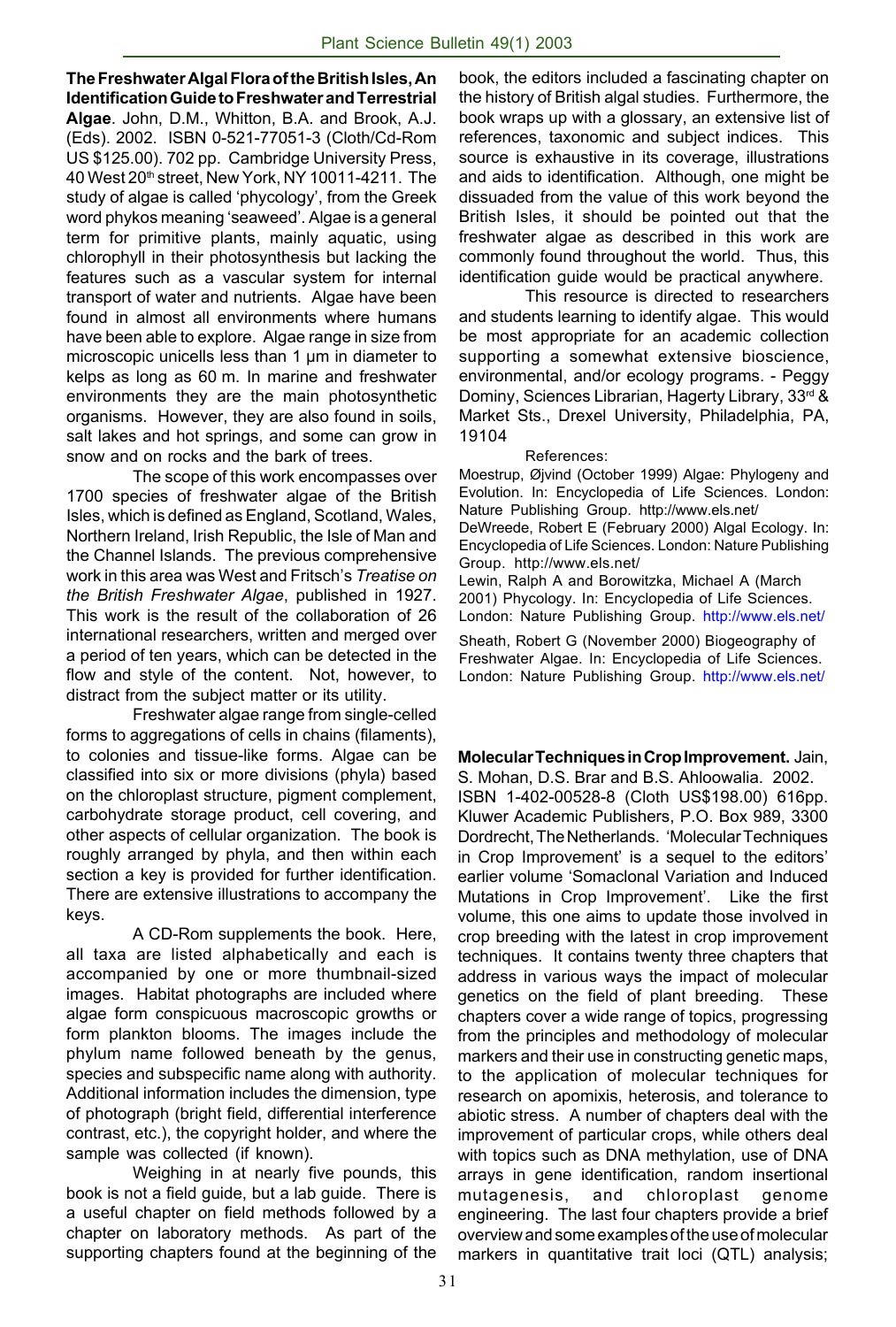correlating genotypic variation to variation in quantitative traits such as yield and drought resistance.

It is likely that few readers of this review will themselves be crop breeders, and most will wonder whether this book is of interest to them. I was interested because, as an evolutionary biologist, the techniques and findings are relevant to our understanding of the genetic basis of evolutionary change. It is in the realm of crop breeding where most is known about how genotype affects phenotype. Both the doctrine of "few genes of large effect" as well as the opposing one of polygenic inheritance of important traits have sprung from examination of the genetic structure of crops and of the genetic basis of crop domestication. An understanding of the genetic and phenotypic changes that occur during man-made selection in domestication has been helpful in suggesting how natural selective forces may induce evolution of morphological diversity. The present volume, despite its high price (USD 198.00), is a good introduction to the molecular techniques that can be used to investigate and manipulate genetic variation. With perseverance, evolutionary biologists will find it a good source of ideas for making links between phenotypic and evolutionary patterns and the genetic mechanisms that produce those patterns.

The book, of course, is directed towards crop breeders, and provides an invaluable synthesis of the state-of-the-art in the field of crop improvement using molecular techniques. Many of the chapters follow a standard format; what techniques are available, their strengths and weaknesses, which ones are appropriate to the crop in question, and how successful were breeding experiments using these techniques. Each of these chapters in isolation is invaluable for specialists in particular crops, but, because it is an edited multi-author volume there are the inevitably some formatting and type-face inconsistencies, as well as repetition of the same introductory information by consecutive authors. This is most prevalent in the beginning chapters, where the basics of molecular genetics and its applications to plant breeding are discussed using a number of different model plant systems. Some of the explanations of advantages and disadvantages of different types of molecular markers are better than others. I especially liked that of Gupta et al. (ch. 2), who provide a clear overview of the various marker systems, and an excellent review of the current literature. Genetic mapping and molecular plant breeding suffers from an excess of acronyms, and table 1 in this chapter spells out forty acronyms for different types of DNA markers (a similar table is found at the end of chapter 4).

Other chapters I found interesting included the study by Laurie and Griffiths of flowering time genes in the Triticeae (ch. 8). This lends support to the idea that there are "domestication regions" in the cereal genomes, where the same genes may be selected upon during independent domestication events. They suggest that finding the same genes selected upon in different genera may mean that relatively few genes in the relevant pathways are actually susceptible to selection (ch. 8). The chapter by Asins et al. (ch. 9) is an insightful examination of the molecular basis of apomixis, where they make it clear that the phenomenon of apomixis is usually quantitative in nature, and that, in general, different genetic regions control gametophytic and sporophytic apomixis. Several chapters survey new technologies to understand changes in gene function and expression, including changes in expression due to environmental stress (Brosché et al., ch. 14) and identification of strawberry flavor related genes by use of DNA microarrays ( Aharoni and O'Connell, ch. 17). Others deal with transgenic approaches, including random insertional mutagensis in *Arabidopsis* (ch. 15) and gene targeting in plants (ch. 18). One of the most fascinating of these technology directed chapters is that by Daniell, on chloroplast genome engineering for pharmaceutical proteins (ch. 16). Here, use of the chloroplast rather than the nucleus for production of foreign proteins circumvents problems of gene flow that are associated with nuclear transgenic crops. This approach also can produce much larger quantities of foreign proteins than equivalent nuclear transgenics.

One subject that gets relatively little coverage in this book is the use of comparative genomics. Here, the ability to search for genes in small genomes and transfer knowledge of map location to larger related genomes, is something that offers great hope for rapidly improving crop species. It is mentioned in passing by Ranjekar et al. (ch. 6), who discuss the isolation of genes for heterosis through comparative mapping. This a pity for the evolutionarily minded reader, whose most immediate access to genetic information about his or her group of interest may be through some sort of comparative mapping effort. As more and more genomic and EST databases are constructed for diverse groups of plants (such as *Chlamydomonas*, *Marchantia,* and those that will come out of the Floral Genome Project) comparative genomics will take on a larger role in our evolutionary understanding of genetic change. Another subject related to evolutionary change and diversification which gets little mention is association mapping, where sequence variation is compared to variation in the phenotypic trait of interest, with the aim of identifying sequence level differences which lead to phenotypic diversification. Both comparative genomics and association mapping are of interest to the evolutionary biologist as well as the crop breeder, because they provide methods for leveraging the great wealth of information that has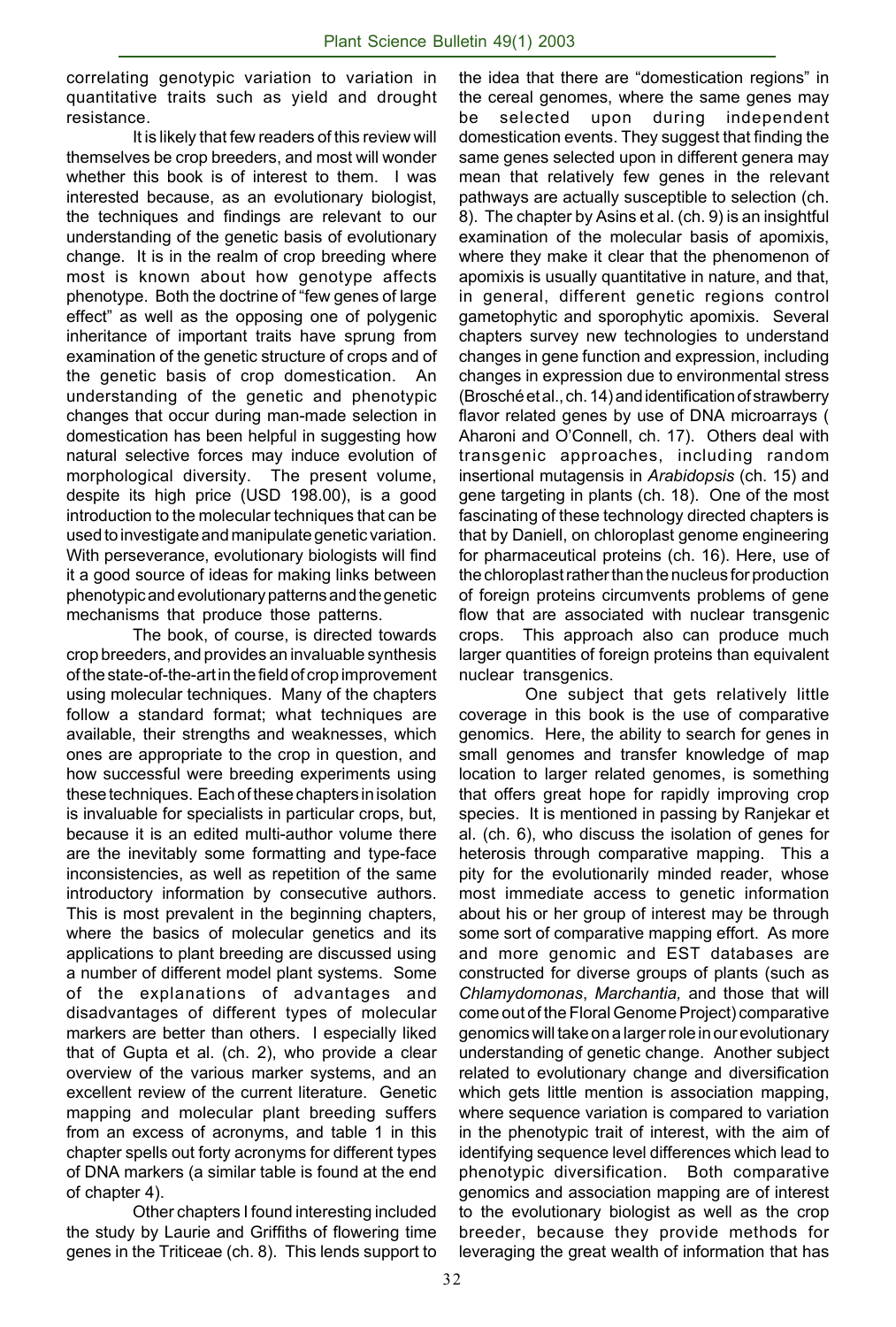been accumulated on model plant systems into understanding the diversity of plant life for which we have little if any genetic information.

So, who is this book for, and who might benefit from it? It will be a worthy addition to the libraries of crop breeders and others interested in genome structure, but will be less immediately useful for the broader mass of plant biologists who have to search for information relevant to them. However, I do think it is of potential interest to evolutionary biologists who, like me, are concerned with connecting genetic process to the evolutionary patterns that we observe. The wealth of knowledge that resides in crop systems needs users who can bring it to bear on evolutionary questions; this book is an entrance and primer for much of the knowledge that we need for that task. – Andrew Doust, University of Missouri, St. Louis.

**Carnivorous Plants of the United States and Canada**. Second edition. Schnell, Donald E. 2002. ISBN 0-88192-540-3 (cloth US\$39.95.) 468pp. Timber Press, Inc. 133 SW Second Ave., Suite 450, Portland, Oregon, 97204 USA. Carnivorous plants are among the most charismatic of all organisms. Almost everyone has heard of the Venus flytrap and its ability to turn the predatory tables on insects: and many people know of the pitcher plants that lure their prey to a watery death. These fascinating plants have captured the imagination of scientists and laypeople alike. Charles Darwin himself studied them in great depth (Darwin 1875), followed by his son, Francis Darwin's (1878) experiments with sundews.

Carnivorous plants have inspired many volumes, however there are few on the carnivorous plant flora of any particular area, and only one on the carnivorous plants of North America, north of Mexico. The original *Carnivorous Plants of the United States and Canada* (Schnell 1976) has been a sound and useful source of information on distribution, ecology, and taxonomy of the carnivorous plants of the United States for many years. This has also been the only book to treat all the species of carnivorous plants north of Mexico, to my knowledge. The second edition of *Carnivorous Plants of the United States and Canada* represents a prodigious expansion on the first. The new edition recognizes the same number of species as the old (45); however, the original work comprised 125 pages and Schnell has expanded this to 468 pages in the second edition!

 The first chapter, Carnivorous Plants: An Introduction, is a somewhat heterogeneous collection of topics that sets the stage for the rest of the book. It is comprised of sections on whether carnivorous plants are truly carnivorous or merely

insectivorous (pitcher plants are truly carnivorous, occasionally trapping frogs and slugs), general characteristics related to habitat, necessity of being carnivorous, prey attraction and nutritive value, reproduction, carnivorous plant communities, and habitats. The chapter on carnivorous plant cultivation in the first edition has been combined with the introduction as a general notes on cultivation section with detailed cultivation comments following in the species descriptions in this new edition.

The species descriptions are substantially expanded over the first edition and account for most of the expansion of this edition. These accounts are organized by genera into six chapters (Chapters 2- 7): Venus Flytrap, Eastern North American Pitcher Plants, California Pitcher Plant, Sundews, Butterworts, and Bladderworts. Each chapter presents an overview of the genus and detailed descriptions of each species. For each species, there is a discussion of its taxonomy, common name (particularly interesting for the Venus flytrap), description of the plant, flowering season, distribution with maps (updated and refined from the first edition), habitat description, a section of general comments, and finally cultivation notes. All species and most, if not all, sub taxa are well illustrated with color photos. Especially useful are the discussions of the sub-specific taxa within the pitcher plants (*Sarracenia*), sundews (*Drosera*), and butterworts (*Pinguicula*), including color illustrations. The only departure from this format is in the bladderwort (*Utricularia*) chapter, where Schnell provides a list of the species with only brief accounts. He rationalizes this due to the difficulty in telling bladderwort species apart and the need to contrast several species at a time.

Also useful is the well illustrated section on *Sarracenia* hybrids. Many pitcher plants in the genus *Sarracenia* have overlapping ranges and are capable of hybridizing and producing fertile offspring. These hybrids are essentially intermediate in characters compared to the parental species and they can backcross with the parental species or even with a third species! This results in hybrid individuals possessing a confusing combination of characters. The eighth chapter, Other Possible Carnivorous Seed Plants, examines four species that have been reported as possibility being carnivorous, but the results are not conclusive at this time.

The final, and perhaps most important chapter focuses on conservation issues. Carnivorous plants typically inhabit wetlands, a habitat not conducive to human agricultural goals. This has resulted in the conversion and destruction of large portions of suitable carnivorous plant habitat. Schnell provides several examples, here and throughout the book, of impressive carnivorous plant localities that have disappeared over the years. Schnell lists the main causes of loss as: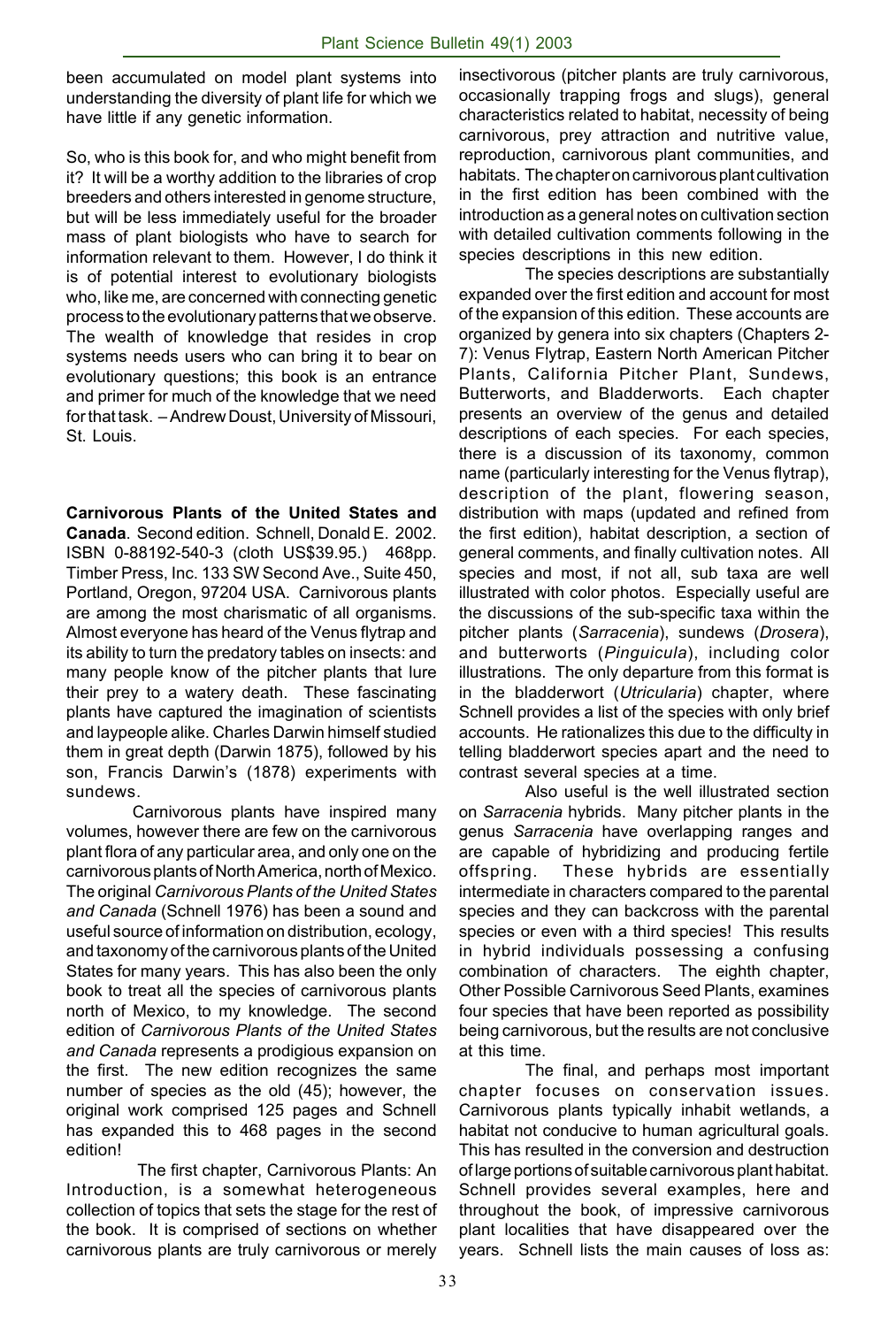habitat destruction, falling water tables, introduced species, mass collections, and collection by individuals. He also mentions some of the conservation and preservation attempts being undertaken. Carnivorous plants are one of the extreme examples of evolution's innovative ability and are fascinating to many people; therefore, it is unfortunate they are afforded so little protection. Protection of suitable wetland habitat is crucial to the long-term survival of many of these species.

Rounding out the book is a metric conversion appendix, glossary, bibliography, and index of plant names. Non-botanists will appreciate the excellent glossary of technical terms, and botanists will find the bibliography useful for tracking down more detailed references. The index of plant names makes finding current names for out-ofdate synonyms easy.

The greatest shortfall of this volume is a lack of species-level taxonomic keys. Schnell intended to keep the book accessible to laypeople, but with the wealth of information already presented, it would not have hurt to add a little more and provide keys to the species and sub-specific taxa. This is particularly disappointing in light of the fact that Schnell has published an excellent pitcher key to *Sarracenia* elsewhere (Schnell 1998) and it would have been a relatively simple matter to reproduce it here. The one exception is the inclusion of a key to the bladderworts, a particularly confusing group. For *Utricularia*, Schnell provides a simple key based mainly upon flower color and habit that should allow readers to identify most species encountered. (For more interested plant enthusiasts, Taylor (1991) provides a detailed key to North American bladderworts using both floral and vegetative characters. Additionally, keys to *Sarracenia* have been provided by McDaniel (1971) and Bell (1949) using a combination of floral and vegetative characters, although these are somewhat taxonomically outdated. Godfrey and Stripling (1961) provide a key to southeastern US *Pinguicula*.)

On a positive note, the color photos are generally excellent, and in lieu of keys, are critical to making field identifications. This is especially important, and handy, for identifying the seven varieties of *Sarracenia flava*, the five subspecies of *S*. *rubra*, and the many subspecies, varieties, and formas of *S*. *purpurea* now recognized. However, some of the photographs were not printed as clearly as one might like; the fault here likely lies with the publisher.

I highly recommend this book to all persons interested in carnivorous plants. Donald Schnell's passion for carnivorous plants is evident in his detailed observations and studies of this group. *CarnivorousPlants of the United States and Canada* provides an in-depth, but not overly technical, review of all the carnivorous plants in the United States and Canada. This edition has more than enough

details to be useful to serious botanists, but remains accessible to laypeople. Additionally, the price is not excessive for a book of this scope and quality. A paperback version would be more portable in the field, but even the hardback edition will fit in a daypack. It is a pleasure to see this useful work updated and expanded in this second edition, and it will undoubtedly provide excellent service to the community of people interested in carnivorous plants -James Riser II, Denver, Colorado.

#### Literature Cited

Bell, C. R. 1949. A cytotaxonomic study of the Sarraceniaceae of North Ameirca. *Journal of the Elisha Mitchell Society* 65:137-166.

Darwin, C. 1875. *Insectivorous Plants*. John Murray, London.

Darwin, F. 1878. Experiments on the nutrition of *Drosera rotundifolia*. *Journal of the Linnean Society of Botany* 17:17-32.

Godfrey, R. K. and H. L. Stripling. 1961. A synopsis of *Pinguicula* (Lentibulariaceae) in the Southeastern United States. *The American Midland Naturalist* 66(2): 395-409. McDaniel, S. 1971. The genus *Sarracenia* (Sarraceniaceae). *Bulletin of Tall Timbers Research Station*. Number 9.

Schnell, D. E. 1976. *Carnivorous Plants of the United States and Canada*. John F. Blair, Winston-Salem, North Carolina.

Schnell, D. E. 1998. A pitcher key to the genus *Sarracenia* L. (Sarraceniaceae). *Castanea* 63(4): 489-492.

Taylor, P. 1991. *Utricularia* in North America north of Mexico. *Carnivorous Plant Newsletter* 20: 8-20, 36-40.

**Flora of Glacier National Park**. Peter Lesica with illustrations by Debbie McNeil. 2002; ISBN 0- 87071-538-0 (Paperback, \$32.95). 512 pp. Oregon State University Press, 101 Waldo Hall, Corvallis, OR 97331-6407 USA. According to the book's marketing, this is the first flora of the Glacier National Park area in over 80 years, which certainly makes the book timely. In the first paragraph, the author explains the geologic features bordering the park, which helps to establish context. Although the author makes a great case for the importance of the area, he overstates his case by calling Flathead Lake the largest freshwater lake in western North America. It is true that Flathead Lake is a sconce larger than Lake Tahoe, but by using North America, the author is including Canada, and the Great Bear and Great Slave Lakes dwarf Flathead Lake in both size and volume. Nevertheless, Glacier NP does offer a variety of community types, and failing to border the largest freshwater lake in western North America does not diminish its importance as a National Park.

The introduction provides good text describing the physical and climatic features of Glacier NP, but the figures here are weak. A better map showing the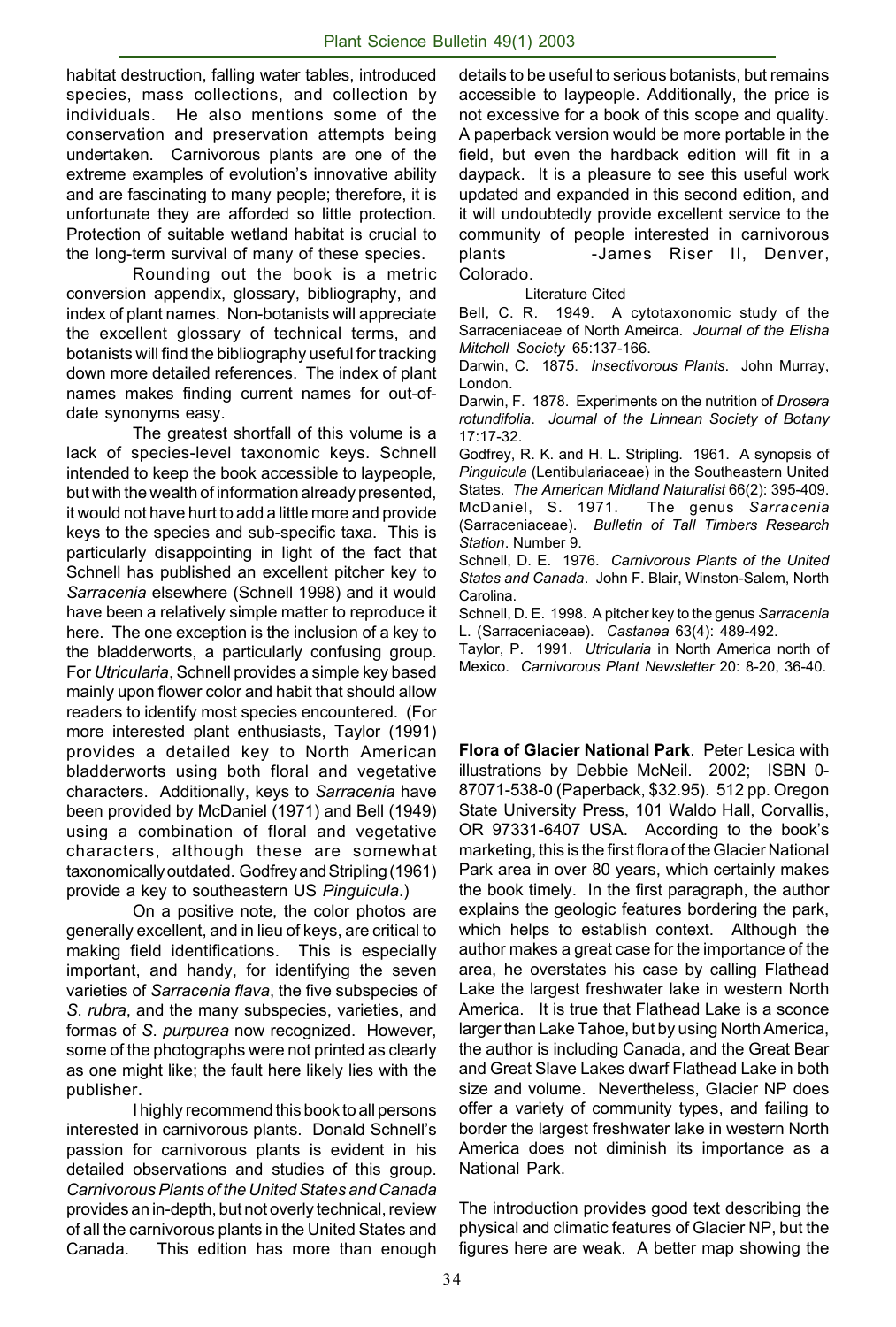context of Glacier NP as described in the introduction would have been an improvement. Additionally, a vegetation type map, climate map, and a geological features map showing the Triple Divide Peak and Northern Divide would have made the text more clear. Lastly, it is always nice to see some figures of annual temperatures and precipitation, even though these would differ across Glacier NP due to changes in elevation.

There is a glossary in the front, which is useful for determining the author's interpretation of botanical terms, but it lacks any illustrations. For many botanists this is not a problem, but if one were to use this flora as a teaching tool, then the lack of an illustrated glossary will be sadly noted.

As for the actual flora, the illustrations are well done, and there are some nice color plates in the middle of the book. Dichotomous keys follow the standard procedure. The author doesn't over use varieties and subspecies, which simplifies matters greatly. Occasionally, varieties make it into this flora that may be questionable in their use, such as Erigeron *compositus* Pursh var. glabratus Macoun, which is not recognized in the Jepson Manual of Higher Plants. There is not an explanation or a justification of why this might be the case. Perhaps, this is omission is in the interest of keeping the book a manageable length.

The marketing for the book also states, "For each species, the book provides information on habitats, geographical range, taxonomy, and ethnobotanical uses." The former are true for all descriptions, but the latter is not. There is some ethnobotanical information included, but certainly not for each plant and not even for some plants for which there are ethnobotanical uses. For example, Mineris Lettuce, *Montia* spp., are deliciously palatable, but this information is omitted from Lesica's description. Much of the ethnobotanical information relates to past use by Native American Indians and not to present day uses.

The breadth of species covered in this book ranges from alpine to grassland, so it would certainly be the main reference to consult when traveling in Glacier NP. It is also a good size to fit in a backpack and includes a handy ruler in millimeters on the back page, something I've often appreciated in other floras. I would recommend this book to anyone with an interest in the flora of Glacier NP or of the northern Rocky Mountains in general as this book would probably encompass most of the species one would find that region. — Catherine Kleier, Curator, Adams State College Herbarium, Department of Biology, Adams State College, Alamosa, CO 81102.

Works Cited:

Hickman, J.C. 1996. The Jepson Manual of Higher Plants. University of California Press. Berkeley, CA. Oregon State University Press Website: http::// osu.orst.edu/dept/press



**Generic Tree Flora of Madagascar.** Schatz, George E 477 pp. Royal Botanic Gardens, Kew, and Missouri Botanical Garden, St. Louis. 2001. Paperback US \$50.00. ISBN 1 900347 82 2. Madagascar has long been a sort of Ultima Thule for botanists and other naturalists: a remote near-continental island that still yields continuing surprises after more than three centuries of scientific exploration. The appearance of the *Generic Tree Flora of Madagascar* is the first important technical botanical manual in English to deal with the Malagasy flora.

The book is highly international in its production: there is a foreword in English by the Directors of the two sponsoring institutions (Peter Crane for the Royal Botanic Gardens and Peter Raven for the Missouri Botanical Garden) and an Avant-Propos *en Français* by Directeurs Albert Randrianjafty (Parc Tzimbizaza) and Philippe Morat (Musém d'Histoire Naturelle, Paris). The introduction, by George Shatz, is followed by a set of introductory keys to families and genera that appear to follow the inspiration of those in the *Field Guide to the Families and Genera of Woody Plants of Northwest South America* by Al Gentry (1993) and *Australian Rain Forest Trees* by Hyland and Whiffin (1993). The keys lead to unusual genera as well as to families, and depend more heavily than usual on vegetative characters. Keys to genera within families, however, tend to be of a more traditional, more or less synoptic format. A particularly valuable feature is that nearly all genera (471 of 490) are illustrated with both floral and vegetative details. The generic descriptions are brief but sufficiently informative; in monogeneric families they are understandably abbreviated. In addition to the appropriate references in the *Flore de Madagascar*, recent works are cited under each family, although older treatments such as those in *Das Pflanzenreich* are not mentioned. The impressive documentation in the book includes a glossary of terms and index to scientific names, vernacular names, and sources of the illustrations (the majority taken from the *Flore de Madagascar*)..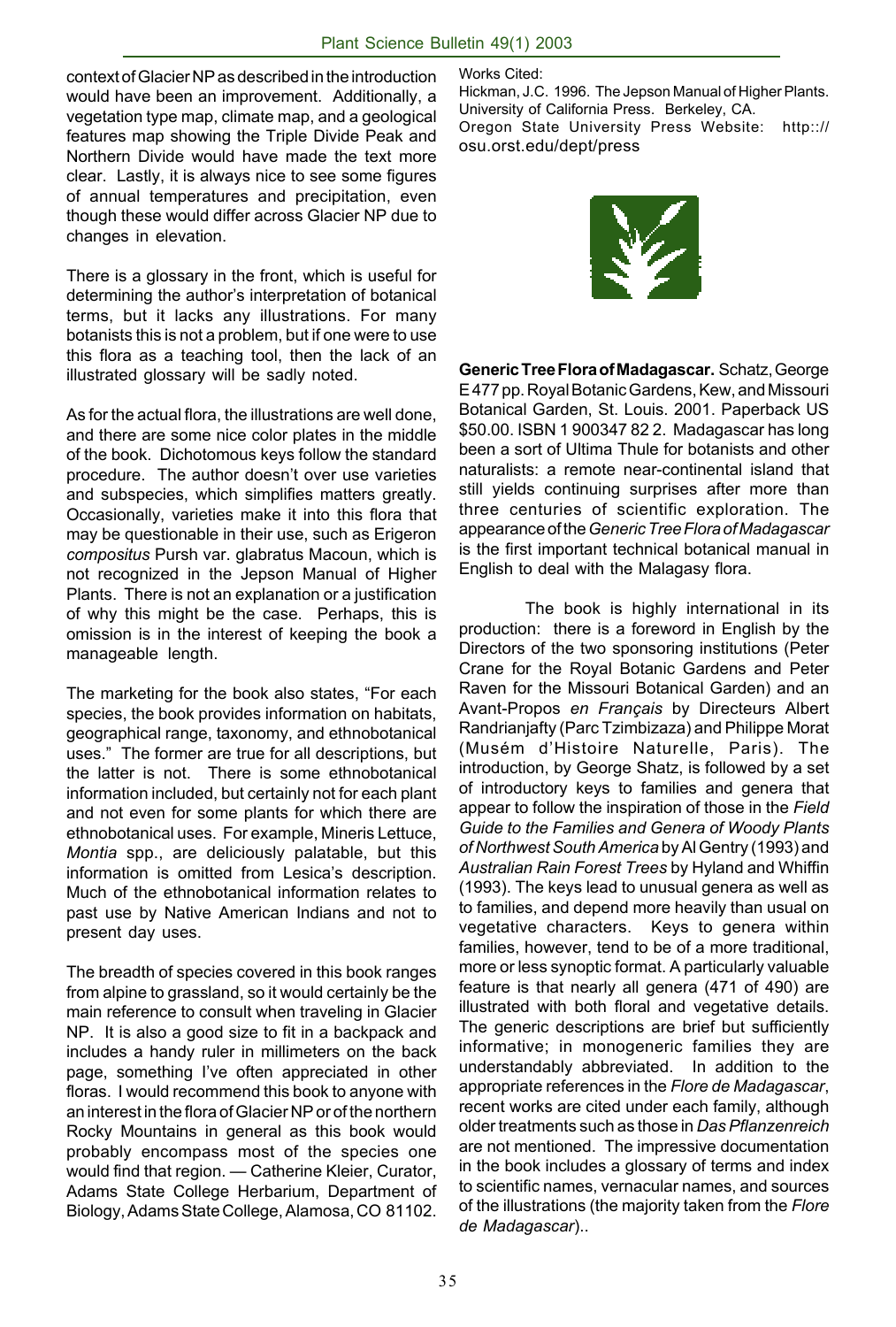Madagascar—shielded by isolation, tropical diseases, and hostile tribes— was poorly explored for centuries after the first Portuguese visit in 1500. Botanical studies were largely carried on by French scientists, beginning with Chevalier Etienne de Flacourt. During seven years (1648— 1655) in the French colony at Fort-Dauphin, working under scarcely imaginable logistic challenges, Flacourt created the first Madagascar herbarium, and may have been the first botanist to assign collection numbers to his specimens. His *Histoire de la Grande Isle de Madagascar* (1658, 1661) includes a chapter that recorded over 200 species: the first floristic inventory of the island flora. Unfortunately, his work was not widely cited by later writers, probably because he discussed the species under their common (Malagasy) names rather than conventional Latin names. After a hiatus of more than a century, noted botanists including Commerson, Sonnerat, and du Petit-Thouars made trips to Madagascar. However, although they were followed in the 19<sup>th</sup> century by others, notably Goudot and Boivin, it is striking that when Alfred Russell Wallace treated the Malagasy region in his classic *Island Life* (1880), he relied almost entirely on data from Baker's *Flora of Mauritius and the Seychelles*. By this time British botanists were also active in Madagascar; a British missionary, Richard Baron, collected extensively in the interior of Madagascar and published the first comprehensive checklist, *Compendium des plantes malgaches* (1901-1906). The last work of the great French plant systematist, Henri Baillon, appeared in the *Histoire physique, naturelle et politique de Madgascar.* The general flora of Madagascar, begun in 1936 by H. Humbert and collaborators, *Flore de Madagascar et des Comores,* remains incomplete; although 80% of the families have been covered, the earlier treatments are now considerably out-of-date. Humbert also has provided the most detailed review of botanical exploration in Madagascar (in *Comptes Rendus IV Réunion AEFAT 1961*). The only modern forestry guide is *Palms of Madagascar* by J. Dransfield and H. Benntje (1995). The generic tree flora by Schatz fills therefore fills a critical vacuum.

The prototype of the *Generic Tree Flora of Madagascar* was an unpublished manuscript of the great French forester and botanist René Capuron, who in 1957 circulated mimeographed copies of *Essai d'Introduction de la Flore Forestière de Madagascar*. The high diversity of the Madagascar flora is indicated by the fact that the *Generic Tree Flora* treats 490 genera of treees, 161 of which are endemic—a remarkable statistic scarcely matched in any comparable region of the woreld. Even more striking is the large number and high endemicity of the species: 4,220, of which 96% are endemic. The graph of generic diversity by family is also

remarkable: although the Leguminosae have the largest number of genera (as usual in most tropical areas), the Euphorbiaceae exceed the Rubiaceae and the Sapindaceae rank fourth, while families such as Sapotaceae and Asteraceae are insignificantly represented. Most neotropical botanists will be startled to find that the Solanaceae are represented by only two genera. These anomalies are no doubt due to the divergence of Madagascar as a fragment of Gondwana that developed in isolation for much of the Cenozoic.

The *Generic Tree Flora of Madagascar* is not only an effective tool for identifying trees in Madagascar, but it also opens a window on the remarkable diversity of the island continent. It is unlikely that many of the 161 endemic genera will be familiar to most readers, but they include such charismatic genera as *Takhtajania*, the only Afro-Malagasian genus of Winteraceae outside of Australasia, which was not described until 1978. The cactiform Didieriaceae are represented by four genera, of which *Allaudia* and *Didieria* are well known to succulent fanciers. Some familiar genera are a bit difficult to locate in the text because of their recent taxonomic reassignment due to cladistic studies. Examples include *Adansonia*, the baobob tree, which has been moved from Bombaceae to Malvaceae; the eponymous *Flacourtia,* now with the willows in Salicaceae; and several genera of Capparidaceae now under Brassicaceae.

Some readers may find the bibliography inadequate: besides the citations under individual families, there is scarcely a single page of general references following the introduction. However, for those wishing to look further, there is an interesting biogeographic essay on the Internet by George Schatz: *Malagasy/Indo-austrolo-malesian Phytogeographic Connections* (*w*ww.mobot.org/ MOBOT/Madagasc/phytogeographic). The bibliography of the Internet article includes important books such as *Flore et Végétation de Madagascar* by J. Koechlin et al. (1972), which provides a wellillustrated review of the various Madagascar vegetation types in which many of the remarkable endemic genera occur.

The *Genera Tree Flora of Madagascar* is outstanding among recent publications in tropical botany on the basis of its attractive format, useful keys and descriptions and critical approach to the data. The book is not only indispensable for professionals working in Madagascar, but also for armchair botanists who may never get there. It reflects great credit on the author and furthermore is a splendid example of international cooperation among botanists and institutions. – Grady L. Webster, Herbarium, University of California, Davis CA 95616.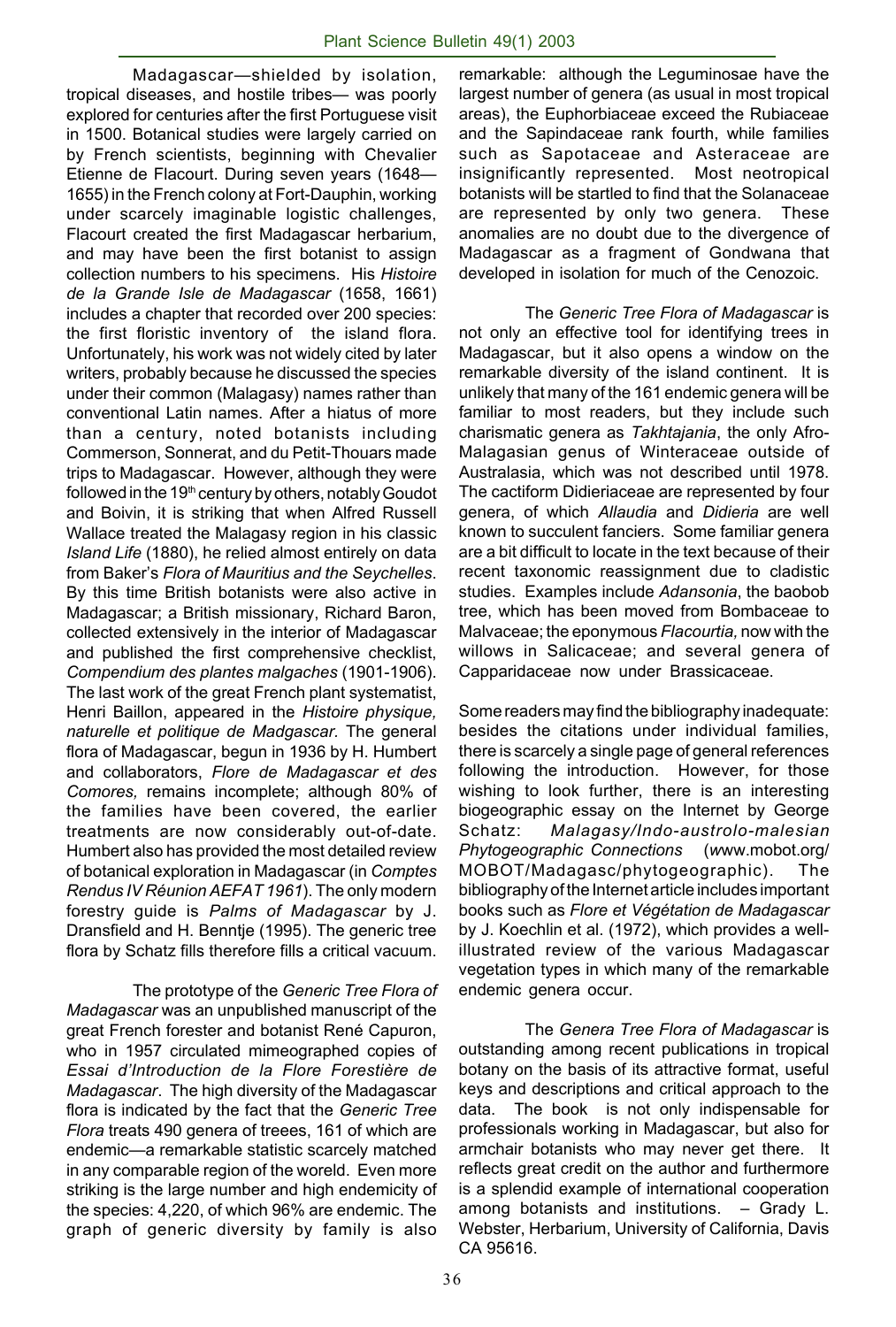**Orchid Biology: Reviews and Perspectives, VIII.** Kull, Tiiu and Joseph Arditti, (eds). 2002. ISBN 1- 4020-0580-6 (cloth US\$196.00) 584 pp. Kluwer Academic Publishers, Dordrecht, The Netherlands. – The *Orchid Biology: Reviews and Perspectives* (OBRP) series has been produced for more than 25 years. The beauty of this series has been the breadth of topics examined. The eighth volume in the series is no exception, covering the history of orchid research, embryology, development and northern terrestrial orchids. Typically these are topics reserved for separate books or review articles. Some readers may be dissatisfied by such diversity, something the editors acknowledge. In fact, Kull and Arditti state in their forthright preface, "it is not possible to thematically balance every volume of OBRP." The panoply of topics is what recommends this series to botanists, orchid collectors and researchers.

*Orchid Biology: Reviews and Perspectives* begins with some history of orchid research, a theme revisited in several later chapters. The science is mixed with history and sociology. The reader is reminded that most of plant reproduction (orchids included) was clouded in mystery and misconception prior to the 250 year formal study of pollination etc. This is relevant to orchid flowers, seeds and seedlings. A statement in Chapter 1, "Orchids were described as originating from the semen of animals, birds and humans…" is amusing today yet the reader is reminded to not feel too smug - how little we know *now*. Such misconceptions make for effective background examples when introducing angiosperm reproduction to students in general biology or companions on field trips. As seen in the first chapter, the lineage of orchidologists is long and colorful (no pun intended) and is full of passionate naturalists and world travelers. Modern researchers may be more focused (i.e. limited by budget in some cases) but the work continues as seen in OBRP.

The non-historical chapters (re: morphology, ecology, development, genera and embryology) and an appendix (orchid viruses) are technical and at times dense. However they are well organized and readable. There is an attempt by the authors to look for patterns within their specific area of interest in orchid biology. I imagine researchers will use these chapters as a reference for specific morphological, cytological and developmental questions. For example, exhaustive tables summarize organelles in cells of orchid embryos, suspensor cells and species-specific endosperm traits to name a few. The ecology chapter, "Population dynamics of north temperate orchids," will be valuable for readers interested in plant conservation and the problems that unpredictable

life histories pose. Still, after reading these chapters the case has been made that much still needs to be examined.

I was impressed by the attention by the editors and authors to make OBRP easy to navigate. For example, each chapter has its own references and glossary. This is a welcome feature for readers interested in sampling chapters. The reference lists are thorough and include many European and Asian citations perhaps overlooked by North American readers even in this era of high-speed web searches. Finally, three excellent indices (Persons, Organisms, Subjects) facilitate searches in this information-packed tome.

As can be expected, the writing styles, accessibility, presentation and depth and breadth vary by chapter. Once again, topic overlap does occur particularly regarding history; repetition is a good thing. Illustrations range from line drawings and simple figures to ancient portraits of botanists, reproductions of beautiful illustrations from early books (see the drawings of seeds from 1853) black and white photos and scanning electron microscopy images. The production of OBRP is excellent with few detectable typographical errors.

Flowing through the book is a perceived and often stated passion for orchids. Though not mentioned, Charles Darwin came to mind; he was hooked during his lifetime. Still, I recommend this book to even those readers not sharing the passion (addiction?). Students of botanical history and exploration, plant ecology, plant reproductive biology and development should find chapters to call their own in OBRP. True, a volume such as this may not be suitable as a stand-alone text on orchid biology yet *Orchid Biology: Reviews and Perspectives* is a welcome addition to the literature on one of the most fascinating but still largely mysterious groups of plants. We should be thankful for this long-lived series. – Scott Ruhren, Department of Biological Sciences, Ranger Hall, University of Rhode Island, Kingston, RI 02881.

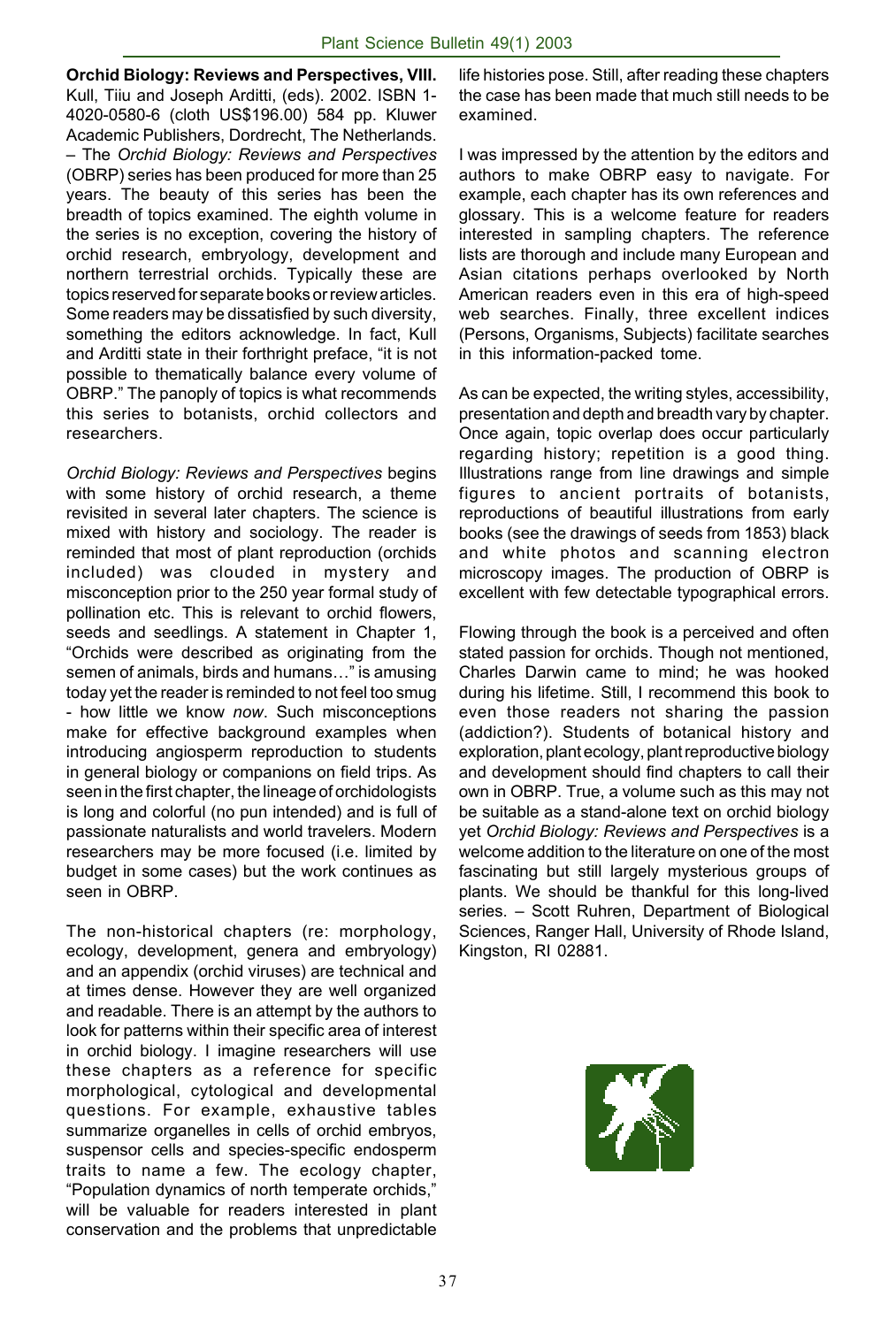#### **Books Received**

If you would like to review a book or books for PSB, contact the Editor, stating the book of interest and the date by which it would be reviewed (1 February, 1 May, 1 August or 1 November). Send E-mail to sundberm@emporia.edu, call or write as soon as you notice the book of interest in this list because they go quickly! Ed.

**Bacterial Disease Resistance in Plants: Molecular Biology and Biotechnological Application.** Vidhyasekaran, P. 2002. ISBN 1-56022-925-X, (Paper US\$59.95). 466 pp. Food Products Press, 10 Alice Street, Binghamton, NY 13904-1580.

**A Botanist's Window on the Twentieth Century**. Goodwin, Richard D. 2002. 336 pp. Harvard Forest, Petersham, Massachusetts, Harvard University.

**Cardamom: The genus** *Elettaria*. Ravindran, P.N. and K.J. Madhusoodanan. 2002. ISBN 0-415- 28493-7 (Cloth US\$) 374 pp. Taylor & Francis Inc., 29 West 35th Street, New York, NY 10001.

**Climate Under Cover, 2nd ed.** Takajura, Tadashi and Wei Fang. 2002. ISBN 1-4020-0845-7 (Cloth US\$72.00) 190 pp. Kluwer Academic Publishers B.V., P.O. Box 989, 3300 AZ Dordrecht, The Netherlands.

**A Color Atlas of Pests of Ornamental Trees, Shrubs and Flowers.** Alford, David V. 2003. ISBN 0-88192-651-6 (Cloth US\$59.95) 448 pp. Timber Press, Inc., 133 S.W. Second Avenue, Suite 450, Portland, OR 97204-3527.

**The Color Encyclopedia of Cape Bulbs.** Manning, John, Peter Goldblatt, and Dee Snijman. 2002. ISBN 0-88192-547-0 (Cloth US\$59.95). 486 pp. Timber Press, Inc., 133 S.W. Second Avenue, Suite 450, Portland, OR 97204-3527.

**Consider the Leaf: Foliage in Garden Design.** Glattstein, Judy. 2003. ISBN 0-88192-571-3 (Cloth US\$24.95) 307 pp. 486 pp. Timber Press, Inc., 133 S.W. Second Avenue, Suite 450, Portland, OR 97204- 3527.

**Dye Plants and Dyeing**. Cannon, John & Margaret. 2003. ISBN 0-88192-572-1 (Paper US\$19.95) 128 pp. Timber Press, Inc., in association with the Royal Botanic Gardens, Kew, 133 S.W. Second Avenue, Suite 450, Portland, OR 97204-3527.

**Enduring Seeds: Native American Agriculture and Wild Plant Conservation.** Nabhan, Gary. 2002.

ISBN 0-8165-2259-6 (Paper US\$19.95) 250 pp. The University of Arizona Press, 355 S. Euclid, Ste. 103, Tucson, AZ 85719.

**Feast Your Eyes: The Unexpected Beauty of Vegetable Gardens.** Pennington, Susan J. 2002. ISBN 0-520-23522-3 (Paper US\$29.95) 192 pp. University of California Press, 2000 Center St., Suite 303. Berkeley, CA 94704.

**Flora of North America North of Mexico, Volume 26: Liliidae: Liliales and Orchidales.** Flora of North America Editorial Committee. 2003. ISBN 0-19- 515208-5 (Cloth US\$120.00) 672 pp. Oxford University Press, 198 Madison Avenue, New York, NY 10016-4314.

**The Genus Arisaema: A Monograph for Botanists and Nature Lovers.** Gusman, Guy & Liliane. 2003. ISBN 3-904144-91-X (Cloth US\$69.95) 438 pp. Timber Press, Inc., 133 S.W. Second Avenue, Suite 450, Portland, OR 97204-3527.

**The Genus Epimedium and Other Herbaceous Berberidaceae Including the Genus Podophyllum.** Stearn, William T. 2002. ISBN 0-88192-543-8 (Cloth US\$49.95) 354 pp. Timber Press, Inc., 133 S.W. Second Avenue, Suite 450, Portland, OR 97204- 3527.

**Herbal Medicine and Botanical Medical Fads.** Hoffmann, Frank and Martin Manning. 2002. ISBN 0-7890-1149-2. (Paper US\$24.95) 254 pp. The Haworth Press, 10 Alice Street, Binghamton, NY 13904-1580.

**The Names of Plants, 3rd ed.** Gledhill, David. 2002. ISBN 0-521-52340-0 (Paper US\$25.00) 326 pp. Cambridge University Press, 40 West 20th Street, New York, NY 10011-4211.

**The New Daylily Handbook.** Gatlin, F.L. and J.R. Brennan (eds). 2002. ISBN 9-631072-3-2 (Paper, US\$ 30.00) 320 pp. American Hemerocallis Society, available from Jimmy R. Jordan, AHS Publication Sales, 276 Caldwell Rd., Jackson, TN 38301.

**Palms Won't Grow Here and other myths.** Francko, David A. 2003. ISBN 0-88192-575-6 (Cloth US\$27.95) 308 pp. Timber Press, Inc., 133 S.W. Second Avenue, Suite 450, Portland, OR 97204- 3527.

**Plant Growth and Development: Hormones and Environment.** Srivastava, Lalit M. 2002. ISBN 0-12- 660570-X (Cloth) 772 pp. Academic Press *An imprint of Elsevier Science*, 525 B Street, Suite 1900, San Diego, CA 92101-4495.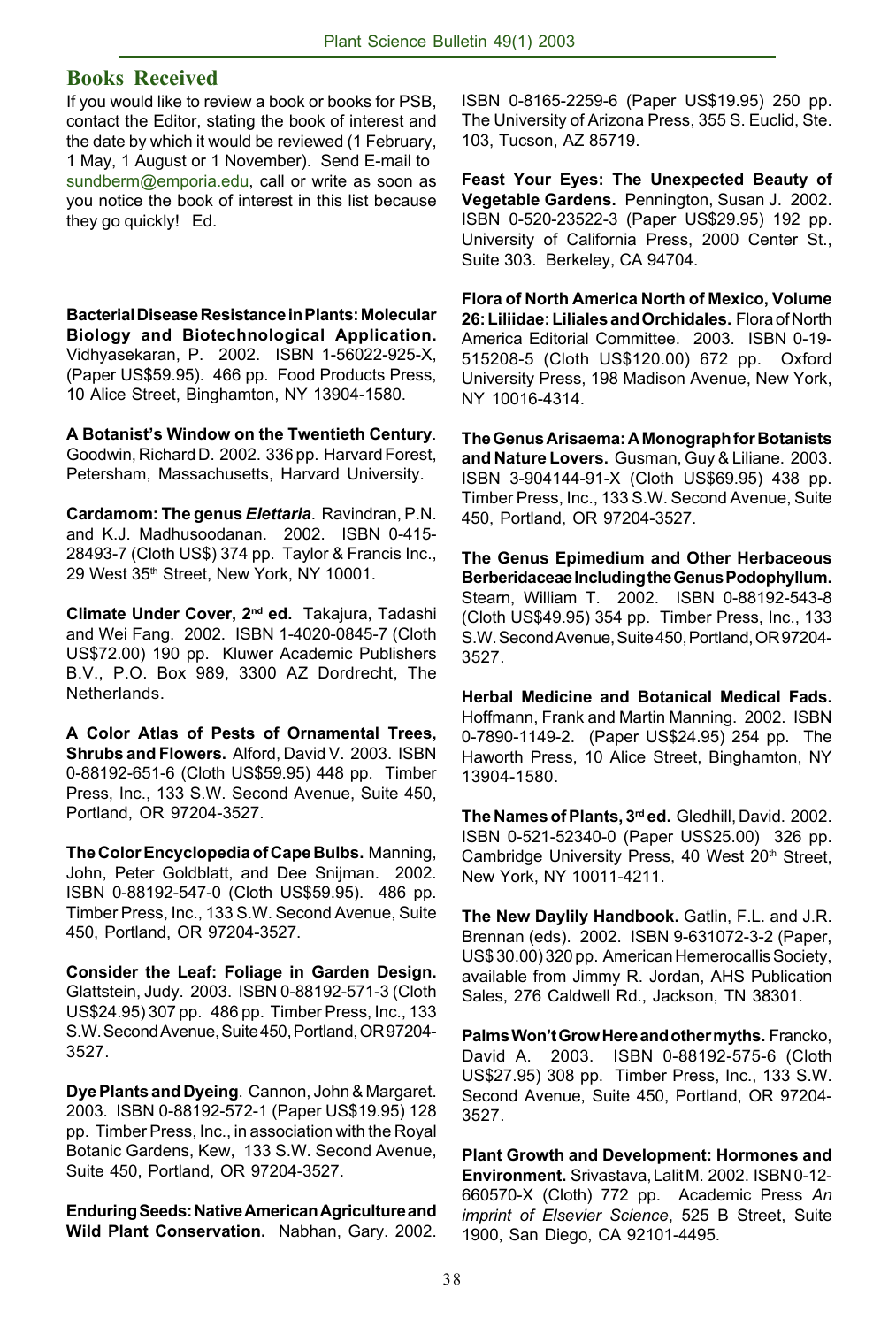**Seed policy, Legislation, and Law: Widening a Narrow Focus.** Louwaars, Niels P. (ed) 2002 Food Products Press, 10 Alice Street, Binghamton, New York 13904-1580.

**Thyme: The Genus** *Thymus*. Stahl-Biskup, Elizabeth and Francisco Sáez. 2002. ISBN 0415- 28488-0 (Cloth US\$) 330 pp. Taylor & Francis Inc., 29 West 35th Street, New York, NY 10001.

**Willows: The Genus** *Salix***.** Newsholme, Christopher. 2003. ISBN 0-88192-565-9 (Paper, US\$19.95) 224 pp. Timber Press, Inc. 133 S.W. Second Avenue, Suite 450, Portland, OR 97204- 3527.

# **Millennial Concepts**

This Modern World of Today is changing even the paleobotanical past. Old terms like impressions and compressions are too restricted to describe the newer discoveries in this subdiscipline of Botany. Your correspondent alerts you to the following:

**Repressions**: fossils that are immediately returned to their rock matrix because the world is not ready for them yet.

**Depressions**: the fossil you find in the back of a drawer, labeled in 19<sup>th</sup> century script, but that is otherwise identical to the find you had finally written up and were about to mail off.

**Delicatessions**: the technical name for the stack of acetate peels, serially sectioning some fossil. The name derives from the similarity to prepared masses of ham or salami.

**Obsessions**: any fossil that relates to the origin of angiosperms.

**Deceptions**: a technical name for fossils discovered by some enterprising farmers in provincial areas of the People's Republic of China.

And two terms of more general usefulness:

**Displeasiomorphy**: any fact or observation that interferes with a good theory.

**Aught-not-to-amorphy**: similar to a displeasiomorphy (see above), except involving the theories of others.

- Submitted with authoruproarity by Michael Christianson

#### **Don Les' Guide to Botanical Nomenclature**

1) **cote-type**: any type specimen damaged by doves or sheep.

2) **epee-type**: a type specimen in the genus *Argyroxiphium* (silversword) or *Echinodorus* (chain sword)

3) **hole-o-type**: the one specimen or illustration used by the author, or designated by the author as the nomenclatural type, that is riddled beyond recognition as the result of dermestid feeding damage.

4) **ice-o-type**: a hole-o-type that has been placed in the -20 freezer with hopes of reducing the dermestid population.

5) **knee-o-type**: a type specimen characterized by a peculiar indentation attributable to the force applied by the botanist's knee on the plant press.

6) **lek-to-type**: any type specimen collected from the breeding grounds of the sage grouse or prairie chicken.

7) **pare-a-type**: a type specimen of a very rare taxon that has been whittled away to virtual nothingness by idiots seeking material for DNA analysis.

8) **sin-type**: the very first type specimen taken from the apple tree in the Garden of Eden.

9) **Bayes-ionym**: a simple nomenclatural approach whereby a taxon name is selected using Markov chain Monte Carlo simulation techniques to sample from the posterior distribution of all possible botanical names by transforming the names into a canonical cophenetic matrix and using a simple Metropolis proposal distribution to select the candidate names closest to the name currently entered in the chain.

10) **ought-o-nym**: a far more appropriate species name that SHOULD have been applied to the taxon rather than the one selected using the Bayes-ionym approach.

11) **proto-log**: a fossilized tree trunk used as a type specimen.

12) **taught-o-nym**: any scientific name learned in a Systematic Botany course

13) **nomen knewed'em**: former taught-o-nyms now long forgotten by aging, senile botanists